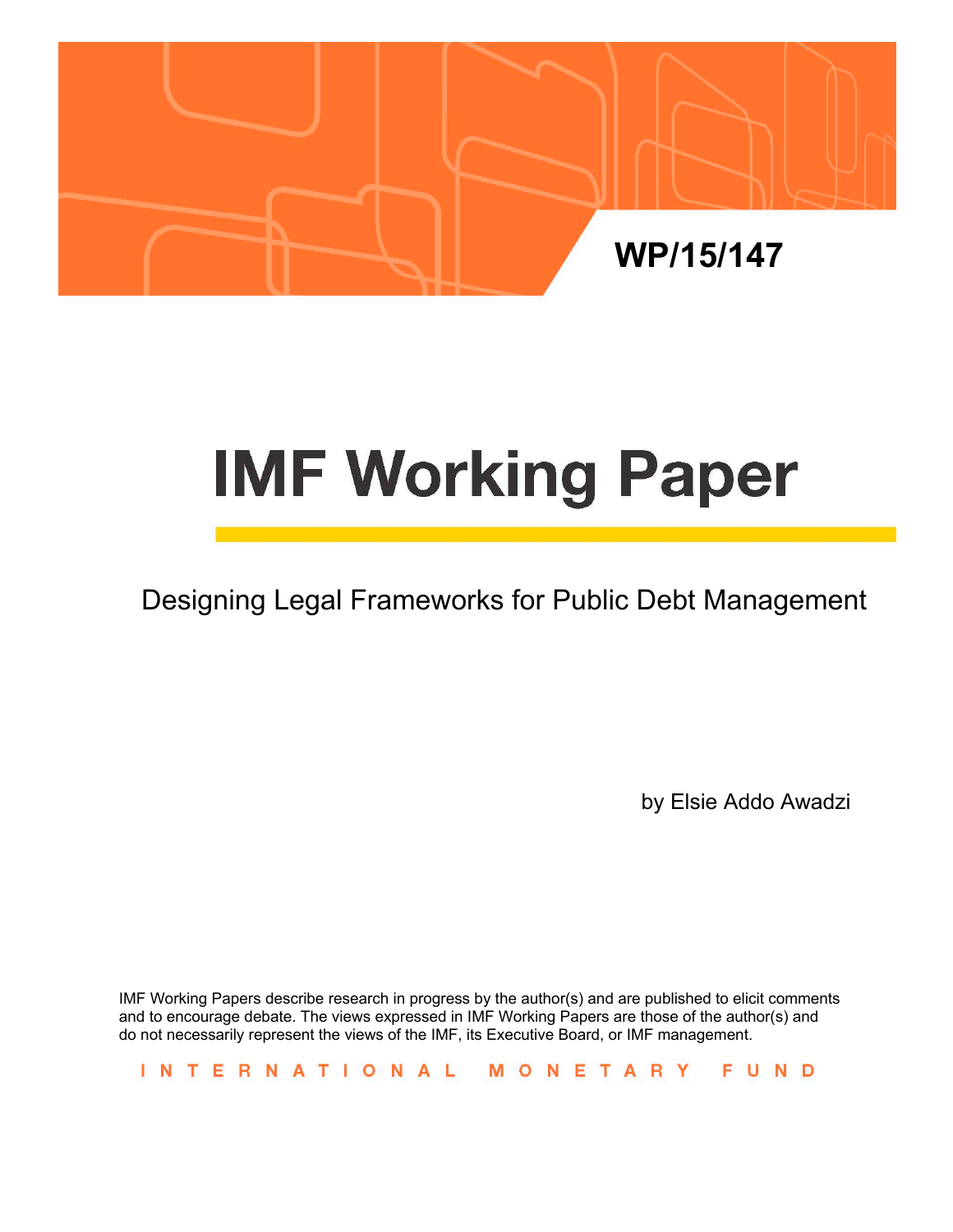Legal Department

## **Designing Legal Frameworks for Public Debt Management**

## **Prepared by Elsie Addo Awadzi<sup>1</sup>**

Authorized for distribution by Ross Leckow

July 2015

*IMF Working Papers* **describe research in progress by the author(s) and are published to elicit comments and to encourage debate.** The views expressed in IMF Working Papers are those of the author(s) and do not necessarily represent the views of the IMF, its Executive Board, or IMF management.

#### **Abstract**

Sustainable public debt has gained renewed attention as countries implement fiscal consolidation measures in the aftermath of the global financial crisis. Sound public debt policies and debt management practices require robust legal underpinnings. Complex legal issues however arise in the design of the legal framework, and tradeoffs are required in many instances. This paper analyzes key features of modern public debt management legal frameworks, drawing from examples in advanced, emerging, and frontier markets. It aims to provide guidance for countries that seek to review and strengthen their public debt management legal frameworks.

JEL Classification Numbers: [H63, H81]

Keywords: National Debt; Government loans and guarantees; Sovereign Debt; Debt management, Legal framework for Public Debt Management

Author's E-Mail Address: [eaddoawadzi@imf.org](mailto:eaddoawadzi@imf.org)

<sup>&</sup>lt;sup>1</sup> Elsie Addo Awadzi is Senior Counsel at the Legal Department of the International Monetary Fund (IMF). The views expressed herein are the author's and should not be attributed to the IMF, its Executive Board, or its management. The author is grateful to Tomas I. Magnusson, Wouter Bossu, Yan Liu, Katharine Christopherson Puh, Alessandro Gullo, Julianne Ams, Brian Olden, Greg Horman, Yasemin Hurcan, Guilherme Pedras, Michael Papaioannou, Eriko Togo, Christian Ebeke, Masha Iyabo, Mehmet Cangul, Friska Parulian, Albert Touna Mama, Edgardo Ruggiero, Sam Mensah, Gabriela Rosenberg and Zeine Zeidane, for their insightful comments and suggestions, and to Desiree Amon for editorial assistance. Any errors or omissions remain the author's.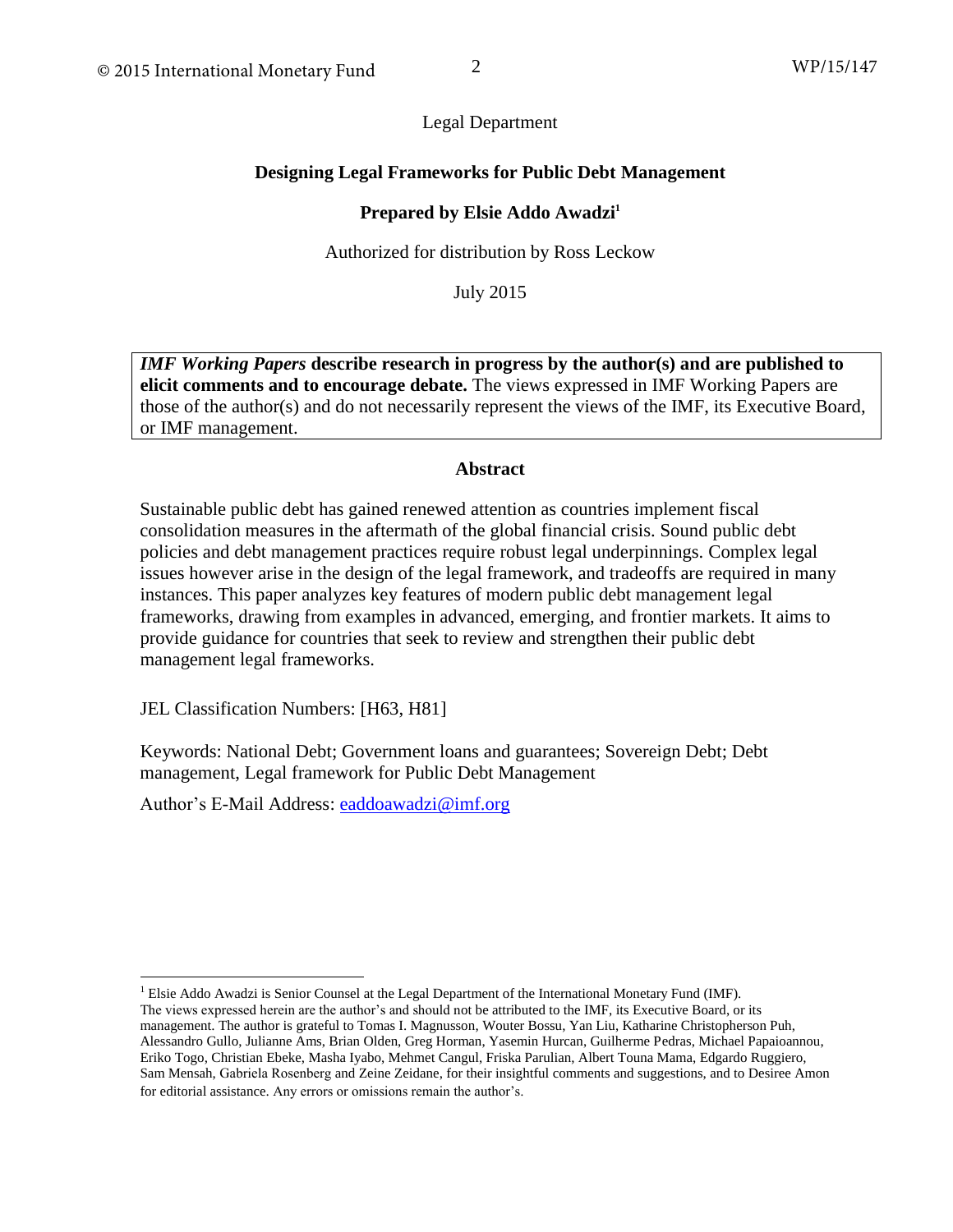## Table of Content

|                                                                                             | $\overline{2}$          |
|---------------------------------------------------------------------------------------------|-------------------------|
|                                                                                             | $\overline{\mathbf{4}}$ |
|                                                                                             |                         |
|                                                                                             | 9                       |
|                                                                                             |                         |
|                                                                                             |                         |
|                                                                                             |                         |
| C. Legal Mandate to Borrow 18                                                               |                         |
|                                                                                             |                         |
|                                                                                             |                         |
|                                                                                             |                         |
|                                                                                             |                         |
|                                                                                             |                         |
| V. Institutional Arrangements For Effective Public Debt Management ______________________40 |                         |
|                                                                                             |                         |
|                                                                                             |                         |
|                                                                                             | 46                      |
|                                                                                             |                         |
|                                                                                             |                         |
|                                                                                             | 49                      |
|                                                                                             | -54                     |
|                                                                                             | 55                      |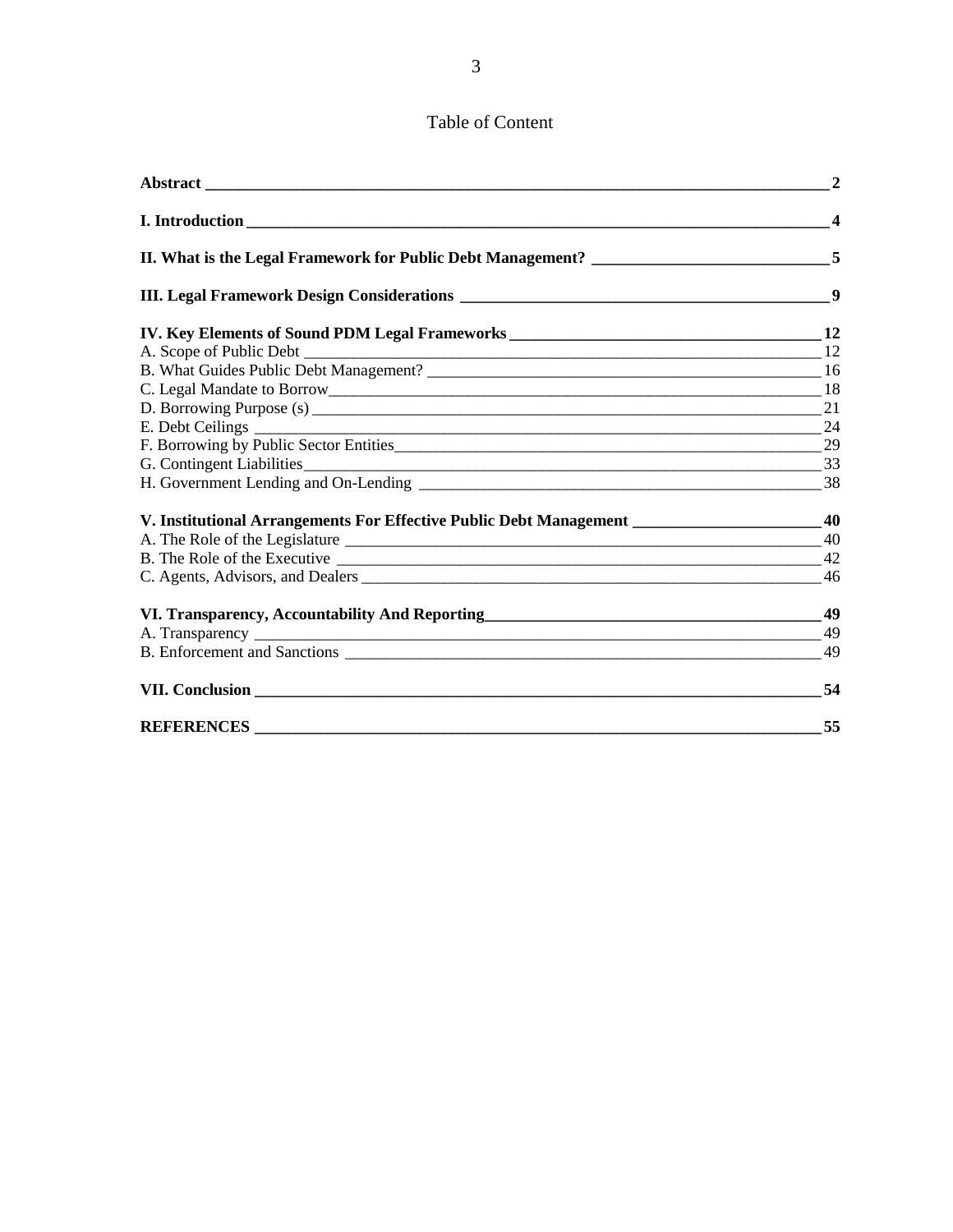#### **I. INTRODUCTION**

*"And to preserve their independence, we must not let our rulers load us with perpetual debt. We must make our election between economy and liberty, or profusion and servitude. If we run into such debts, as that we must be taxed in our meat and in our drink, in our necessaries and our comforts, in our labors and our amusements, for our callings and our creeds, as the people of England are, our people, like them, must come to labor sixteen hours in the twenty-four, give the earnings of fifteen of these to the government for their debts and daily expenses; and the sixteenth being insufficient to afford us bread, we must live, as they now do, on oatmeal and potatoes; have no time to think, no means of calling the mismanagers to account; but be glad to obtain subsistence by hiring ourselves to rivet their chains on the necks of our fellow-sufferers."* 

*Thomas Jefferson, Letters of Thomas Jefferson (1743–1826)*

1. **Sustainable public debt was as important a policy objective in the eighteenth century as it is today.** More recently, sovereign debt crises in developed and developing markets especially in the wake of the global financial crisis have brought renewed attention to the need to keep public debt at a sustainable level. Indeed, as has become evident, unsustainable public debt does not only affect economic and fiscal stability, but can be inextricably linked with instability of the financial sector.<sup>2</sup>

2. **Sound public debt management (PDM) helps to support sustainable debt objectives.** PDM is the process of establishing and executing a strategy for managing the government's debt in order to raise the required amount of funding at the lowest possible cost over the medium to long run, consistent with a prudent degree of risk.<sup>3</sup> Guidance for effective PDM has been provided over the years by international organizations such as the IMF and World Bank, $^{4}$  the OECD, and the Commonwealth Secretariat, $^{5}$  among others.

3. **A robust legal framework is critical for effective PDM, given the centrality of**  law to public debt. While political and economic factors tend to influence debt policies and the quality of debt management practices, a good legal framework helps to promote discipline, transparency, and accountability, all of which as critical to achieving sustainable debt. In recognition of this, reforms to strengthen PDM legal frameworks have continued to take place in many countries, in some cases, motivated also by near sovereign debt defaults

<sup>&</sup>lt;sup>2</sup> Existing literature suggests that banking crises often precede or accompany sovereign debt crises. Moreover, public debt levels accelerate markedly and systematically ahead of a sovereign debt crisis with often previously "hidden debt" surfacing as crises unfold—See Reinhart C., and K. Rogoff "From Financial Crash to Debt Crisis" 2010.

<sup>&</sup>lt;sup>3</sup> See IMF and World Bank Revised Guidelines for Public Debt Management, April 2014.

<sup>4</sup> IMF and World Bank's Revised Guidelines for Public Debt Management, April 2014. See also IMF "Government Financial Statistics Manual" (GSFM) 2014; IMF "Public Sector Debt Statistics: Guide for Compilers and Users" 2011 and 2013.

<sup>&</sup>lt;sup>5</sup> For example see Roy, Arindam, and Mike Williams, "Government Debt Management: A Guidance Note on the Legal Framework," Commonwealth Secretariat, October 2010.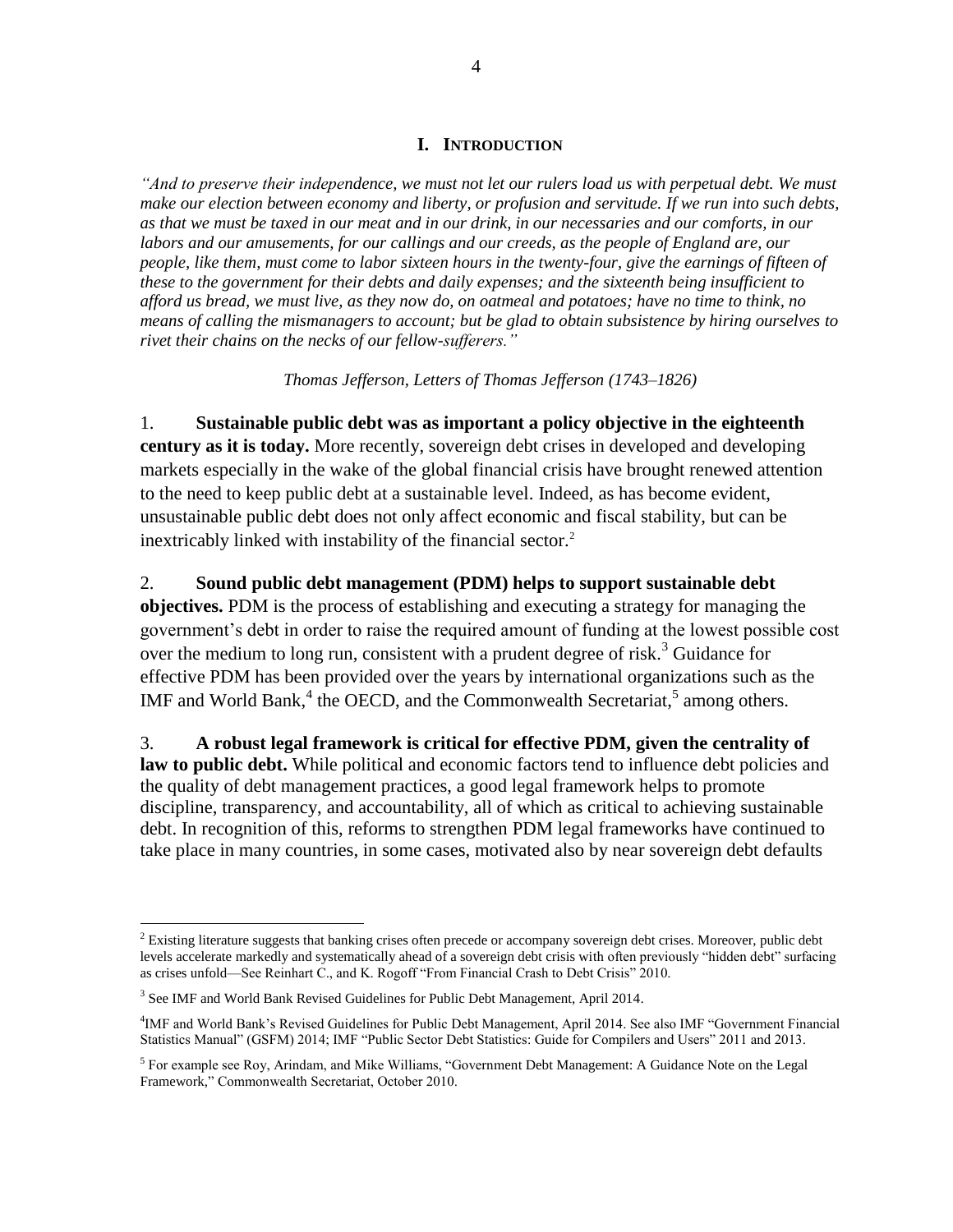or sovereign bond market debuts. Existing literature, however, suggests that while PDM legal frameworks are generally improving, further strengthening is required.<sup>6</sup>

4. **The design of the PDM legal framework involves a complex set of interactions among distinct but related legal concepts.** Perhaps one of the most challenging endeavors in the design of the PDM legal framework, is striking a careful balance between flexibility in the exercise of authority on the one hand, and appropriate controls and safeguards on the other. Complexities in this regard are discussed throughout the rest of this paper.

5. **This paper analyzes a comprehensive set of issues in the design of PDM legal frameworks**. Drawing on multi-jurisdictional examples from primary and secondary sources, the paper provides an assessment of key legal issues encountered in the design of PDM legal frameworks, and where appropriate, highlights their role in supporting fiscal sustainability objectives. The key objective of this paper is to provide guidance for policy makers, debt managers, and legal drafting teams, as they contemplate PDM legal reforms.

6. **This paper is structured as follows**: Part II discusses a broad overview of the PDM legal framework. Part III explores legal framework design considerations, and Part IV deals with key elements of the PDM legal framework. Part V analyzes institutional arrangements for PDM. Part VI discusses transparency, accountability and reporting, and Part VII concludes.

## **II. WHAT IS THE LEGAL FRAMEWORK FOR PUBLIC DEBT MANAGEMENT?**

7. **Broadly-speaking, the PDM legal framework encompasses the legal norms and institutions that govern public sector debt**. The legal framework reflects public law and private law components. Public law in this context refers to the body of law that regulates the government's authority to borrow and conduct its debt management activities, the roles and responsibilities of various players in PDM, and other substantive and procedural matters that affect public debt. Private law in relation to public debt generally comprises the body of law<sup>7</sup> as may be reflected also in contractual arrangements<sup>8</sup> that govern the economic interests or rights and obligations of Government and its relevant counterparties (such as creditors, and agents). The IMF and World Bank Revised PDM Guidelines (2014) recommend that debt management transactions should incorporate sound legal features, and that debt managers should ensure that they have received appropriate legal advice before undertaking transactions.

 $\overline{a}$ <sup>6</sup> Olden Brian and John Gardner "Cash Management and Debt Management: Two Sides of the Same Coin?" in Public Financial Management and its Emerging Architecture, Eds Marco Cangiano, Teresa Curristine, and Michel Lazare, IMF 2013.

 $7$  This may include the Civil Code in some jurisdictions, the law of contract, commercial, trust, and securities laws, among others.

<sup>&</sup>lt;sup>8</sup> These may include the terms and conditions for Government debt documented in loan agreements, bond indentures, prospectuses, and other issuing documents; derivatives contracts, agency agreements, among others.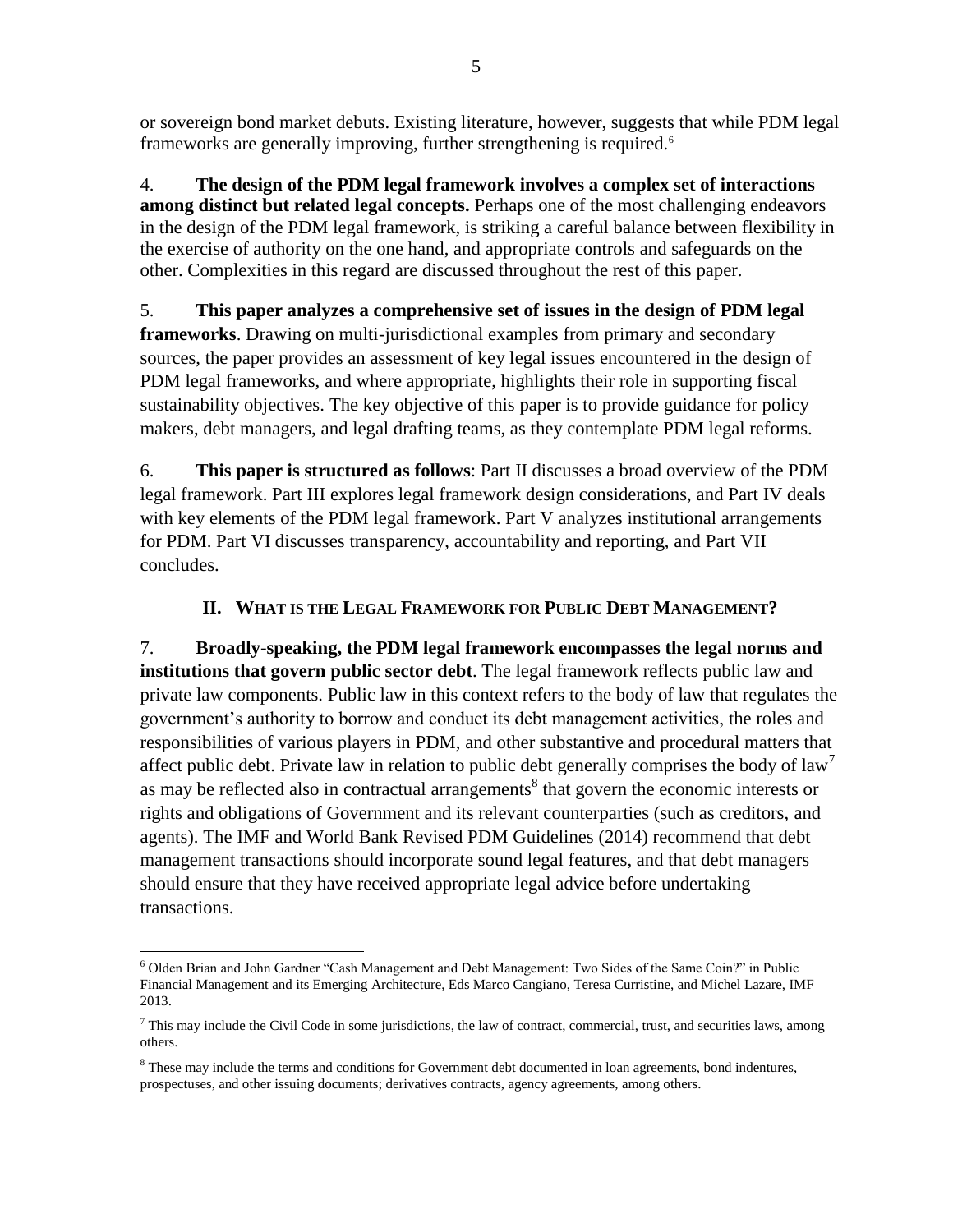8. **While this paper focuses more on public law regulating public debt, the importance of the private law component cannot be overlooked in the overall design of the PDM legal framework**. <sup>9</sup> Moreover, in the particular case of public debt, the distinctions between "public law" versus "private law" tend to be blurred given the fact that Government as the main interlocutor, draws its capacity and authority to enter into debt-related contracts (private law) from public law. This makes a comprehensive approach to design of the legal framework even more critical. $^{10}$ 

## **Sources of Public Debt Management Law**

9. **The PDM legal framework typically comprises a complex maze of laws at various levels.** These could include all or some combination of supranational, national, and sub-national legal frameworks.

10. **Supranational frameworks could affect public debt management in a given jurisdiction**. For example, treaties signed by members of a monetary union and/or rules made pursuant to such treaties, could prescribe convergence criteria that include constraints on public debt and overall fiscal policy.<sup>11</sup> Such supranational rules may become part of the domestic law of the various member states, subject to any constitutional requirements for the formal adoption of treaties at the national level.  $^{12}$ 

11. **The scope of the domestic legal framework governing public debt management may vary.** These may include Constitutions, as well as primary legislation (Acts of Parliament, Laws, Decrees, as the case may be) which provide the broad legislative architecture within which public debt is contracted and managed. This is usually supplemented by a secondary legal framework (regulations, rules, guidelines, and circulars, among others)<sup>13</sup> to elaborate on operational aspects of the framework.

## 12. **Constitutions tend to be the primary source of law for PDM, as a subset of public financial management.** Among other things:

 $\overline{a}$  $9$  For an exposé on private law aspects of public debt securities- a subset of public debt- see Bossu W., and Addo Awadzi E., "*Private Law Underpinnings of Public Debt Securities Markets,*" Uniform Law Review, 2013 Vol. 18, 2013, 564–588, Oxford Journals/Oxford University Press.

<sup>&</sup>lt;sup>10</sup> See Bossu and Addo Awadzi, 2013.

<sup>&</sup>lt;sup>11</sup> Examples include the EU's Treaty of Maastricht, and the Stability and Growth Pact (SGP); and treaties of the Eastern Caribbean Currency Union, the West African Economic and Monetary Union, and the Central African Economic and Monetary Union.

 $12$  E.g. a number of EU member states have enacted Stability Pact legislation adopting the EU SGP.

<sup>&</sup>lt;sup>13</sup> Some of these (e.g. guidelines or circulars) may not be legally enforceable instruments, depending on local law and practice.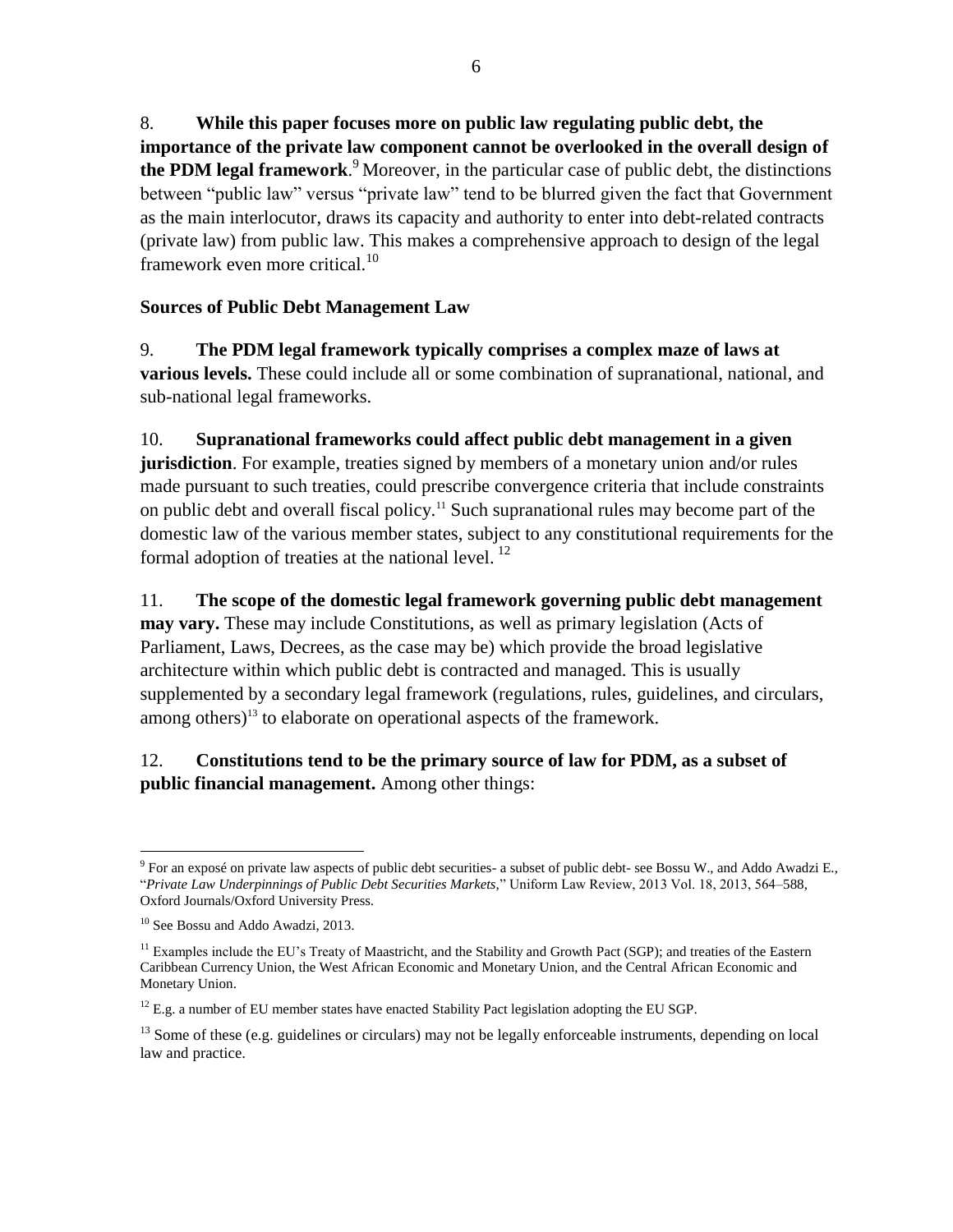- *Political structure and powers*: Constitutions establish the general structure of government and the allocation of political powers. The extent to which political power is allocated to national and sub-national political entities and the competencies of each level of government will have implications for management of public sector debt.
- *Fiscal powers*: Incidental to the establishment of political structures and powers, Constitutions typically allocate fiscal powers, including taxing and borrowing authority. It is also usual for Constitutions to set out clearly the distribution of fiscal powers among various levels of Government. For example, the Austrian constitution establishes a federal system of Government comprising the Federal State, nine States, and a number of municipalities, all of which have autonomy under the Constitution to manage their respective budgets and to borrow.<sup>14</sup> Similarly, in Bosnia and Herzegovina*,* both the *"*Federation of Bosnia and Herzegovina" and the "Republika Srpska" have authority to regulate their respective debts.<sup>15</sup>
- *Institutional arrangements:* In some jurisdictions, the Constitution lays the broad foundation for institutional arrangements for public finances including debt management. The respective roles of the executive and legislature for various aspects of debt management may therefore be shaped by the Constitution.
- *Accounting and reporting framework:* In several jurisdictions, the Constitution provides for broad accounting and reporting requirements relating to public finances including debt. The design of public debt legislation will therefore need to reflect such constitutional requirements.

## 13. **In addition to the Constitution, a number of primary legislation may regulate PDM**. Examples include:

 **Public financial management (PFM) legislation in jurisdictions, tend to provide for debt management with varying levels of detail**. Broadly speaking, these include budget system laws,<sup>16</sup> and fiscal responsibility laws,<sup>17</sup> and others which regulate fiscal policy making, budget processes, and cash management, to mention a few. Given that public debt is an integral part of

 $\overline{a}$  $14$  By virtue however of the Austrian Stability Pact, each level of Government is required to coordinate its budget including through the surveillance of the development of budgets, public deficit and public debt. See Theis Rechtsanwälte GmbH  $\&$ Co KG "The Wolf Theiss Guide to: Public Debt Management in Central, Eastern & Southeastern Europe" 2012.

<sup>&</sup>lt;sup>15</sup> *Ibid*. The Law on Debt, Debt Issuance and Guarantees of the Federation regulates the conditions for the creation and management of public debt by the Federation and by its lower administrative and territorial units (cantons, municipalities, cities, as well as certain public funds), while the Republika Srpska's Law on Debt, Debt Issuance and Guarantees of sets out the rules for the creation and management of public debt within the latter.

<sup>&</sup>lt;sup>16</sup> Examples include Canada's Financial Administration Act (R.S.C., 1985, c. F-11).

<sup>&</sup>lt;sup>17</sup> See for example, Brazil's Fiscal Responsibility Law of 2000 as amended.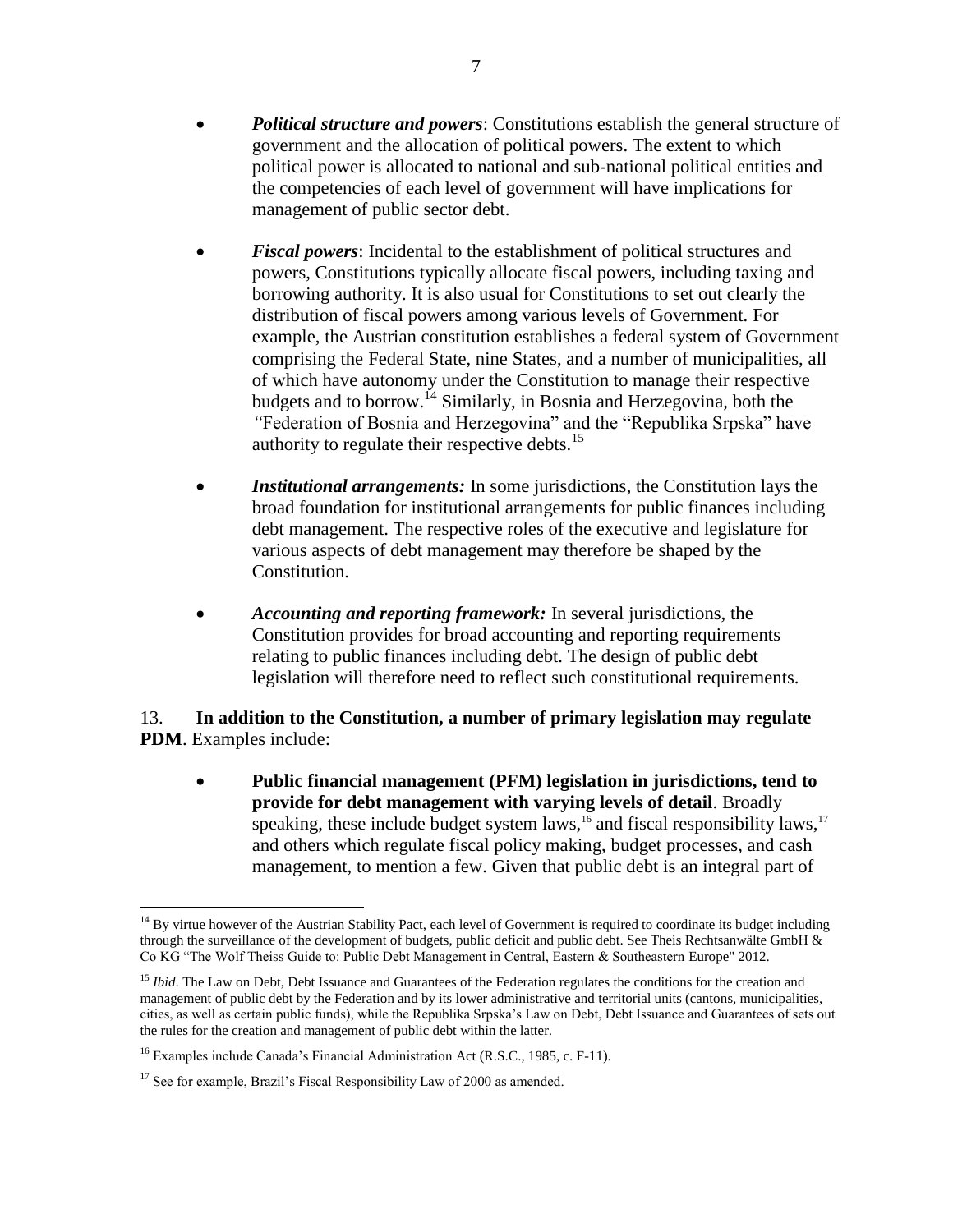the PFM framework, PFM laws tend to contain some provisions on public debt. The level of detail however depends to a large extent on whether separate debt-specific legislation also exists or is contemplated.

- **Several jurisdictions have dedicated public debt legislation**. In such jurisdictions, legislation exists specifically for Government borrowing/public debt management, in addition to the broad provisions of PFM and other relevant legislation.<sup>18</sup> In others<sup>19</sup> legal provisions authorizing borrowing are scattered over a plethora of laws, with sometimes different laws governing borrowing from particular creditors, or particular borrowing instruments such as Government securities only.<sup>20</sup>
- **Other relevant legislation:** Almost all jurisdictions have legislation that are not specifically public debt or PFM related laws but whose provisions may have implications for public debt management. In several jurisdictions for example, Central Bank enabling laws contain important provisions on central bank lending to Government (so-called monetary financing). Central Bank laws may also designate the central bank as Government's fiscal agent and banker, and in that regard, confer on the Central Bank a role in PDM. As a result, the Central Bank law in a given jurisdiction is often an important source of law for PDM.

14. **As mentioned earlier, many jurisdictions use subsidiary legislation to supplement their primary legal framework for public debt management.** These usually comprise a set of regulations, "ministerial orders", rules, or other instruments issued by the Minister of Finance. In some cases, the Minister may delegate power to the Central Bank in its capacity as fiscal agent of the Government to issue rules governing the market for Government securities. These may include rules for determining the method and timing of sales, and the terms and conditions on which securities are issued.

<sup>&</sup>lt;sup>18</sup> Examples include Sweden's Act on State Borrowing and Debt Management of 1998, the United Kingdom's National Loans Act of 1968, Thailand's Public Debt Management Act of 2005 (B.E. 2548), and Turkey's Law on Regulating Public Finance and Debt Management 2002 (Law No. 4749). Others include Ghana's Loans Act of 1970, Jamaica's Public Debt Management Act of 2012, Mauritius' Public Debt Management Act of 2009 (amended through 2012), Moldova's Organic Law No. 419 of 2006 on Public Debt, State Guarantees and State On-lending, <sup>18</sup> Sierra Leone's Public Debt management Act of 2011.

<sup>&</sup>lt;sup>19</sup> Examples are Belize, Botswana, Grenada, Lesotho, and Swaziland. In these countries, the legal framework is reflected in the Constitution, PFM laws, laws regulating public debt; specific laws governing Government securities, and others regulating borrowing from specific creditors.

 $20$  For example, although Moldova has a dedicated PDM legislation, its scope excludes Government borrowing from the IMF and other non-resident lenders. Articles 1 (3) and 21 of Moldova's Organic Law No. 419 on Public Debt, State Guarantees and State On-lending, provide that external borrowing by the State or the National Bank of Moldova from the International Monetary Fund and other non-resident lenders are to be governed by separate Acts of Parliament.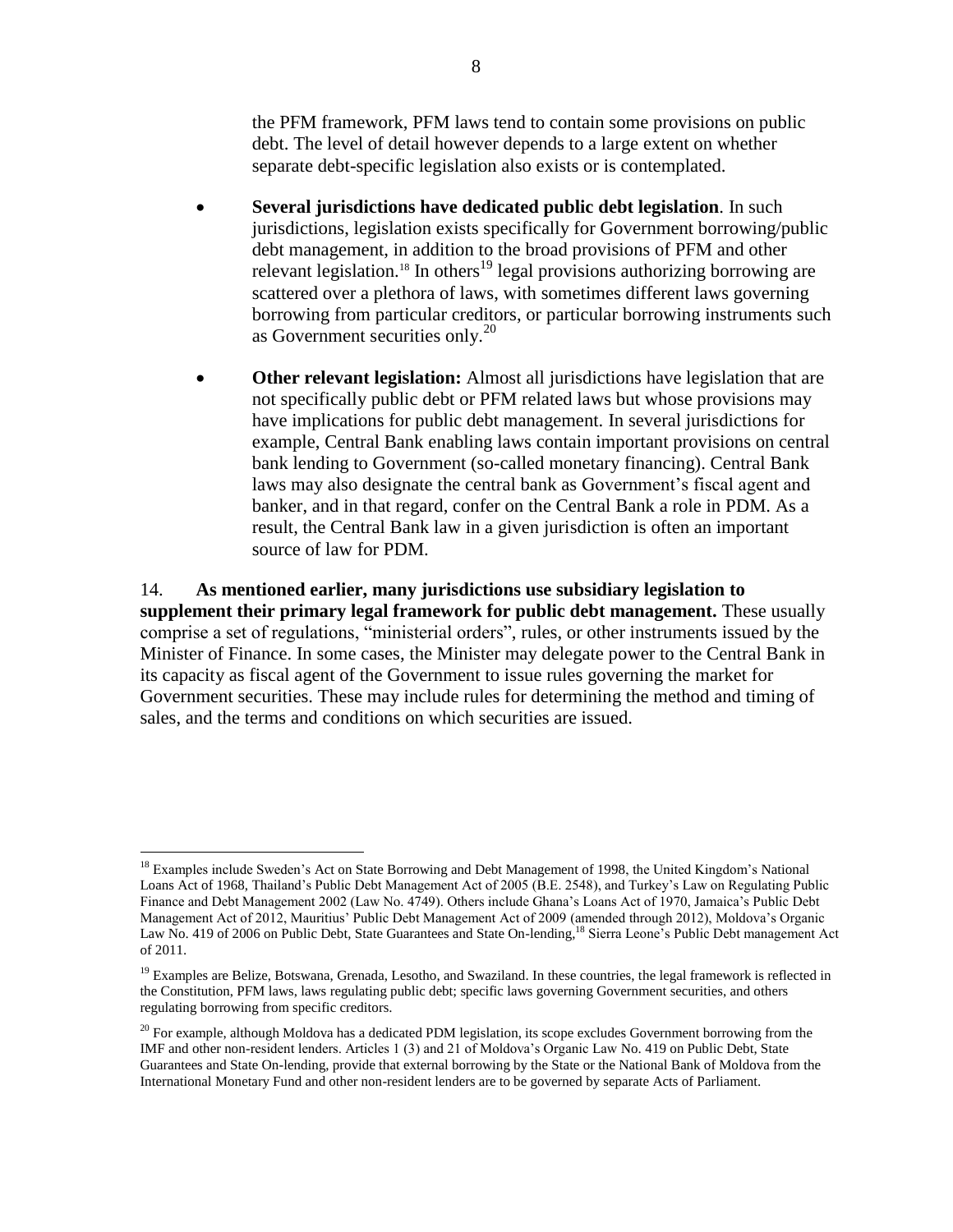## **Box 1: Sources of PDM Legal Framework**

#### *Supranational*

*Treaties of Monetary Union Members*

## *Constitutions*

 Distribute political and fiscal powers and basic institutional arrangements, establish broad public finance arrangements including the authority to borrow and pay for debt related costs and expenses, and requirements for audit and reporting;

## *Primary Legislation*

- *PFM legislation*—Include budget laws, public financial management/administration laws, fiscal responsibility laws; and establish the framework for budget preparation and execution, cash management, public debt, accounting, auditing, and reporting;
- *Dedicated debt legislation—*Include public debt management laws, Government loan laws, treasury securities laws, or others, which provide more specifically for mandates, institutional, and operational matters relating to public debt management; and
- *Others—*Include other relevant laws such as Central Bank laws. Central Bank laws typically provide for Government borrowing (if any) from Central Banks, and the central bank's role as fiscal agent to Government.

#### *Secondary Legislation*

- Regulations
- Rules, Circulars (e.g. Government Securities Market Rules or Circulars, etc).

## **III. LEGAL FRAMEWORK DESIGN CONSIDERATIONS**

## *Design Approaches*

15. **Designing PDM legal frameworks involves several important considerations**. The approach for addressing weaknesses in the existing legal framework should be pragmatic and should be carefully calibrated to help meet reform objectives. Key considerations include the extent to which legislation may be required to codify or modify existing practices. What should be legislated and to what level of detail? Which law(s) should incorporate the framework for PDM? These and other considerations are discussed below.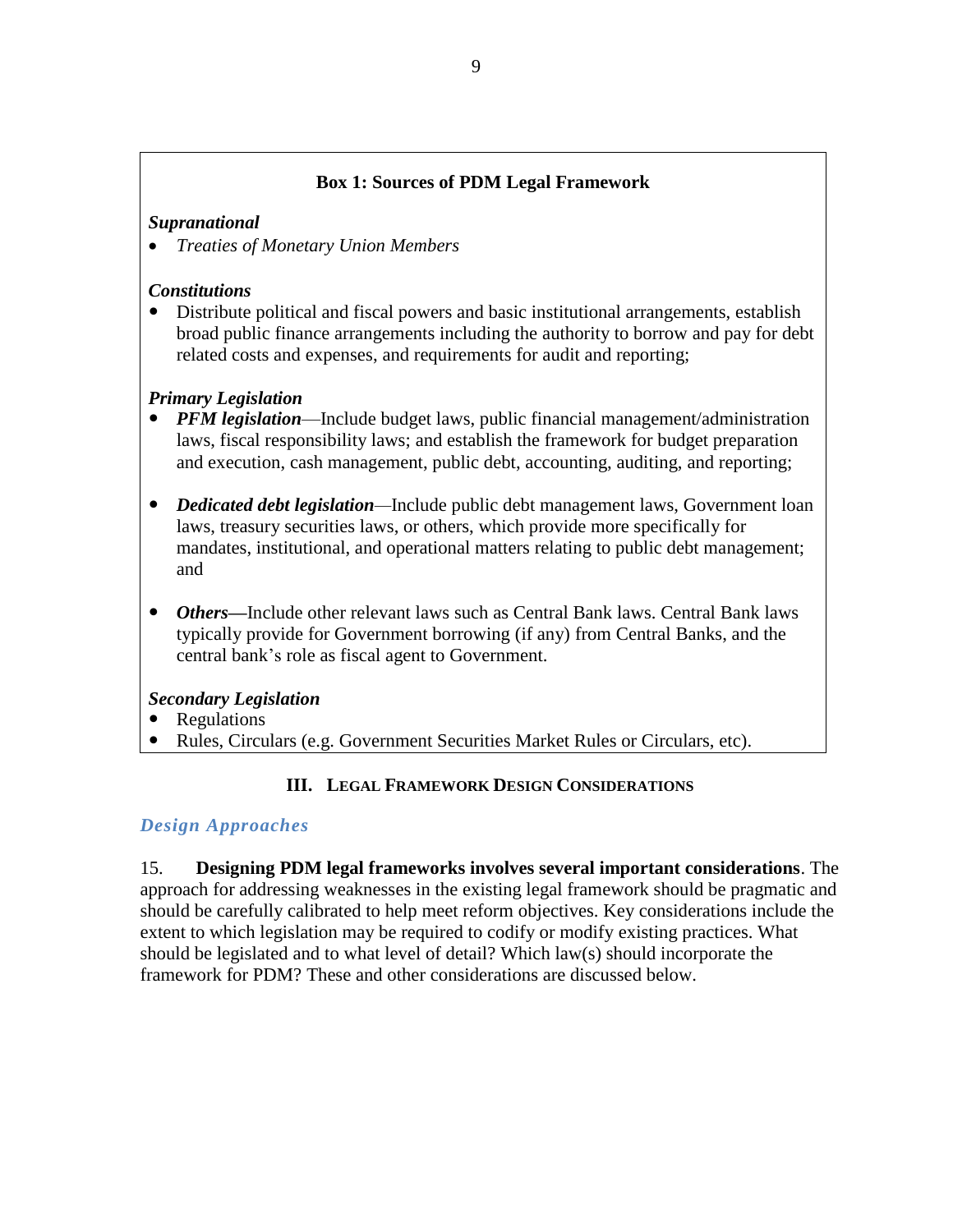16. **The legal framework for public debt may be more consolidated in some jurisdictions than in others.** In the design of PDM legal reforms, the extent of consolidation desired should be considered. While consolidation of the legal framework is not necessarily required, there could be benefits from consolidation, such as clarity, ease of reference, and consistency in the overall governance framework affecting public debt. Where multiple pieces of legislation exist, it is important to ensure that there are no overlaps, inconsistencies, or gaps, which may weaken the overall PDM framework. Together, the relevant sources of PDM law should provide a clear, comprehensive, and unambiguous framework for effective PDM.

17. **The use of the PFM or budget laws to provide comprehensively for PDM legal issues may be a preferred option in certain jurisdictions**. An overarching PFM law which covers all aspects of public finance is preferred in some advanced and developing countries. Examples include Canada's Financial Administration Act, South Africa's Public Finance Management Act of 1999 (amended through 2007), Kenya's Public Finance Management Act of 2012, and Uganda's Public Finance Management Act of 2015 which all deal extensively with public debt management as part of the broader PFM framework. Also for some jurisdictions with the civil law tradition, elevating the PDM legal framework to the level of the Organic Budget Law may help ensure that the PDM legal framework is more entrenched than would be the case with an ordinary law. $2<sup>1</sup>$ 

18. **Furthermore, the distribution of matters provided for in primary legislation versus secondary legislation, is an important issue in the design of the legal framework**. In making the determination one way or the other, it is important to consider which matters may be appropriately left to Cabinet or the Minister to elaborate by secondary legislation, rather than specified by legislature in primary legislation. Good practices in PDM require that the legislature establishes the broad framework for PDM, while operational details and guidelines could be left to the Minister to determine. These institutional arrangements are discussed in more detail in Part V of the paper.

19. **Another key design issue relates to the range of matters to be covered in the legal framework.** More often than not, the legal framework for public debt does not only deal with Government borrowing, but also makes provision for lending and/or on-lending by Government, given that it tends to be closely related to Government debt and contingent liabilities. While not in the domain of debt management, in some jurisdictions, the legal framework may also provide for the receipt and management of grants intended for Government.<sup>22</sup> This may be due to the fact that in some jurisdictions—particularly

<sup>&</sup>lt;sup>21</sup> In some civil law jurisdictions such as France and Spain, the Constitution recognizes the concept of "organic law", which in some cases may enjoy a higher legal status, next only to that of the Constitution, in terms of its supremacy and entrenched provisions.

 $^{22}$  For example see Tanzania's Loans, Guarantees, and Grants Act of 1974 as amended in 2004.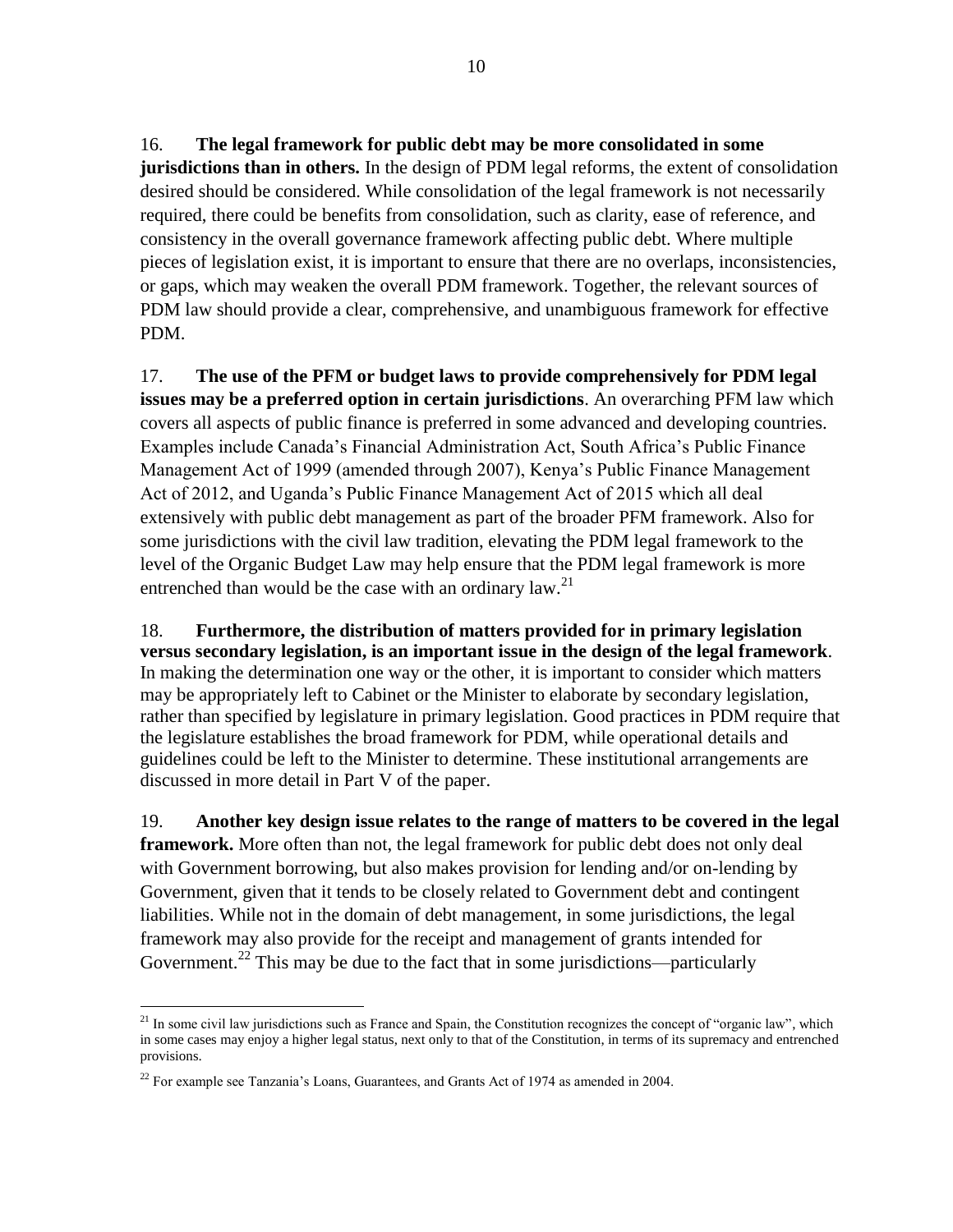developing countries—Government debt may also have grant components, and in some cases, both debt and grant management are managed by the same department/team in Finance Ministries.

## *Relationship between PDM, PFM, and Fiscal Responsibility Laws*

20. **Where they all exist, PDM laws, budget-related laws, and fiscal responsibility frameworks are often part of the same broad public finance management framework and should be viewed as such**. The PDM legal framework should therefore be well coordinated with the overall public finance management framework. Fiscal responsibility frameworks usually encompass principles, rules, and institutional arrangements which together seek to constrain Government fiscal policy making. Typically, a fiscal responsibility framework that has binding fiscal rules such as budget balance or debt rules may have implications for PDM, and will require consistency with each other.

21. **The design of the legal framework should also promote clarity in the interaction between PDM, budget execution, and cash management**. Among other things, the PDM legal framework should be consistent with budget planning and execution, cash management, and accounting and reporting requirements under the PFM framework. In particular:

- *a.* The legal framework should require public debt issuance to be reflected in the budget planning and execution phases, to ensure that they are well accounted for.
- *b.* Similarly, the PDM legal framework should support effective cash management by requiring all proceeds of debt issuance to be reflected in the consolidated fund. <sup>23</sup> While some jurisdictions provide for the establishment of separate accounts (e.g. special loan accounts<sup>24</sup>) for proceeds of debt, these are increasingly rare, in part due to efforts of several jurisdictions to implement the treasury single account concept.
- *c.* The legal framework should also clarify the accounting, audit, and reporting framework for public debt, consistent with the overall framework for accountability for public finances.

 $23$  A genuine exception to this may be in the case where Government securities are issued for monetary policy purposes, where the proceeds of such issuance are "sterilized" into a separate account which is not accessible for Government's general expenditures.

<sup>&</sup>lt;sup>24</sup> For example the U.K.'s "National Loan Fund" is established under section 1 of the National Loans Act of 1968 as a Treasury account to be maintained with the Bank of England and into which loans obtained by the Government could be paid. Under section 18, any excess of liabilities of the National Loan Fund over its assets, is deemed to be a liability of the Consolidated Fund to the National Loan Fund. Also Schedule 5A of the same Act established the "Debt Management Account" whose purpose includes ensuring effective liquidity management under the National Loan Fund.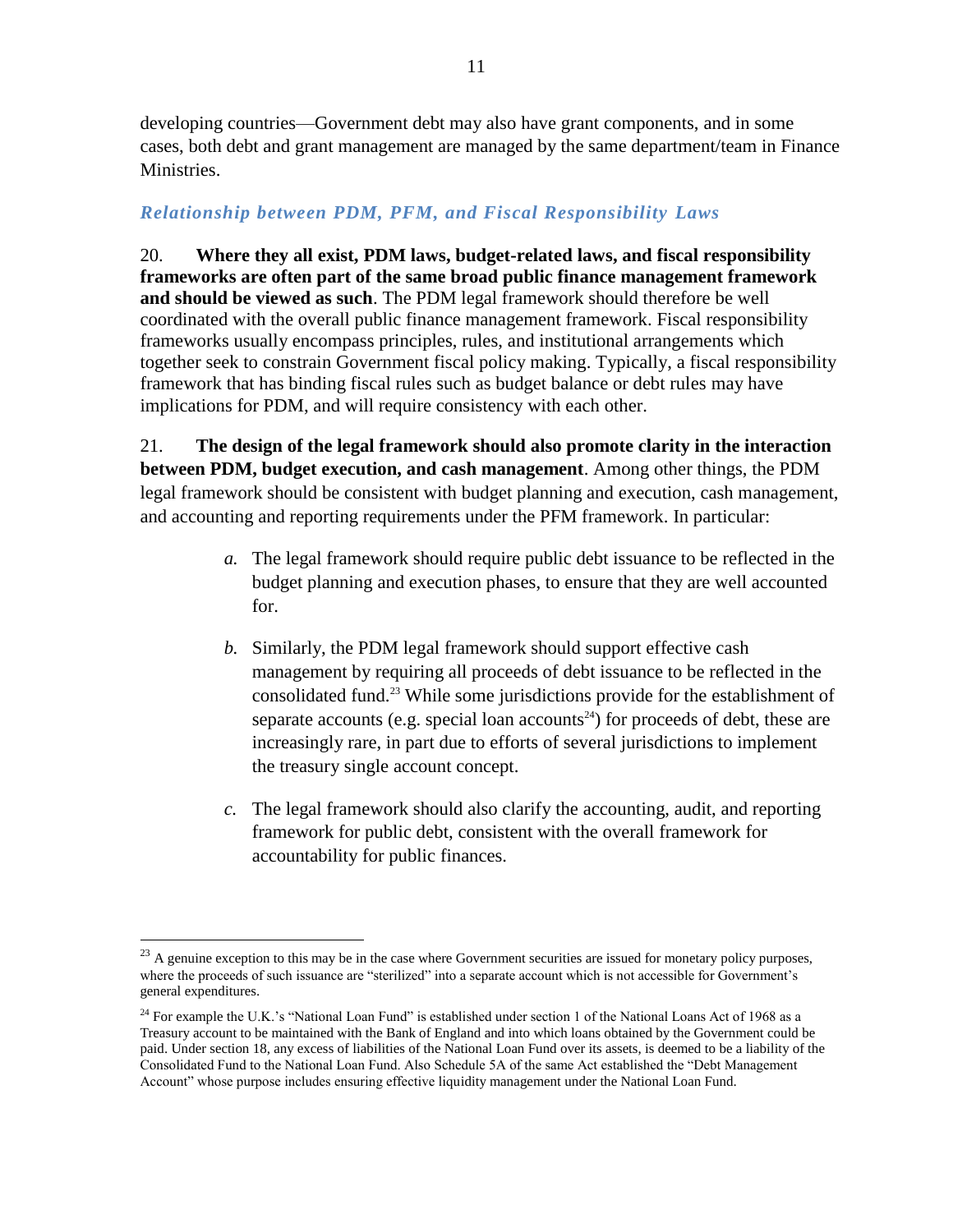#### **IV. KEY ELEMENTS OF SOUND PDM LEGAL FRAMEWORKS**

22. **A good legal framework for public debt management should establish broad parameters, but at the same time provide sufficient clarity on several key issues.** Key elements of the legal framework are discussed in what follows.

## **A. Scope of Public Debt**

23. **The legal framework should define what constitutes public debt.** There is no universally-accepted definition of "public debt" and various jurisdictions define this differently, with varying policy implications. Existing literature suggests that debt-to-GDP ratios for a country at any given time could range from 40 to over 100 percent depending on the definition of "public debt" used.  $^{25}$  It is therefore critical that the legal framework for a given jurisdiction, defines the scope of public debt explicitly.

24. **From a legal perspective, the definition of "public debt" is important for a number of reasons**. It has implications for the types of public institutions and instruments that are governed by the requirements of the PDM legal framework.

## *Public Institutions*

25. **The scope of public debt, from a legal standpoint, should reflect the public institutions whose debt liabilities are subject to the requirements of the PDM legal framework**. In this sense, "public debt" is often used to refer to debt of the general government and in some cases, the debt of the entire public sector.<sup>26</sup> Whether the broader public sector debt is included or excluded from the scope of application of the legal framework will vary from country to country, depending on the nature of the political and institutional framework.<sup>27</sup> A good example of legislation that defines public debt in terms of the entire public sector is Mauritius' Public Debt Management Act of 2008 which includes debt incurred by (i) the central Government; (ii) the Rodrigues Regional Assembly; (iii) the local Government; (iv) public enterprises, whether or not the loans are wholly or partly guaranteed by the Government; (v) advances from the Central Bank to any entity in the public sector; and (iv) debt guaranteed wholly or partly by the State.<sup>28</sup> Also, the legal framework in Moldova defines "public debt" as "all State Debt, the Debt of the National

 $28$  Section 6 (1) and (2).

 $\overline{a}$ <sup>25</sup> See Dippelsman, Robert, Dziobek Claudia, and Gutiérrez Mangas Carlos A., "What Lies Beneath: The Statistical Definition of Public Sector Debt: An Overview of the Coverage of Public Sector Debt for 61 Countries" IMF Staff Discussion Note, 2012.

<sup>&</sup>lt;sup>26</sup> The IMF defines "public sector" as " $(...)$  all resident institutional units controlled directly, or indirectly by resident government units, that is, all units of the general government sector, and resident public corporations", while the "general government sector" is defined as "…. all government units and all nonmarket nonprofit institutions (NPIs) that are controlled by government units". "Government units" refer to institutional units with legislative, judicial, or executive authority over other institutional units within a given area; See Public Sector Debt Statistics 2011/2013 paragraphs 2.17 and 2.18.

 $27$  See IMF and World Bank Revised Guidelines for Public Debt Management April 2014.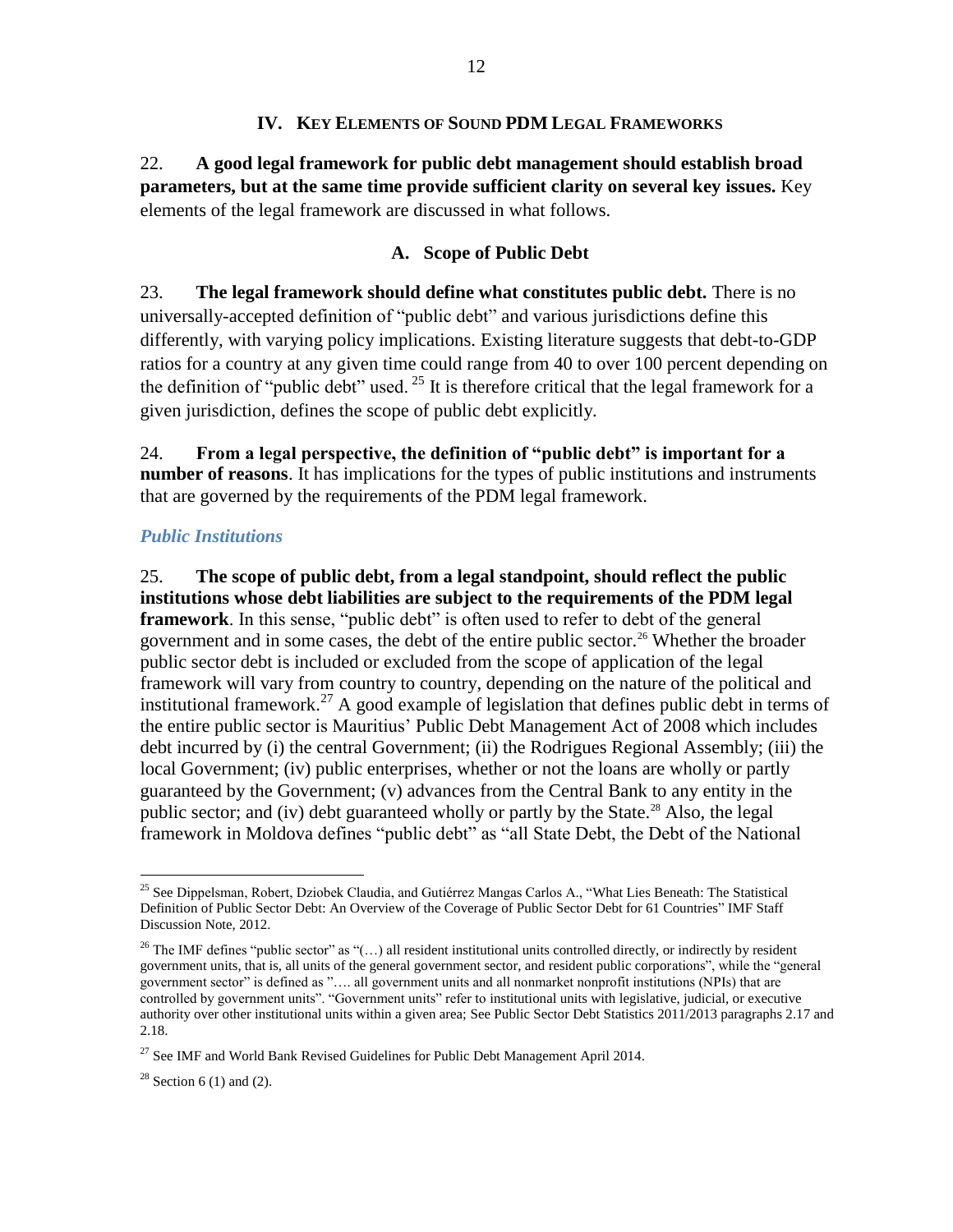Bank of Moldova, of administrative-territorial units, of public institutions financed in whole or in part from State or Local budgets, and the debt from internal and external borrowings of enterprises where the State or/and administrative-territorial unit own more than 51 percent."<sup>29</sup>

26. **The definition of public debt in the legal framework, should promote prudent debt management for the public sector as a whole.** Sustainability of overall public sector debt is important, and the design of the PDM legal framework ought to ensure that effective constraints, risk analysis, and reporting requirements apply to all public sector entities, to the extent feasible, even though the central Government may not be liable for the debts of the entire public sector (this point is discussed in more detail below). Similarly, the legal definition adopted should support, and not impede, the compilation of public debt-related statistics in accordance with international standards including the Government Financial Statistics Manual, Public Sector Debt Statistics, or International Public sector Accounting Standards.

#### *Public Debt Instruments*

27. **The scope of public debt under the legal framework should ideally cover all debt instruments representing liabilities of the public institutions contemplated in the law.**  From a debt management perspective, the IMF and World Bank recommend that the scope of PDM should encompass the main financial obligations over which the central government exercises control, including both marketable and non-marketable debt.<sup>30</sup> From a statistical perspective, the IMF defines total gross public debt as all liabilities that are debt instruments (i.e. financial claims that require payment of interest and/or principal by the debtor to the creditor at a date, or dates, in the future). <sup>31</sup> Clarity in the legal framework in respect of which debt instruments are recognized is therefore useful. Most jurisdictions provide explicitly for direct loans, advances, overdrafts, and securities. <sup>32</sup> Furthermore, the definition of debt may or may not include guarantees and other contingent liabilities.<sup>33</sup> In some cases, this may be to ensure that contingent liabilities are subject to the same safeguards including ceilings (see Part IV (E) below for more on debt ceilings). It must be noted however that from a statistical point of view specific contingent liabilities are not required to be included in the complication of debt, but reported as a memo item in the public sector debt statistics.

#### 28. **In addition to traditional debt instruments, some jurisdictions now explicitly recognize other forms of Government debt in their legal framework**. These include

 $\overline{a}$ <sup>29</sup> Law no.419-XVI of 22.12.2006. Art. 2.

<sup>&</sup>lt;sup>30</sup> IMF and World Bank Public Debt Management Guidelines 2014.

 $31$  Public Sector Debt Statistics (2011, reprinted 2013) debt definition is consistent with that in Government Financial Statistics Manual (2014).

<sup>&</sup>lt;sup>32</sup> It is also useful for the legal framework to clarify whether Government securities are to be issued in bearer, registered, or fully dematerialized form. See Bossu and Addo Awadzi, 2014 for details on these various forms in which Government securities could be issued.

 $33$ For example, Mauritius' Public Debt Management Act of 2008 includes in the definition of debt, "debt guaranteed wholly or partly by the State."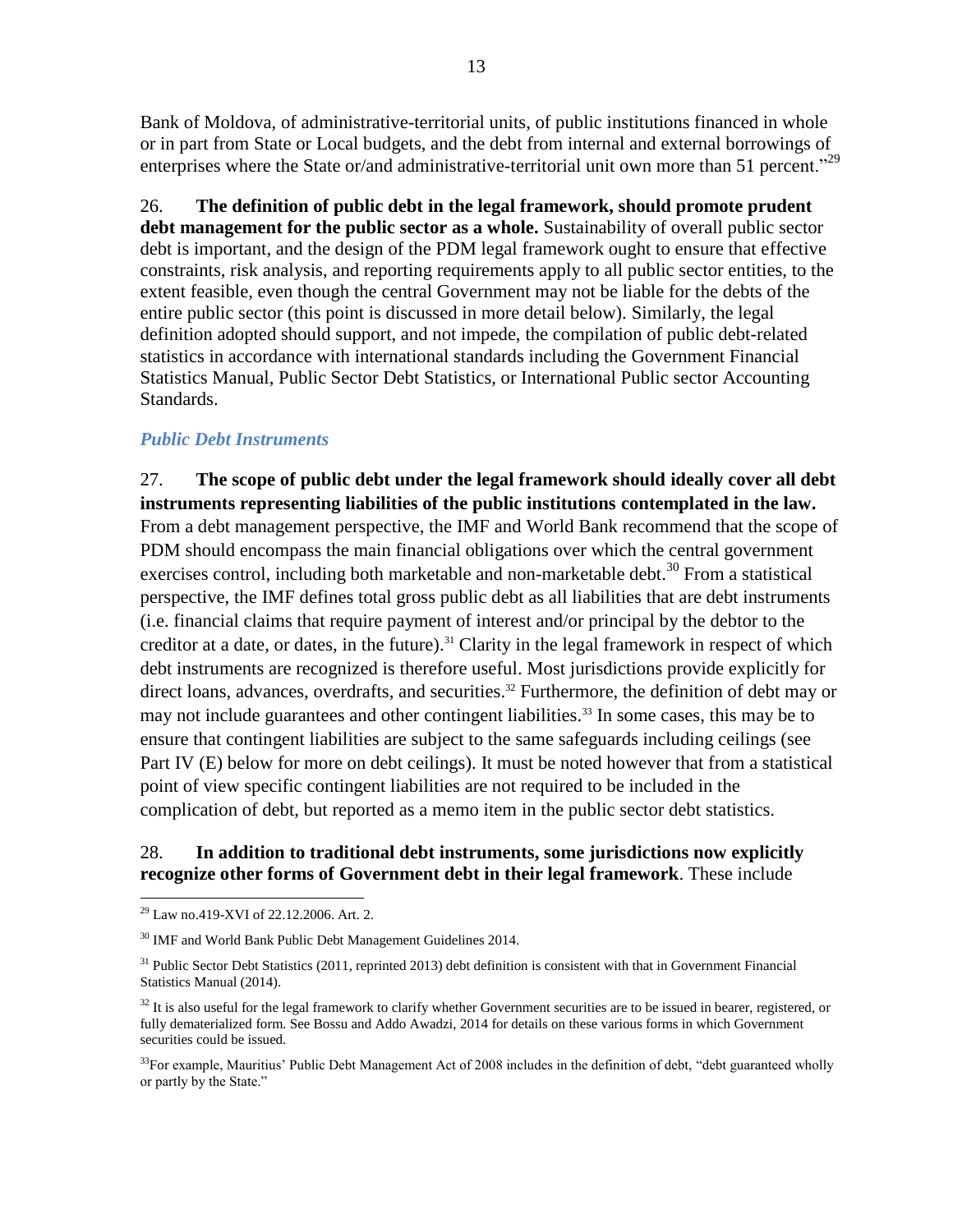payment arrears, suppliers' credit arrangements, judgment debt,<sup>34</sup> and other final compensation claims. Examples include Tanzania, where the legal framework explicitly recognizes Government's payment obligations under suppliers' credit arrangements as Government loans.<sup>35</sup> Nigeria's Fiscal Responsibility Act of 2007 recognizes unpaid judgment debts of the Government as part of Government debt,<sup>36</sup> while Brazil's Fiscal Responsibility Law of 2000, provides at Article section 7 that "judicial payments" not made during the execution of the budget in which they were included must be considered part of the consolidated debt for the purpose of application of the debt limit.

#### 29. **Alternative debt instruments such as sovereign** *sukuk* **are also gaining popularity, including in non-Islamic jurisdictions.<sup>37</sup>** The legal framework in a number of jurisdictions provides explicit authority for the issuance of sovereign *sukuk*. Examples include the UK Finance Act 2008 and Statutory Instrument (Government Alternative Finance Regulations 2014 (S.I. 2014/1327), Luxemburg's Sukuk Law of July 2014, Turkey's Law 4749 on Regulation of Public Financing and Debt Management, <sup>38</sup> and the Mauritius PDM Act of 2008.<sup>39</sup>

30. **The legal framework for jurisdictions that envisage issuing sovereign** *sukuk* **however should be carefully designed**. To be effective, the legal framework will need to be drafted to ensure compliance with relevant *Shari'ah* principles, while reflecting the idiosyncratic features of *sukuk* from a legal, accounting, and public debt management perspective. Among other things, sovereign *sukuk* tend to be issued by Governments indirectly through wholly-owned special purpose vehicles/entities (SPVs/SPEs), and are strictly-speaking "trust certificates" rather than debt instruments. Consequently, their legal status in public debt management requires clarity in the PDM legal framework. Furthermore, the framework for *sukuk* issuance should be consistent with the overall public financial management legal framework.<sup>40</sup> Box 2 provides more details on some legal issues that are relevant for sovereign *sukuk*. 41

<sup>&</sup>lt;sup>34</sup> "Judgment debt" is a term used in some jurisdictions to refer to claims awarded by courts or other adjudicatory bodies against a party (in this context, Government or other public sector entity).

<sup>&</sup>lt;sup>35</sup> Section 4 of Tanzania's Government Loans, Guarantees and Grants Act 1974 (amended in 2003) provides that "where the Government with the approval of the Minister acquires any asset under an agreement which provides for payment for such asset to be made outside Tanzania subsequent to the date of the acquisition of the asset, the sum of money payable under such agreement shall, for the purposes of this section, be deemed to be a loan raised by the Minister outside Tanzania."

<sup>&</sup>lt;sup>36</sup>Section 42 (2) provides that "Outstanding judgment debts not paid shall be considered part of the consolidated debts for the purpose of application of the respective limits set in pursuance of this section."

<sup>&</sup>lt;sup>37</sup> The UK's 2014 sovereign *sukuk* (200 million pounds sterling or US\$ 307 million) being the first non-Muslim jurisdiction sovereign *sukuk*, was followed in the same year by sovereign *sukuk* issued by Luxemburg (200 million Euros or US\$ 240 million) as the first euro zone sovereign *sukuk*, Hong Kong (US\$ 1 billion), and South Africa (US\$ 500 million).

<sup>38</sup> Article 7/A as amended in 2013.

 $39$  Section 3 (3A).

<sup>40</sup> See Islamic Finance: Opportunities, Challenges, and Policy Option, IMF Staff Discussion Note, April 2015 page 27.

<sup>41</sup> See Wedderburn-Day A. Roger, "Sovereign *Sukuk*: Adaptation and Innovation ", 2010, for a good expose on the legal complexities underlying Sovereign *sukuk*. Available at http://www.law.duke.edu/journals/lcp.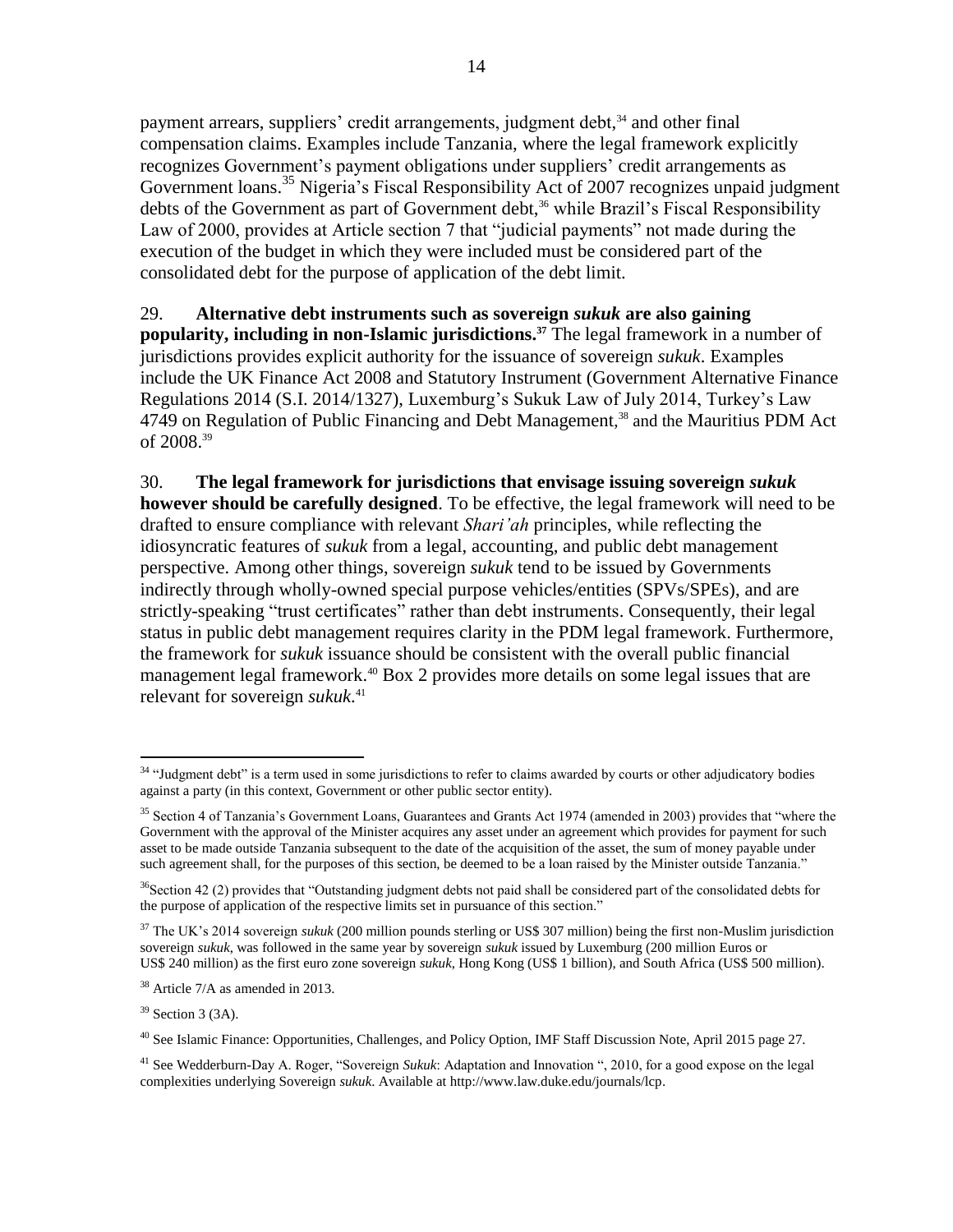#### **Box 2. Stylized Legal Issues Relating to Sovereign** *Sukuk*

**Sovereign** *sukuk* **have a similar economic effect in substance as conventional sovereign bonds, although they tend to be structured differently.**<sup>1</sup> Most *sukuk* require an underlying asset, whether in the context of an asset-based or asset-backed transaction, and tend to be structured as *murabahah*, *istisna*, or *ijara* Islamic contracts. The *sukuk ijarah* which has been used recently in many sovereign *sukuk* transactions, commonly involves the sale (asset-backed model) or a lease (asset-based model) of tangible or non-tangible assets by a Government (originator) to a special purpose vehicle or entity (SPV) established and owned by that Government. The SPV raises funding from the issuance of *sukuk* to investors, proceeds of which are made available to the Government as payment for the sale or lease of assets to the SPV.<sup>3</sup>

**A clear legal basis is required for the issuance of sovereign** *sukuk***.** Statutory provisions typically provide for a comprehensive legal mandate for structuring the *sukuk* through an SPV and for all the underlying legal and contractual arrangements that go with it. For example:

- *U.K***.**: The Finance Act of 2008 (section 157 (1)) provides broad power to Her Majesty's Treasury to make provision (by regulation) for raising money through alternative finance arrangements.<sup>6</sup> The Government Alternative Finance Arrangements Regulations 2014 (GAFAR) provide more specific provisions enabling the Treasury and the Secretary of State to enter into transactions which facilitate the issuance of alternative finance arrangements for the treatment of such instruments.<sup>7</sup>
- *Turkey*: Law 4749 on Regulation of Public Financing and Debt Management explicitly authorizes the Minister of Finance to incorporate asset lease companies which may issue lease certificates in local and foreign markets based on movable, immovable and intangible assets.<sup>9</sup>
- **Luxembourg:** Sukuk Law of 2014<sup>8</sup> provided specific authorization for the government to launch the 2014 *sukuk* issuance by selling three local buildings to an SPV under a sale, lease, and buy-back transaction.

**The legal framework for sovereign** *sukuk* **should also clarify their legal status and treatment for purposes of public debt**<sup>10</sup> **and cash management.** It should clarify at the minimum, how proceeds of sovereign *sukuk* should be accounted for, what liabilities there might be for the Government in the event of a default by the SPV, and generally, the extent to which the PDM law governs *sukuk* arrangements. For example:

- *UK:* The GAFAR provides explicitly for payment of monies from *sukuk* into and out of the National Loans Fund, as is the case with other public debt instruments (such as Gilts). It also provides for modifications to the National Loans Act of 1968 such that *sukuk* (alternative financing arrangements) are treated in the same way as Gilts for the purposes of the Debt Management Account. Furthermore, to reduce the risk of default, the Treasury is empowered to give financial assistance to any company involved in the alternative finance arrangements and a permanent appropriation is established under the Regulations for this purpose. $<sup>11</sup>$ </sup>
- *Turkey:* Law 4749 provides explicitly that *sukuk* or "lease certificates" are subject to the rules and principles in the relevant legislation in respect of securities issued by the Treasury and the Law on Central Bank of the Republic of Turkey and that proceeds from their issuance are to be transferred to the Treasury. 12

\_\_\_\_\_\_\_\_\_\_\_\_\_\_\_\_\_\_\_

<sup>&</sup>lt;sup>1</sup> This is largely due to *Shari'a*h law prohibitions against interest payment and sale of debt receivables other than for par value.

<sup>3</sup> The SPV typically holds the acquired assets as trustee for the benefit of *sukuk* holders, leases back or rents out the assets to the Government over the life of the *sukuk,* and distributes rental receipts from those assets (calculated using a "profit rate" instead of a coupon or interest rate) to *sukuk* holders periodically. The assets are typically re-purchased from the SPV by the Government on maturity of the lease period and the proceeds paid to the SPV are repaid to *sukuk* holders on maturity of their *sukuk*. For a more detailed discussion, see Wedderburn-Day A. Roger, "Sovereign *Sukuk*: Adaptation and Innovation"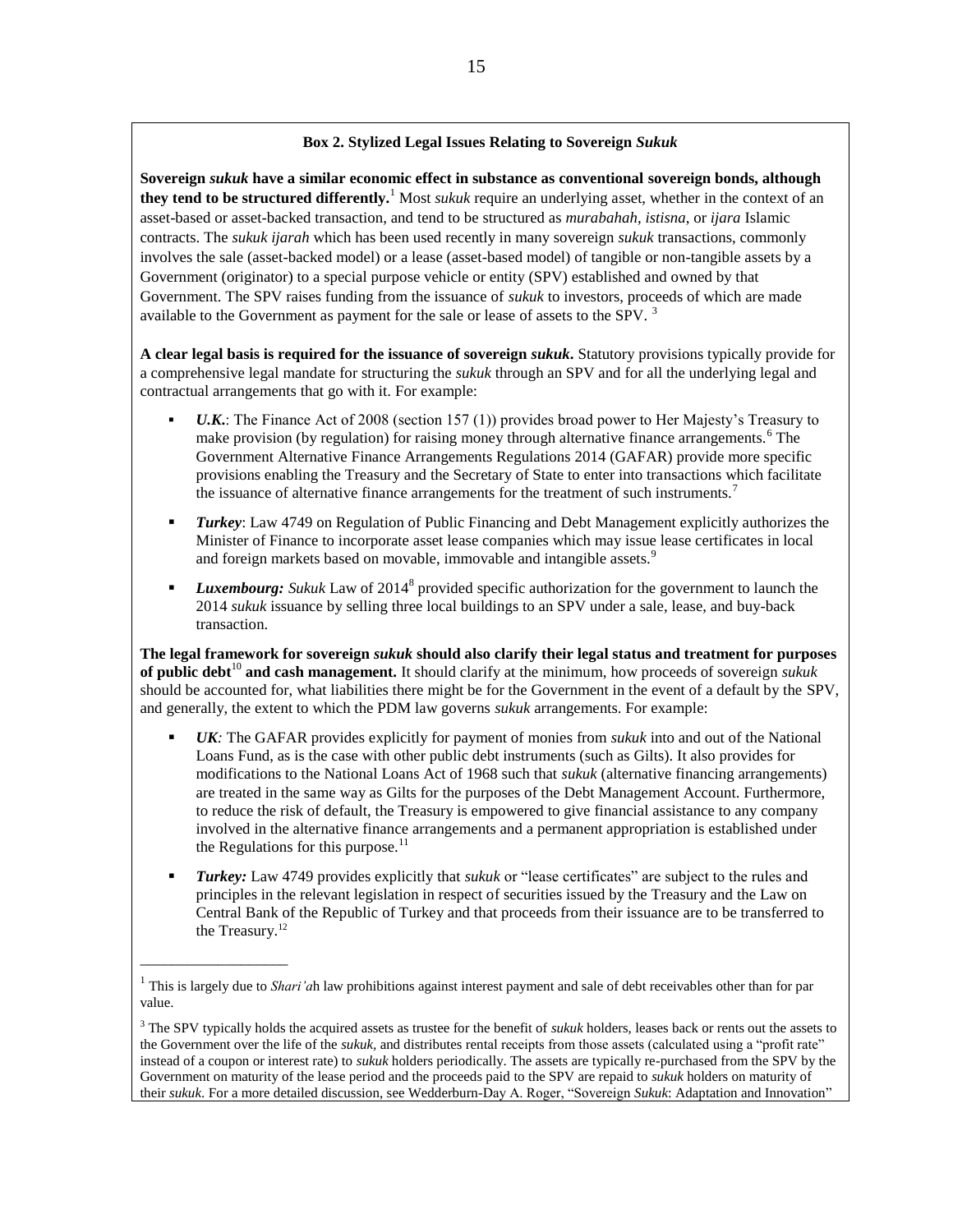2010, http://www.law.duke.edu/journals/lcp

<sup>6</sup> Section 157(8) of the 2008 Act defines "alternative finance arrangements" as arrangements which in the Treasury's opinion "equate in substance to a loan, deposit or other transaction of a kind that generally involves the payment of interest (including the issuance of government securities), but achieve a similar effect to such a transaction without including provision for the payment of interest."

<sup>7</sup> By virtue of the UK's Finance Act of 2008 (section 157 (1)) which provides broad power to Her Majesty's Treasury to make provision (by regulation) for raising money through alternative finance arrangements' the UK authorities promulgated the Government Alternative Finance Arrangements Regulations 2014 (S.I. 2014/1327).

<sup>8</sup> Law 6631 on the sale and buy-back of real-estate assets.

<sup>9</sup> Article 7/A as amended in 2013.

<sup>10</sup>. The IMF's Government Financial Statistical Manual suggests in paragraphs 2. 136–139 on "Special Purpose Entities" (SPEs) that government accounts should reflect fiscal activities of the government undertaken by the SPE including borrowing, even if no actual economic flows are recorded between the government and the SPE related to these fiscal activities.

 $11$  Regulations 7, 8, and 9.

 $\overline{a}$ 

 $12$  These are specified in the law as movable and immovable assets owned by unlisted public institutions as well as intangible assets such as usufruct rights, operation and other rights. See Article 7/A of Law 4749 as amended in 2013.

#### **B. What Guides Public Debt Management?**

#### 31. **Public debt management must be guided by broad parameters set out in law.**

These include clearly stipulated objectives of public debt management, a debt management strategy, and annual borrowing plans. While some jurisdictions may be able to achieve effective debt management without stipulating such provisions in law, in a number of countries, codifying good practices in law may be desirable.

#### *Objectives of Public Debt Management*

32. **Clear articulation of medium-to long-term objectives of PDM in the primary legal framework, helps to facilitate effective debt management and to promote accountability.** Such objectives guide the conduct of debt managers, and help stakeholders measure the effectiveness of the debt management strategy. Typical objectives include: ensuring that the government's financing needs and its payment obligations are met at the lowest possible cost over the medium to long run, consistent with a prudent degree of risk.<sup>42</sup> Some jurisdictions include other objectives to reflect national development priorities. For example Jamaica's PDM Act of 2012 includes the following additional debt management objectives "(b) developing and maintaining an efficient market for Government Securities; (c) ensuring that the debt is managed consistent with fiscal sustainability; (d) promoting the development of the domestic debt market; $43$  and (e) ensuring that the Medium-Term Public Debt Management Strategy is compatible with the targets of the macroeconomic objectives of the Government." These may be set out in policy documents, although enshrining them in the primary legislation helps to improve transparency and accountability.

 $42$  IMF and World Bank Revised Guidelines for Public Debt Management April 2014.

<sup>&</sup>lt;sup>43</sup> The IMF and World Bank Guidelines on Public debt Management support including a secondary objective of promoting the development of the domestic debt market, where appropriate.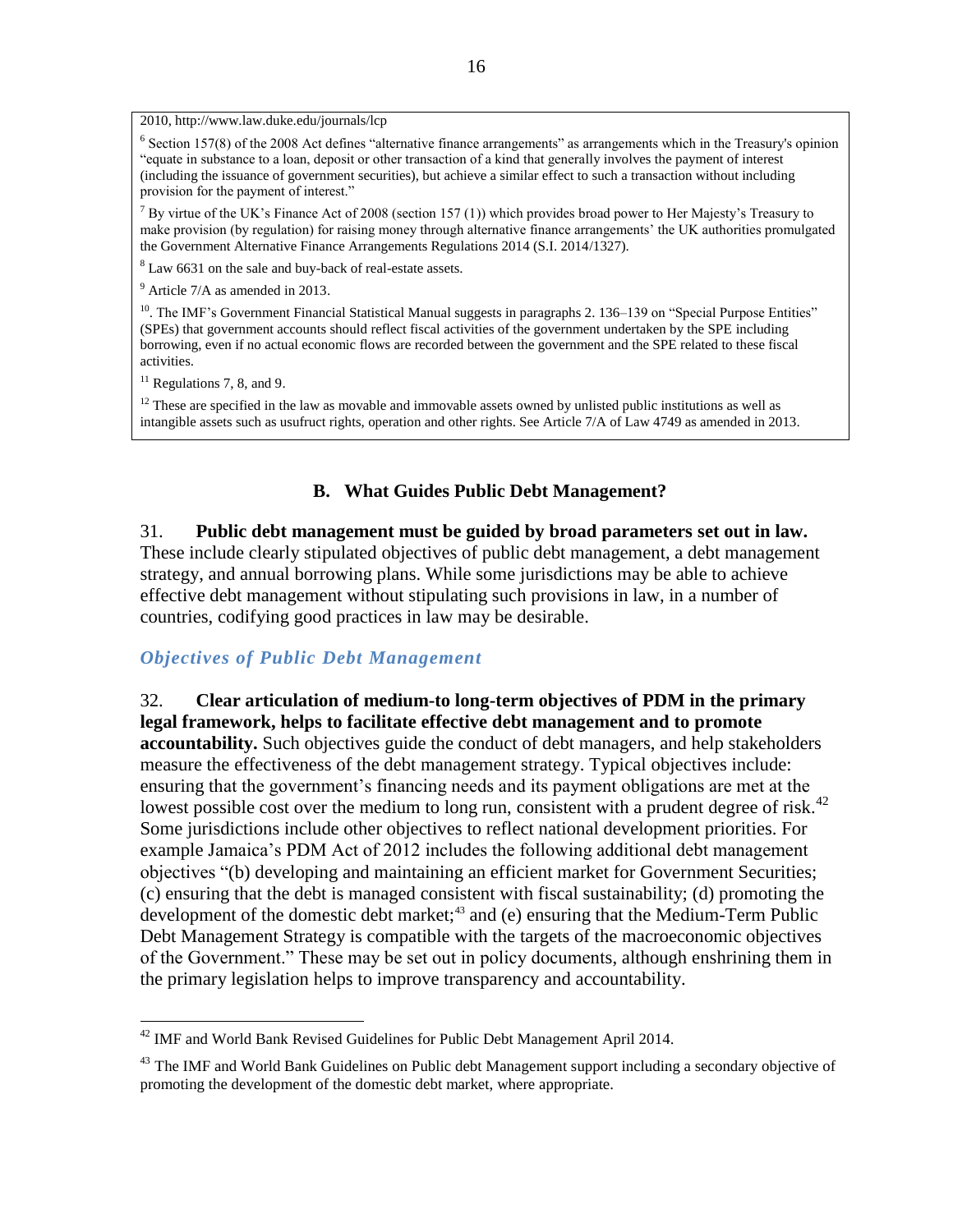33. **Fiscal responsibility frameworks also provide for broad overarching principles that could guide PDM.** Fiscal responsibility principles such as the principle of sustainable debt management and/or prudent fiscal risk management. For example in Nigeria, the Fiscal Responsibility Act 2007 (s. 41), provides for PDM to be based on rules that ensure that borrowing at all tiers of Government is on concessional terms with low interest rates and with a reasonably long amortization period. Also, the law requires public debt as a proportion of national income to be held at a sustainable level to be prescribed by the National Assembly from time to time.<sup>44</sup>In the design of the legal framework, such principles should be recognized and to the extent possible, harmonized with the objectives of PDM.

## *Medium-Term Debt Management Strategy*

34. **An increasing number of jurisdictions prepare a Medium-Term Debt Management Strategy (MTDS), and certain jurisdictions make this a mandatory requirement under law.** The MTDS is considered one of the key elements of a good debt management framework. It articulates the Government's medium-term policy for debt and its strategy (in terms of volumes, instruments, maturities, and currency mix among others) to help achieve debt management objectives approved by the legislature under the relevant legislation. A sound legal basis in law for the preparation of the MTDS is useful. To this end, some jurisdictions require preparation of the MTDS on an annual rolling basis, consistent with the medium-term budget framework.

35. **Where the legal framework provides for the preparation of the MTDS, it should clarify the scope of debt to be covered and responsibilities for developing and giving effect to the MTDS**. The scope of the MTDS should cover central Government borrowing, and exclude borrowing by local government or SOEs for example, except where they engage in quasi-fiscal activities. Furthermore, the Minister of Finance should be explicitly mandated to ensure the preparation of the MTDS. Operationally, this is typically prepared by the Debt Management Office or Department. In any event, strong coordination among relevant departments/teams within the MoF and across relevant government agencies (including the Central Bank) is required. Furthermore, the legal framework should provide explicitly for approval of the MTDS by Cabinet, and publication after such approval.

36. **While the MTDS is a policy document, some jurisdictions explicitly require all public debt-related activities to be carried out in conformity with it**. An example is Sierra Leone's Public Debt Management Act of 2011 which requires all government borrowing and public debt management activities to be undertaken in compliance with the MTDS.<sup>45</sup> Where the legal framework provides for adherence to the MTDS, it is important to clarify the legal consequences of non-compliance by debt managers. Some countries do this through reporting requirements under which the Minister must submit a report to Parliament evaluating the

 $\overline{a}$ <sup>44</sup> See similar examples in Belize, New Zealand and the U.K.

 $45$  Section 6.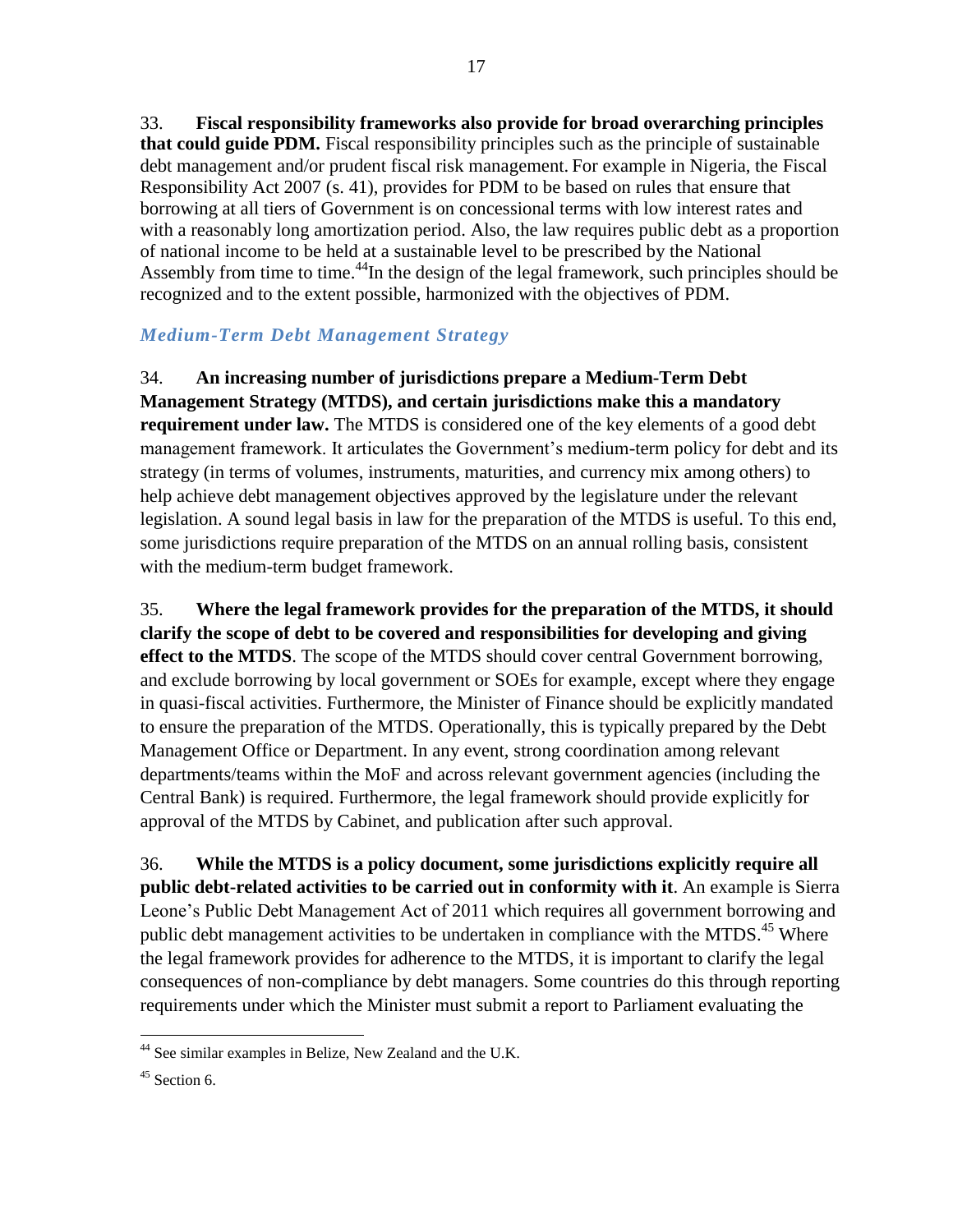extent to which debt management has conformed to the MTDS.<sup>46</sup> Also, some jurisdictions mandate the preparation by debt managers of annual borrowing plans to help with implementation of the MTDS over a given fiscal year, although like the MTDS, approval by the legislature is typically not required.

## *Debt Sustainability Analyses*

37. **Debt sustainability analyses (DSAs) have become a common feature in a number of jurisdictions, although they are strictly-speaking not a core PFM function.** DSAs are part of the overall fiscal risk management framework in jurisdictions, and help to assess the sustainability of debt given macroeconomic and institutional variables. By helping in efforts to identify and prudently manage fiscal risks from debt, they provide guidance for sound debt management strategies.

38. **Providing a statutory basis for DSA could help to formalize and entrench the practice.** Where this is provided in law, there is the need to clarify responsibility for the preparation and approval of the DSA and the frequency of their preparation, such as on an annual basis, if domestic capacity makes this feasible. In particular, the Ministry of Finance should be responsible for preparation of the DSA at the technical level, with the results presented to Cabinet for consideration. The legal framework should also require the results to be laid in Parliament by the Minister of Finance, for consideration along with the budget documents. At an operational level, the macro-economic/fiscal policy department/team of the Ministry of Finance may have primary responsibility for the DSA given its macro-economic implications, although close coordination with the debt management team would be necessary.

## **C. Legal Mandate to Borrow**

## 39. **A key component of the legal framework is the mandate to borrow.**

Government's authority to borrow is perhaps as fundamental to sovereignty as its power to tax and spend. This may be provided for in the Constitution and/or in primary legislation such as PFM-type laws, debt management laws, and others.

**While the authority to borrow may implicitly include the authority to conduct debt management operations, the legal framework should ideally provide explicit authority for this**. Debt management operations include debt buy-backs, exchanges, prepayments, the reopening of existing debt issues, and hedging (derivatives such as interest rate swaps, currency swaps, and interest rate futures) transactions, if necessary or appropriate. These are often overlooked in some public debt legislation, and may in some cases be deemed to be inherent in the borrowing authority. To avoid legal arguments about the existence of this rather important authority, it may be best to clarify in law, the authority and capacity to

 $\overline{a}$ <sup>46</sup> See Paragraph 101 below.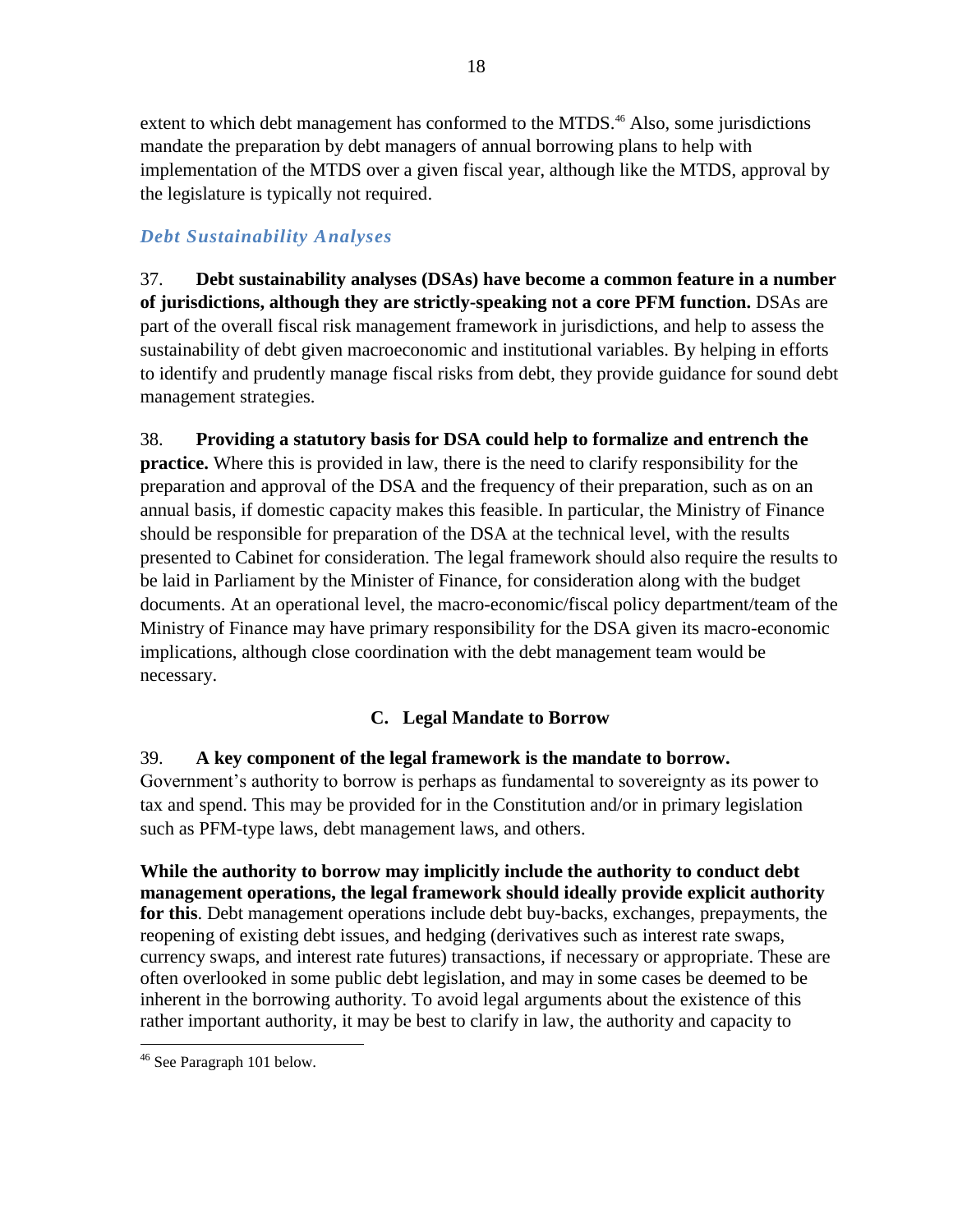conduct debt operations broadly (subject to the availability of relevant expertise), and to subject such activities to clear governance and transparency safeguards typically applicable to Government borrowing, to the extent applicable.

40. **Government's authority to borrow is usually not absolute**. The authority to borrow is often subject to controls designed to promote discipline and accountability, consistent with overall fiscal policy and public financial management objectives. The types of controls reflected in the legal framework are often shaped by policy and political economy realities and may include specification of the sources from which Government may borrow, borrowing purposes, debt ceilings, and others.

## *Sources from which Government may borrow*

41. **The legal framework should specify the sources from which Government may borrow**. Sources of borrowing could include resident and non-resident individuals, institutions, and Governments. The borrowing authority should be fairly broad to explicitly allow Government to borrow from all such sources. The legal framework should also clearly provide for the authority to borrow domestically and externally. In some countries, exchange control policies may restrict the extent to which non-residents could lend to Government.

42. **From a legal standpoint, the definition of domestic versus external debt may be of some consequence**. In some jurisdictions, different requirements may exist for domestic or external debt, for example, legislative approval for external but not domestic debt, and lack of clarity as to what is intended to be covered in each case may lead to confusion and poor compliance.<sup>47</sup> Also, reporting requirements under law or contract (e.g. borrowing agreements with bilateral or multilateral parties) may require clarity as to the components of the debt portfolio that is classified as domestic or external. There are at least three possible ways to define domestic or external public debt. In particular, the residence of the creditor could be a key consideration in defining debt, such that external debt would be defined as debt owed to nonresidents regardless of where the debt is contracted, the currency in which it is issued, or the governing law of the transaction. Secondly, the currency in which the debt is denominated may be the key consideration, with foreign-currency denominated debt classified as external debt. Lastly, external debt could be defined by reference to the jurisdiction in which the debt is issued and the governing law for the transaction. In such cases, transactions issued outside the sovereign's jurisdiction and governed by foreign law are designated as external debt. Many jurisdictions however appear to use the third approach (jurisdiction of issuance and governing law) to classify debt as domestic or external.<sup>48</sup> For the

 $\overline{a}$ <sup>47</sup> See sections 9 (2) and 10 of Sierra Leone's Public Debt Management Act 2011, which requires the terms and conditions of securities issued outside Sierra Leone and loans contracted from a foreign lender to be approved by Parliament. There is no requirement for the terms and conditions of domestic debt to be approved by Parliament.

<sup>48</sup> See Panizza, Ugo; UNCTAD "Domestic and External Public Debt in Developing Countries" Discussion Paper, No. 188, March 2008. The paper reports that while the main compilers of statistical information on public debt (e.g. BIS, Eurostat, IMF, OECD, Paris Club, UNCTAD and the World Bank) rely on the residence of the creditor in defining external debt, it may be difficult to accurately estimate the stock of external debt using this definition, given that most non-resident lenders tend to hold Government debt through intermediaries. Countries therefore tend to rely on the place of issuance/governing law as the guide post.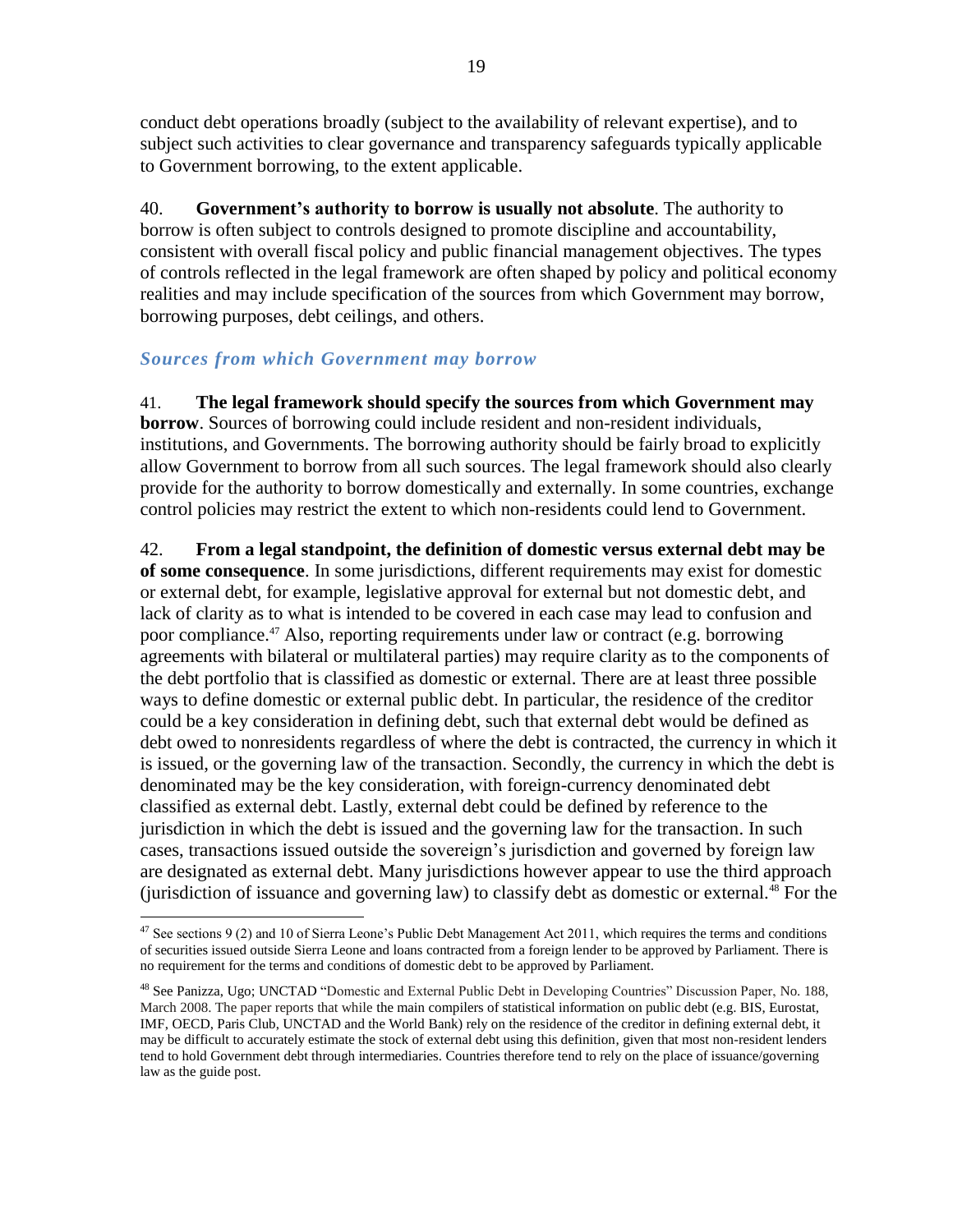avoidance of doubt the legal framework should clarify the definition preferred by a given jurisdiction, but also having regard to international norms and practices.

## *Who Exercises Borrowing Authority?*

## 43. **A key legal question that needs to be answered in the design of the legal**

**framework is who exercises borrowing authority on behalf of the state.** In some jurisdictions, the authority to borrow on behalf of Government is vested in the Legislature. For example, the U.S. Congress is empowered under the U.S. Constitution "to borrow money on the credit of the United States.<sup>49</sup> Similarly, Australia's Parliament is authorized to borrow "money on the public credit of the Commonwealth."<sup>50</sup>

44. **In a number of jurisdictions, the Constitution mandates the Legislature to delegate borrowing authority to the Executive by an Act of Parliament, within a broad framework set out under legislation.**<sup>51</sup> From a legal standpoint, such delegation implies authority for the Executive to borrow, subject to any constraints imposed by the Legislature. Typically, such authority is delegated to the Minister of Finance, to borrow on behalf of the State. In Canada, borrowing authority is vested in the Governor in Council (Cabinet) who may authorize the Minister to borrow money on behalf of Her Majesty in right of Canada, on specified terms and conditions.<sup>52</sup> The Minister may in turn delegate his borrowing authority to other public officials or entities within boundaries permitted by law (see Part V of this paper on Institutional Arrangements).

## *Debt Service*

45. **Creditors typically require assurances that Government debt will be repaid.** A good legal framework will therefore not only provide for the authority to borrow, but also the authority to repay debt and related costs and expenses. As with any type of Government expenditure, debt servicing will require parliamentary approval (appropriations) in one form or the other. The legal framework in many jurisdictions provides for permanent appropriations for public debt service obligations, instead of periodic appropriations. Examples include New Zealand's "permanent legislative authority for payment of certain expenses" under its Public Finance Act 1989<sup>53</sup> which is defined among others to mean "an express authority given by or under an Act to spend public money without further authority." In a number of jurisdictions (including Ghana and Jamaica) the permanent appropriations for

<sup>49</sup> U.S. Constitution, Article 1 s. 8.

<sup>50</sup> Australian Constitution, Article 51.

<sup>51</sup> Swaziland's 2005 Constitution (section 204) authorizes the Government to borrow through the Minister under the authority of an Act of Parliament.

<sup>52</sup> See Canada's Financial Administration Act (R.S.C., 1985, c. F-11) amended as of February 2014, sections 43 (1) and 44 (1) and (3).

<sup>53</sup> As amended in 2013, section 65ZH.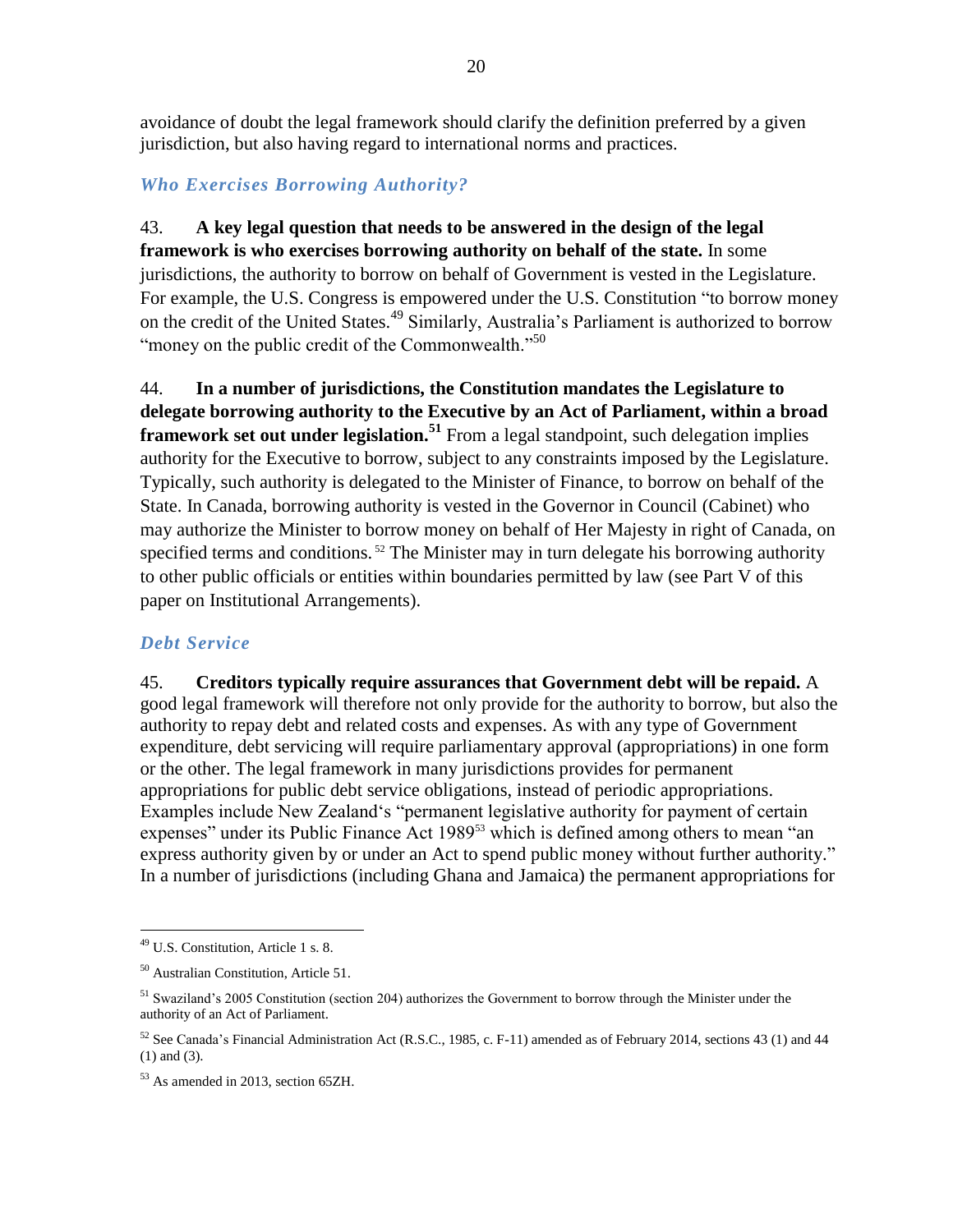public debt service are provided for in the Constitution.<sup>54</sup> Furthermore, debt-related payments authorized by legislation should cover not only repayment of principal and debt service costs (interest/coupons), but also other expenses related to public debt. Canada's Financial Administration Act is a good example of the latter. It provides comprehensively for payment out of the Consolidated Revenue Fund for:

*"(…) (a) all money required to provide a sinking fund or other means of securing repayment of securities; (b) the remuneration and compensation of registrars and fiscal agents appointed under the Act; (c) all costs, expenses and charges incurred in the negotiation or raising of loans or issue, redemption, servicing, payment and management of any loan and any securities issued in respect thereof; and (d) all money required to be paid under contracts and agreements related to public debt."* 55

#### **D. Borrowing Purpose (s)**

46. **In several jurisdictions, the legal framework specifies the purpose for which Government may borrow**. Historically, sovereign borrowing powers were used to borrow to fund wars, finance development, and generally to meet revenue shortfalls. Key policy choices are required including whether Government should be confined to specific borrowing purposes (e.g. to fund specific expenditures only) or whether more flexibility is required (e.g. be allowed to borrow for any reason at all).Various jurisdictions have addressed this differently. Box (2) shows examples of borrowing purposes from a number of countries.

47. **Where the law is specific on borrowing purposes, care is required in its design to ensure that Government is not unduly constrained in the event that some unforeseen financing need emerges**. As can be seen from Box 3, in some jurisdictions the legal framework authorizes Government to borrow for any lawful purpose or for any fiscal purpose, while others are more specific and narrow. Where the legal framework is so restrictive, it may be useful to provide for circumstances that require emergency borrowing for other purposes including or dealing with sudden economic shocks or for short-term smoothening of liquidity. For example, the legal frameworks in Jamaica and Sierra Leone allow some flexibility by authorizing for other grounds approved by Parliament.<sup>56</sup>

 $\overline{a}$ <sup>54</sup> Article 119 of the Jamaican's Constitution, and Article 182 of Ghana's Constitution.

<sup>55</sup> Section 55, emphasis added.

Also, see Grenada's Constitution (section 81 (1) and (2)) which provides that all debt charges for which Grenada is liable to be a charge on the Consolidated Fund. Debt charges are defined to include interest sinking fund charges, the repayment or amortization of debt *and all expenditure in connection with the raising of loans* on the security of the Consolidated Fund and the service and redemption of the debt created thereby.

<sup>&</sup>lt;sup>56</sup> Jamaica PDM Act Section 11 (J); Sierra Leone Public Debt Management Act 2011 – Section 3 (1).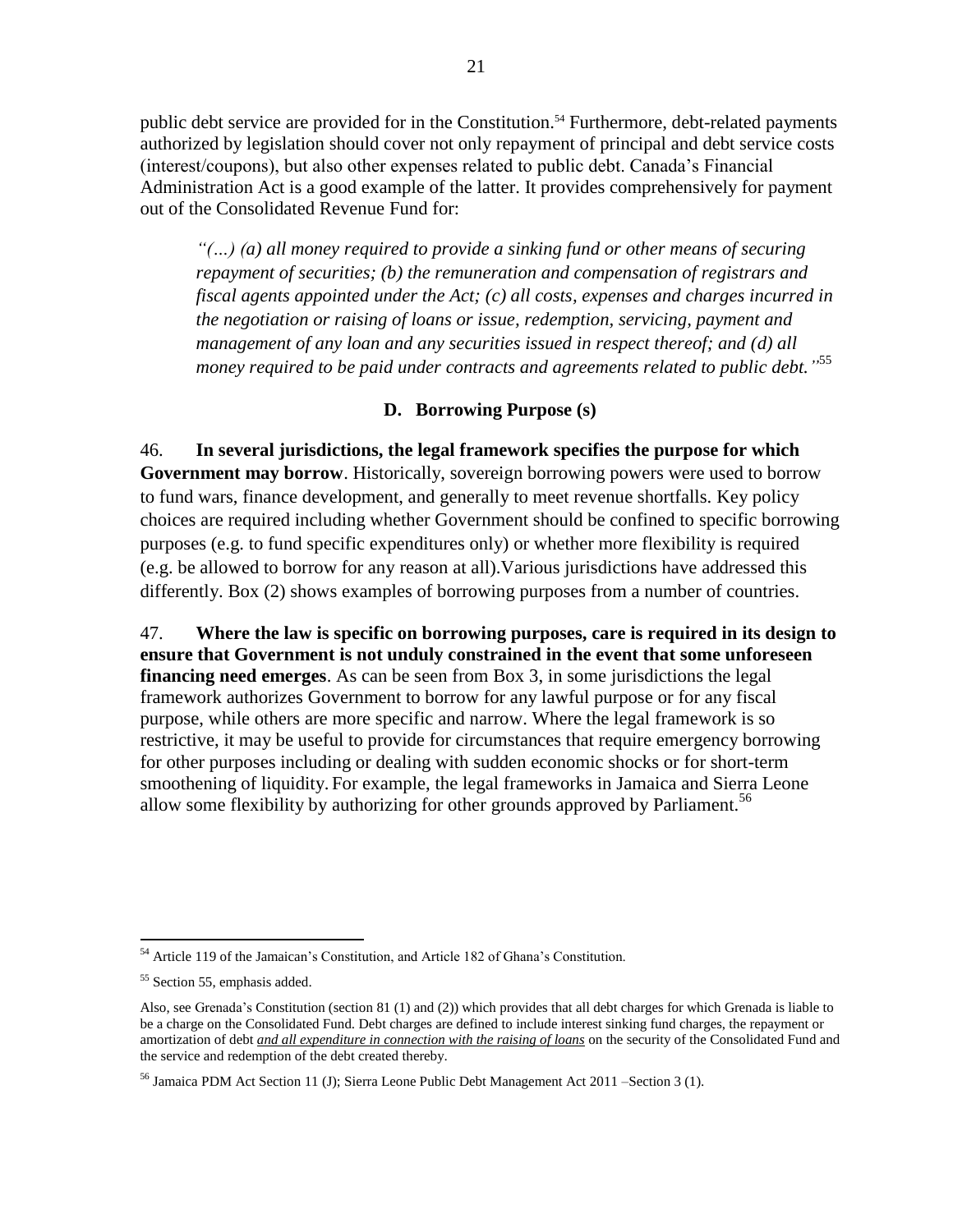#### **Box 3: Selected legal provisions on Government's borrowing purposes**

#### *General fiscal purposes*

- *Botswana—Section 10, Finance and Audit Act 1970 (amended as of 2007)* "Government may borrow locally to meet current requirements."
- *Lesotho—Section 3 (1) of the Loans and Guarantee Act 1967 as amended* The Minister may issue government securities in each financial year and raise loans of such sums as he may require to defray expenditures which may lawfully be defrayed.
- *Tanzania—Sections 3 and 6 of Tanzania's Governments Loans, Guarantees and Grants Act, 1974 (amended as of 2003)*  Government may raise from time to time foreign and local loans "to defray expenditures which may be lawfully defrayed"."

#### *Specific Borrowing Purposes*

 *Jamaica—Section 10 of the Public Debt Management Act 2012 "*The Minister may borrow money only for the following purposes (i) to finance the fiscal deficit; (ii) to refinance any maturing or outstanding public debt; (iii) to finance investment projects approved by the House of Representatives; (iv) to finance payment of guarantees called; (v) to facilitate cash management operations; (vi) to finance activities required in the interests of national security; (vii) to reduce or eliminate the effects of a period of public disaster or a period of public emergency as defined in section 20 of the Constitution of Jamaica."

*Moldova—Art. 3(4), 12, 23(1) and 2710 of Law no.419-XVI*

Government may borrow for fostering development of the economy of the country and investment activities; promotion of exports; creation of new jobs and improvement of social and environmental conditions; disaster relief and other emergencies; prepayment, repayment, refinancing, restructuring of existing debt and guarantees; financing the state deficit and covering short term cash needs of the Treasury; and for on-lending to finance investment projects, programs or priority activities of the State.

 *South Africa—Section 71 of the Public Financial Management Act 1999 (amended as of 2009)* "Government may borrow to (a) finance national budget deficits;(b)refinance maturing debt or a loan paid before the redemption date;(c) obtain foreign currency;(d)maintain credit balances on a bank account of the National Revenue Fund;(e) regulate internal monetary conditions should the necessity arise; or (f ) any other purpose approved by the National Assembly by special resolution."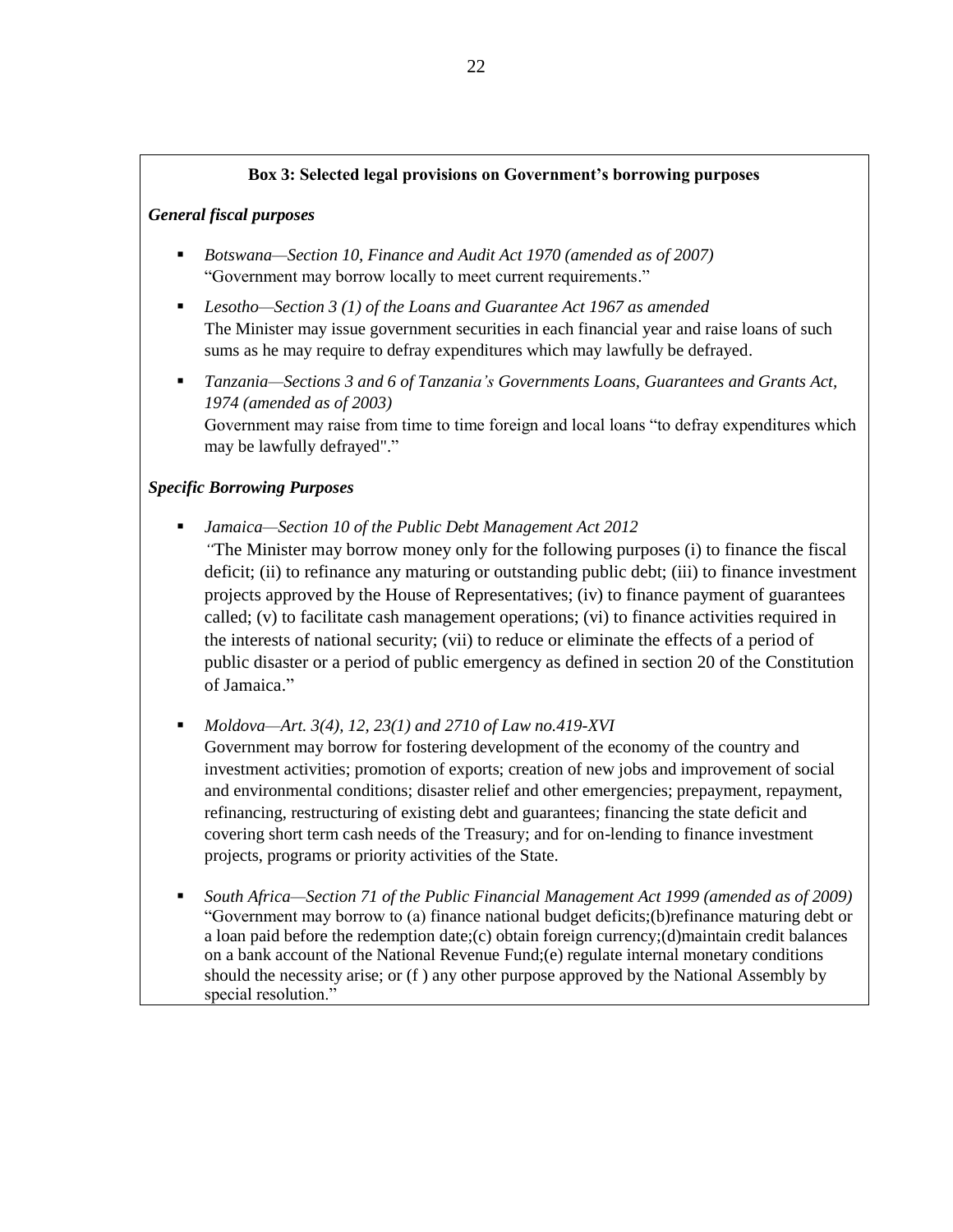#### **Box 3: Selected legal provisions on Government's borrowing purposes** (Continued)

#### **Capital/Long-term investments only ("Golden Rule")**

- *Brazil, Federal Constitution* Credit operations may not exceed the sum of capital expenditures in the fiscal year, except those authorized by the Legislature by absolute majority, and with a precise purpose.
- *Japan—Article IV of the Public Finance Law (Law No. 34 of 1947)* Government may only borrow to finance public works, the scope of which is approved by the Diet.
- *Nigeria—Section 41 of the Fiscal Responsibility Act 2007*  Government borrowing by all tiers of Government (federal and state) may only be used for capital expenditures and human development.

#### *Capitalizing Central Bank or Monetary Policy Purposes*

- *Sweden*—*Act on State Borrowing and Debt Management 1998, section 1* The Government is authorized to borrow also to fulfill the Central Bank's requirements of currency reserves.
- *United Kingdom*—*National Loans Act of 1968 section 12* Borrowing authorization is provided for fiscal purposes, as well as to raise "any money which the Treasury considers it expedient to raise for the purpose of promoting sound monetary conditions in the United Kingdom."
- *Lesotho—Section 3 (1) of the Loans and Guarantee Act 1967 as amended* The Minister may issue government securities and raise loans for the purposes of conducting monetary policy in Lesotho.
- *Moldova—Article (4) of Organic Law # 419 on Public Debt, State Guarantees and State Onlending*

"The Ministry of Finance is authorized to issue State Securities for increasing National Bank of Moldova's statutory capital or for covering the debit balance of the general reserve fund of the National Bank of Moldova."

 *Sierra Leone—Section 3 (1) of the Public Debt Management Act 2011*  "Government may borrow to "(…) meet requests by the Bank of Sierra Leone to issue Government securities for the sole purpose of supporting monetary policy objectives  $(...)$ "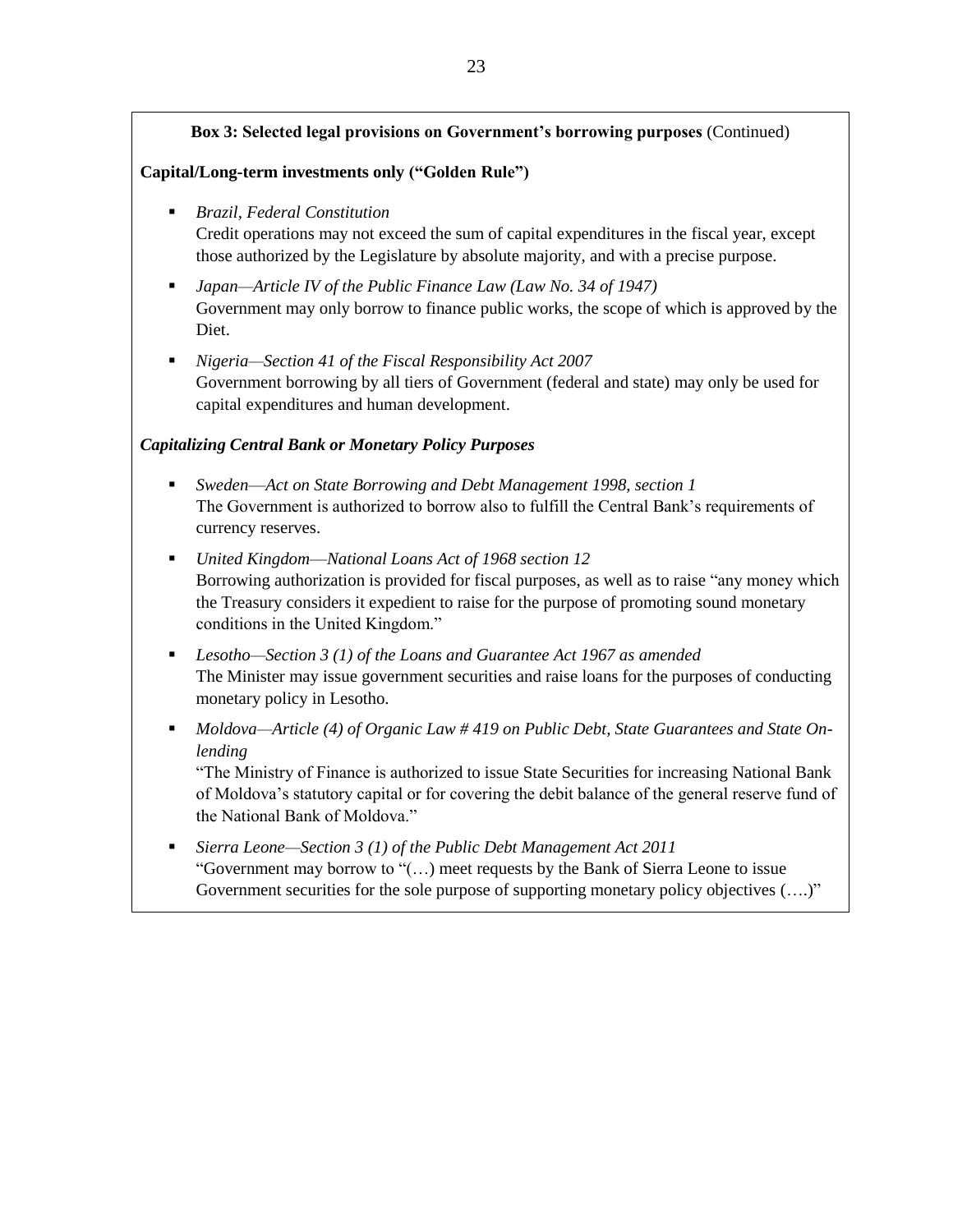#### **E. Debt Ceilings**

48. **A number of jurisdictions impose ceilings on public debt although evidence on their effectiveness appears mixed**. Debt ceilings essentially determine the maximum amount of debt that government or other public sector entities can carry. Usually designed as part of measures to promote fiscal discipline, there are widespread views that debt ceilings may be ineffective, and in some cases could increase fiscal costs.<sup>57</sup> In several jurisdictions however, debt ceilings are seen as useful tools to constrain fiscal policy and to promote sustainable debt. In some cases also, debt targets below the debt ceiling are imposed to help ensure a buffer between actual debt levels and the specified ceiling. Where policy favors the introduction of a debt ceiling, a number of key legal considerations should be borne in mind in the design of the PDM legal framework. These are discussed below.

## *Should the ceiling be specified in legislation?*

49. **Debt ceilings may be established in a variety of ways, with varying implications.** For example:

- a. *Political Commitments*: In some countries, debt ceilings are established as part of a fiscal responsibility framework based on policy commitments rather than explicit legal instruments. Debt rules have been established by political commitments in Canada and Cape Verde, and by coalition agreements in Finland.<sup>58</sup>
- b. *Supranational ceilings*: Debt ceilings are sometimes established as part of fiscal rules under regional treaties that bind members of monetary unions. Examples include the debt ceiling imposed on EU member states. Other monetary unions have in place debt ceilings. These include the WAEMU<sup>59</sup> (debt to GDP ratio of 70 percent) and the CEMAC $^{60}$  (debt to GDP ratio of 70 percent).<sup>61</sup> In the case of the ECCU,<sup>62</sup> a debt to GDP ratio of 60 percent acts

<sup>57</sup> See for example Government Accountability Office, *Debt Limit: Delays Create Debt Management Challenges and Increase Uncertainty in the Treasury Market*, GAO-11-203 (February 2011) which analyzes the challenges of managing Government cash and debt under a statutory debt ceiling.

<sup>58</sup> See *Budina Nina, Tidiane Kinda, Andrea Schaechter, and Anke Weber, "*Fiscal Rules at a Glance: Country Details from a New Dataset" *IMF 2013* WP/12/273. Also, Japan and Korea also have expenditure rules (ceilings) established by political commitment and internal rules OECD (2013). See "Fiscal Rules", in *Government at a Glance 2013*, OECD Publishing, http://dx.doi.org/10.1787/gov\_glance-2013-26-en.

<sup>59</sup> West African Economic and Monetary Union.

<sup>60</sup>Central African Economic and Monetary Community.

<sup>&</sup>lt;sup>61</sup> The Maastricht Treaty of 1992, the Stability and Growth Pact (SGP) of 1997 require EU member states to reduce their public debt-to-GDP ratios to 60 percent by 2020. The Fiscal Compact and the "six pack" also include a commitment to continuously reduce the public-debt-to GDP ratio to the 60 percent of GDP threshold. See Andrea Schaechter, Tidiane Kinda, Nina Budina, and Anke Weber, "Fiscal Rules in Response to the Crisis—Toward the "Next-Generation" Rules. A New Dataset" 2012, WP/12/187.

<sup>62</sup> Eastern Caribbean Currency Union.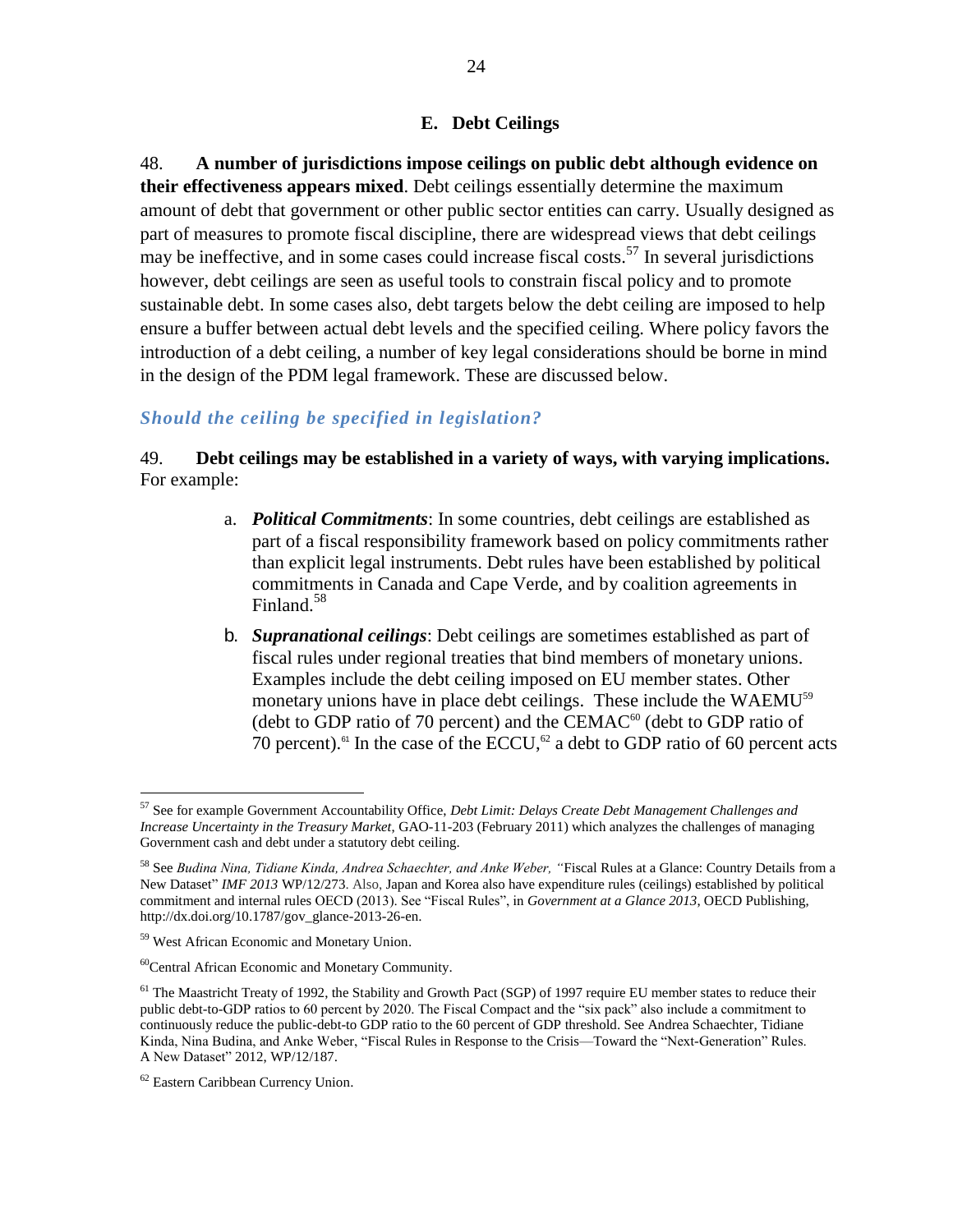as a benchmark or target that member states aspire to achieve by 2020, instead of a binding ceiling,

- c. *Constitutional ceilings*: In a limited number of countries (such as Hungary<sup>63</sup>) and Poland), $64$  the debt ceiling is established under the Constitution. This elevates the ceiling to the level of the superior law of the jurisdiction. Also, given its inclusion in the Constitution, such a provision could make the debt ceiling rule more permanent and not subject to arbitrary changes, given that the procedures for constitutional amendments are often more stringent than for ordinary laws. This may, however, result in rigidities in the face of challenging economic outturns, leading to unintended consequences, which should be carefully considered.
- d. *Statutory ceiling*: In a number of jurisdictions that have a debt ceiling, the ceiling is established under statute such as the public debt law, fiscal responsibility law or budget/public finance management law.<sup>65</sup> The level of flexibility provided in the case of a statutory debt ceiling may be slightly higher than under the Constitution given that Parliament may typically amend such statutory ceilings. In some jurisdictions<sup>66</sup> however, amendments to statutory debt ceilings require supermajority affirmative votes in Parliament and in that sense may be similar in its rigidity to what pertains under constitutional ceilings.
- e. *Annual ceilings set by Parliament*: In a number of jurisdictions, e.g. Argentina, Brazil, Canada, Japan, Moldova, New Zealand, and Spain, Parliament is empowered to establish debt ceilings under the annual Budget/Appropriations Act. The U.S., before the coming into force of the 1974 Congressional Budget Act, required the House of Representatives to pass a resolution to approve the annual debt limit, with the budget.
- f. *Ministerial action*: Some jurisdictions provide much more flexibility by empowering the Minister of Finance to periodically set the debt ceiling by secondary legislation.<sup>67</sup> This may however leave too much discretion in the hands of the Minister especially where there is no requirement for Parliament to affirm such regulations.

 $63$  Hungary's Constitution/Fundamental Law of 2012 a debt ceiling of 50 per cent of the gross domestic product of the previous year.

<sup>64</sup> Poland has since 2004, adopted under its Constitution, a public debt/GDP ratio of 60 percent in line with the EU SGP.

 $^{65}$  E.g. The U.S. Congressional Budget Act of 1974, Jamaica's Financial Administration and Audit Act, as amended.

<sup>&</sup>lt;sup>66</sup> E.g. Fiscal Responsibility Laws of some jurisdictions, fiscal rules (including debt rule/ceiling) may require supermajority vote of the legislature to suspend or amend. For example, Switzerland's 2003 law requires a supermajority vote of the legislature for departure from the "balanced budget rule."

 $67$  See for example, section 2 of the UK's Fiscal Responsibility Act of 2010 which empowers the Treasury to issue statutory instruments to impose rules on the Treasury related to public sector net debt or general fiscal policy and framed by reference to a financial year or financial years. The Act requires drafts of such statutory instruments to be laid before Parliament and approved by a resolution of the House of Commons.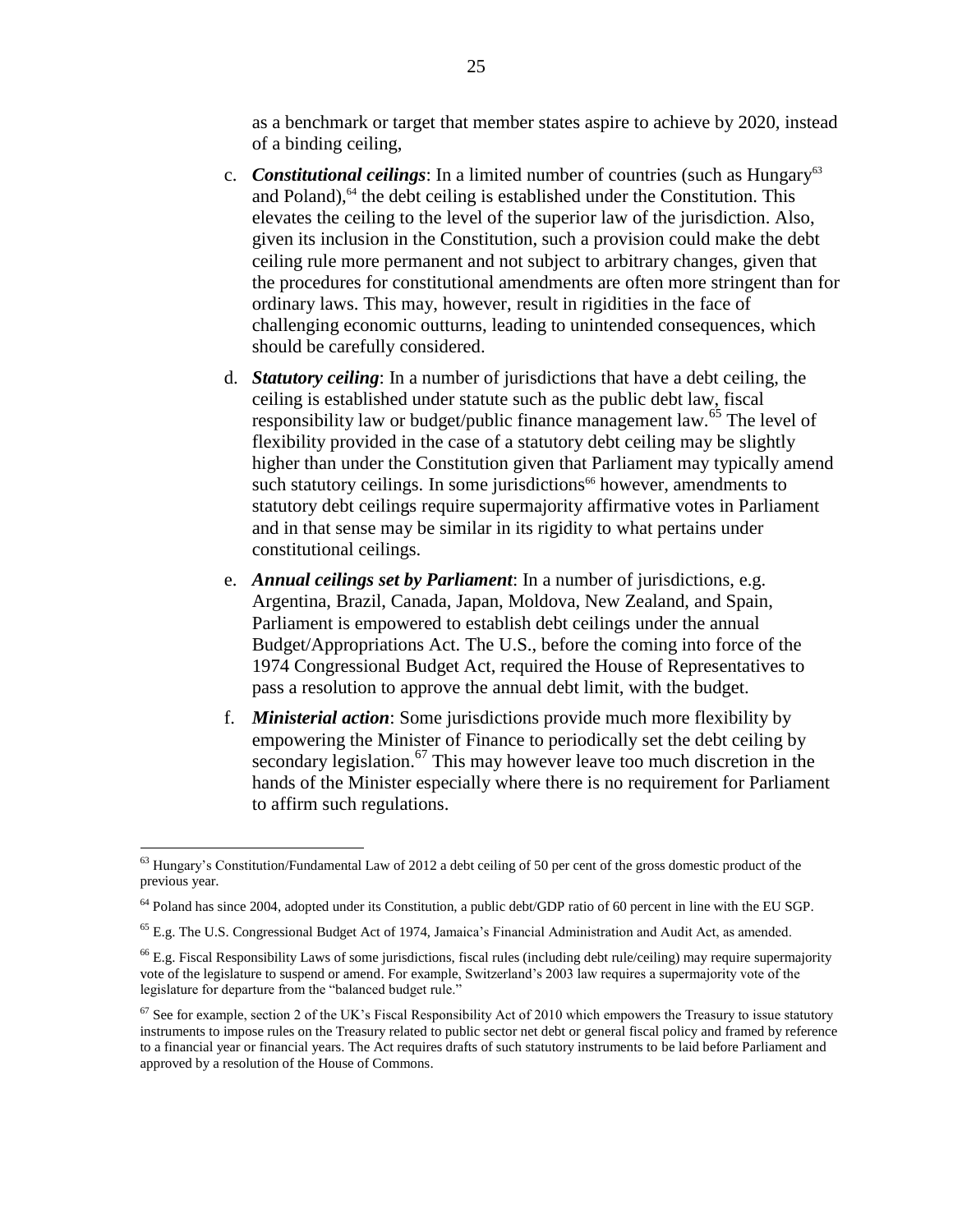50. A**s is evident from the above, the choice of one or the other legal approach to establishing a debt ceiling would require important tradeoffs.** The ultimate choice may be dictated by treaty or other legal obligations, and/or by political choice and pragmatism. It is however important to consider the legal implications of each option as discussed above, before a decision is made.

## *What legal type of ceiling?*

51. **The legal framework should be clear in terms of the type of ceiling envisioned**. Debt ceilings could be in nominal or relative terms. Nominal ceilings are absolute numbers (e.g. value in a specific currency) which serve as the upper limit for debt. Countries that use nominal debt limits are Denmark,<sup>68</sup> and the U.S.<sup>69</sup> Australia previously had a debt ceiling which systematically increased over time to \$300 billion in May 2012 and repealed in December 2013.<sup>70</sup> In most jurisdictions, the debt ceiling is expressed as a percentage of GDP whether historical or forecasted. Debt ceilings could also be categorized in terms of debt stocks and flows. Many countries have introduced fiscal rules that limit the stock of debt by which the amount of debt at any point in time is limited (e.g., the Maastricht treaty ceiling of 60 percent of GDP). Flow debt ceilings are designed to limit net debt contracted within a particular period, such as on an annual basis. Where annual flow ceilings are used, it may be useful for the legal framework to ensure that debt management operations for ongoing government's liquidity management purposed are not unduly constrained. <sup>71</sup> The legal design of the debt ceiling should therefore carefully consider the merits or otherwise of the type of ceiling provided for under the law.

## *Obligations covered by the ceiling*

 $\overline{a}$ 

52. **In the legal design of the debt ceiling, the scope of debt to which the ceiling applies should be clarified.** Best practice suggests that where a ceiling exists, it should cover debt obligations of the general government. While as a legal matter, central Government may not be liable for the general government debt, there may be the need to ensure that the debt ceiling covers such broad scope, to help promote discipline in overall general government. A good example is Nigeria, where debt obligations (including judgment

 $68$  The Danish debt ceiling was last raised in 2010 from Dkr950 billion to the current Dkr 2,000 billion. In practice, the ceiling is believed to be almost three times the level of actual outstanding gross debt to help avoid any potential effect of the nominal gross debt ceiling on ongoing fiscal policies in Denmark, although as a result, it appears to be of no practical relevance for government budget making or debt management. See Jacob Funk Kirkegaard, ["Can a Debt Ceiling Be](http://blogs.piie.com/realtime/?p=2280)  [Sensible?—The Case of Denmark"](http://blogs.piie.com/realtime/?p=2280) Peterson Institute for International Economics, July 26th, 2011, available at http://blogs.piie.com/realtime/?p=2280.

 $69$  The U.S. debt ceiling was first enacted during World War I to eliminate the need for Congress to approve each new debt issuance and provide Treasury with greater discretion over how it finances the government's day-to-day borrowing needs. The ceiling has increased from roughly \$43 billion in 1940 to more than \$17.2 trillion in 2014. Pursuant to Temporary Debt Limit Extension Act of 2014, Congress suspended the ceiling in February 2014 until March 15, 2015, after which the ceiling is expected to be increased.

 $70$  The ceiling was originally established under section 5 of the Commonwealth Inscribed Stock Act 1911.

 $71$  E.g. Many countries pre-finance their borrowing requirement (which may require borrowing in a previous fiscal year to finance a portion of the following years borrowing needs) when market conditions are deemed favorable to ensure that they have adequate liquidity in the event of a downturn in market conditions.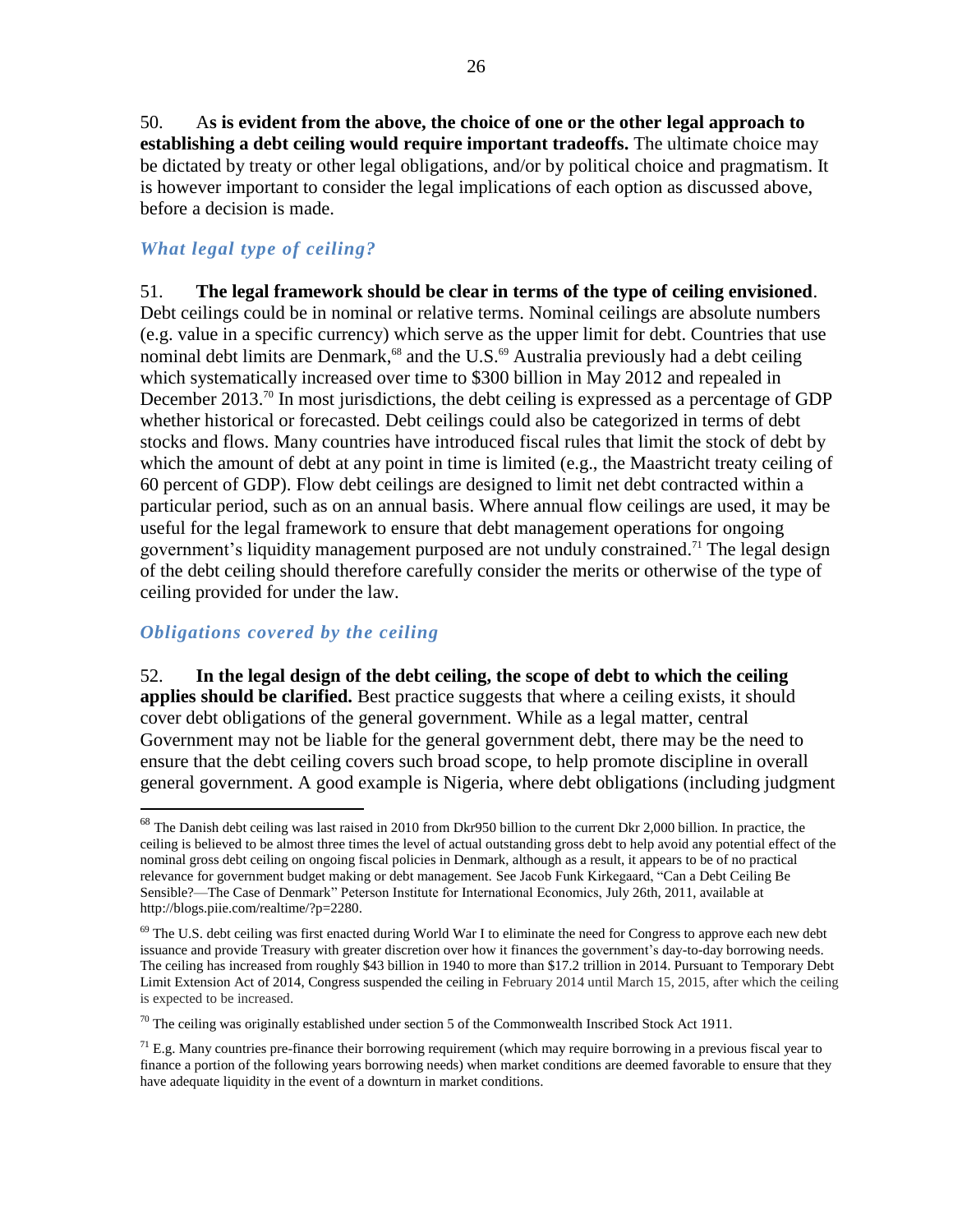debts) at all levels of Government are required to be subject to a single debt ceiling determined by the President.<sup>72</sup> In some other jurisdictions (such as the U.S) however, the ceiling may cover only central (e.g. federal) government debt.

53. **Ideally, multiple debt ceilings should be avoided.** It is important where the introduction of a debt ceiling is found to be appropriate, the legal framework reflects a single integrated ceiling for all public debt.<sup>73</sup> The legal framework should not impose different ceilings on different types of public debt. This helps to manage fiscal risks better and mitigates arbitrage. In respect of the latter, partial or disparate debt ceilings could motivate the tendency to accumulate (or avoid) particular types of debt in order to delay reaching the ceiling or the highest ceiling (in the case of multiple ceilings). This may lead to a debt profile and fiscal risks that are not necessarily consistent with declared public debt management objectives or strategy. While not recommended, it is important to note that a number of jurisdictions impose different ceilings on different types of public sector debt obligations. For example:

- a. A single debt ceiling on consolidated debt of all levels of the general government (Nigeria); <sup>74</sup>
- b. A single debt ceiling on all federal debt held by the public and debt held by government accounts (intra-governmental debt holdings)  $(U.S.);^{75}$
- c. Different ceilings for external and domestic debt (e.g. Lesotho, Tanzania);<sup>76</sup>
- d. Separate ceilings for Government borrowing from the Central Bank;<sup>77</sup>
- e. Certain types of debt excluded from the debt ceiling (e.g. Moldova):<sup>78</sup> and

 $72$  Nigeria's Fiscal Responsibility Act of 2007 S. 42.-(1) provides for a debt limit on "consolidated debt of the Federal, State and Local Governments" including unpaid judgment debts (Section 42 (2)).

 $^{73}$  By way of illustration, conditionality on public debt in IMF arrangements for countries is established as a limit on "total" public debt and publicly guaranteed debt unless country circumstances and program objectives justify the use of more narrowly targeted conditionality. The limit may exclude debt of specific public enterprises or other official sector entities that are assessed by the IMF to be in a position to borrow without a guarantee of the government and whose operations pose limited fiscal risk to the government. See "Guidelines on Public Debt Conditionality in Fund Arrangements" effective June 30 2015.

<sup>74</sup> Section 42 (2) of Nigeria's Fiscal Responsibility Act of 2007.

 $<sup>75</sup>$  The U.S. Treasury defines "Total Public Debt Subject to Limit" as "the Total Public Debt Outstanding less Unamortized</sup> Discount on Treasury Bills and Zero-Coupon Treasury Bonds, old debt issued prior to 1917, and old currency called United States Notes, as well as Debt held by the Federal Financing Bank and Guaranteed Debt." By this definition, some 0.5 percent of total debt is excluded from debt limit coverage. For details, see http://www.treasurydirect.gov.and also D. Andrew Austin "The Debt Limit: History and Recent Increases," Congressional Research Service, April 27 2015.

<sup>&</sup>lt;sup>76</sup> Under the now repealed Second Liberty Bond Act of 1917, the U.S. Congress imposed ceilings on specific categories of debt, which were replaced in 1939 by a single ceiling on (nearly) all public debt.

 $77$  In some jurisdictions that permit Government borrowing from the Central Bank—so-called monetary financing—a separate ceiling may exist specifically to discourage its use. Some jurisdictions however provide for zero monetary financing of the Government. These include the EU, and the ECCU treaties.

 $^{78}$  In particular, the legal framework in Moldova excludes Government borrowing to finance the budget deficit from the debt ceiling although Government borrowing to recapitalize the Central Bank is covered under the ceiling. See Article (4) "Issuance of State Securities for increasing National Bank of Moldova's statutory capital shall be treated as state's internal debt within the limits set in the budget law for the respective year. Issuance of State Securities for covering the debit balance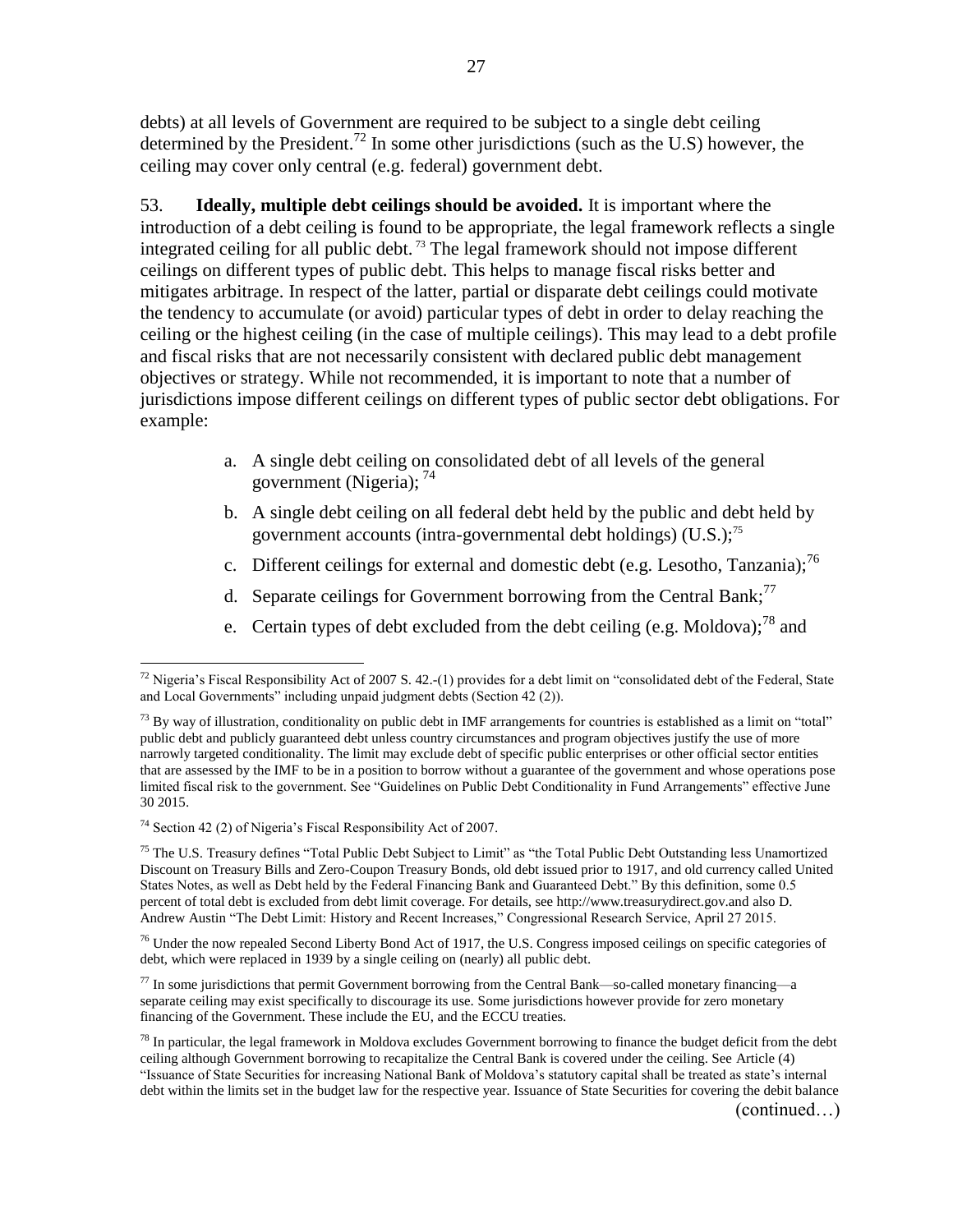f. Separate ceilings for contingent liabilities (e.g. Tanzania).<sup>79</sup>

## *Legal Effect of Debt Ceiling and Enforcement Mechanisms*

54. **The legal framework should be explicit about the effect of the debt ceiling.** In some jurisdictions, the legal framework invalidates debt contracted in breach of the ceiling. <sup>80</sup> Potential unintended consequences from such provisions are however discussed in Part VI of this paper.

## 55. **In a number of other countries, debt ceilings may be enforced through mandatory requirements for reporting, and/or adjustment or corrective measures that are required when the ceiling is reached**. For example:

- *Brazil:* Federal, state, and municipal audit courts are each required to warn their constituents when debt and contingent liabilities reach over 90 percent of their respective limits under the Fiscal Responsibility Law.<sup>81</sup>
- *Hungary*: Hungary's 2011 Constitution establishes a public debt ceiling of 50 percent of GDP and requires Parliament to reject any budget measures which would result in the level of public debt exceeding this ceiling.
- *Moldova*: The legal framework provides that an increase in the state's internal debt limit is to be reflected in subsequent amendments of the state budget law for the respective year.<sup>82</sup>
- *Poland*: The Public Finance Law imposes restrictions on public expenditures when debt exceeds 43 percent or 48 percent of GDP, although the constitutional debt limit is 60% of GDP. 83
- *Slovak Republic*: The 2012 Fiscal Responsibility Law imposes a set of automatic enforcement mechanisms where the 60 percent debt to GDP ceiling is close to being breached. Among other things, the Minister of Finance is required to issue an open letter when the debt ratio reaches between 50 percent and 53 percent of GDP, and an

of the general reserve fund of the National Bank of Moldova shall be treated as state's internal debt over the limits set in the budget law for the respective year.

 $79$  For example in Tanzania, the total net amount guaranteed by Government in any financial year cannot exceed the ceiling for guarantees set by Government for that year—See Government Loans, Guarantees, and Grants Act section 13A (3). Also, in addition to overall ceilings on guarantees, the legal framework sets a ceiling on the guarantee cover for each loan—see section 13A (1) (b) of Tanzania's Government Loans, Guarantees and Grants Act which sets the guarantee cover per loan at seventy percent of the amount borrowed, although the Minister may waive this limit on the advice of the National Committee.

<sup>&</sup>lt;sup>80</sup> See for example, Suriname's National Debt Act of 2002 which provides that any agreement entered into in breach of the debt ceiling or applicable rules of law is null and void.

<sup>&</sup>lt;sup>81</sup> See article 59 of Brazil's Fiscal Responsibility Law (paragraph 1, subsection III), and also article 71 (subsection IV) of the 1988 Federal Constitution).

<sup>&</sup>lt;sup>82</sup> Article 4 of Moldova's Organic Law # 419 on Public Debt, State Guarantees and State On-lending.

 $83$  These debt thresholds were reduced in 2014 from 50 percent and 55 percent of GDP as a result of the changes to the pension system in Poland which affected the debt levels under the correction mechanism of the stabilizing expenditure rule.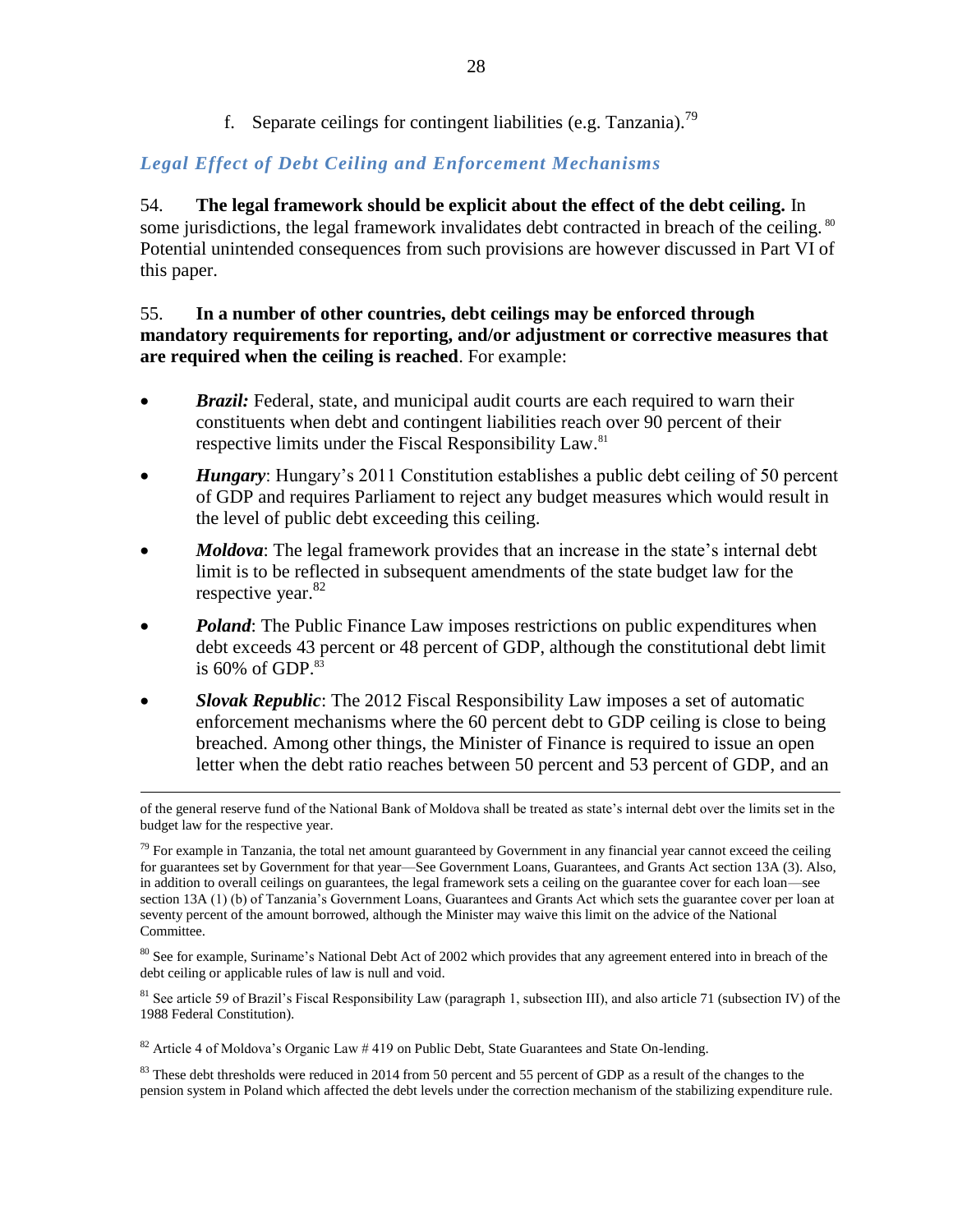expenditure freeze applies when it reaches between 55 percent and 57 percent of GDP. A balanced budget requirement is applicable when the debt/GDP ratio reaches between 57 percent and 60 percent, and a confidence vote is required when the debt ratio exceeds 60 percent of GDP.

 *U.S.*: Under the U.S. legal framework, the Treasury has no more authority to borrow above the statutory ceiling, although it will be able to issue additional debt in amounts equal to maturing debt. <sup>84</sup> Once reached, only Congress can suspend, or increase the ceiling.<sup>85</sup> Until suspended or increased by Congress, the Executive is required to rollout so-called "extraordinary measures" to free up borrowing space and cash for critical spending.

## **F. Borrowing by Public Sector Entities**

56. **In addition to providing for borrowing by the central government, the legal framework should also clarify the borrowing mandates for public sector bodies.** In particular, political and institutional arrangements within a given jurisdiction will shape the devolution of borrowing authority. In a fiscal federation for example, the legal framework will need to be clear on how borrowing authority is distributed across all levels of government including federal, state, and local governments. Also, the legal framework should clarify how borrowing authority is distributed among central government, across entities that form part of the broader general government (including local government authorities, autonomous agencies, and statutory funds), as well as the wider public sector which would include state-owned enterprises (SOEs).

## 57. **Jurisdictions differ in the level of borrowing authority they provide for public sector entities.** In particular:

a. *Local government authorities***:** In some jurisdictions, local government authorities (municipalities, councils, etc) have the legal authority to borrow independently from central Government. Such legal authority may be provided for in a variety of sources including the Constitution, the PFM/public debt legislation, and/or legislation establishing or governing local government authorities.<sup>86</sup>

<sup>84</sup> See Congressional Budget Office "Federal Debt and The Statutory Limit", November 2012,

Government Accountability Office, *Debt Limit: Delays Create Debt Management Challenges and Increase Uncertainty in the Treasury Market*, GAO-11-203 (February 2011).

<sup>&</sup>lt;sup>85</sup> See for example the Temporary Debt Limit Extension Act of 2014 (by which Congress temporarily suspended enforcement of the debt ceiling until March 15, 2014.

<sup>86</sup> E.g. under section 88 of Ghana's Local Government Act 1993 (Act 462) a local government authority has authority to raise local loans and overdrafts as approved "in the amounts, from the sources, in the manner, for the purposes and on the conditions approved by the Minister in consultation with the Minister responsible for Finance", except where it does not exceed a threshold specified in the Act, or does not require a Government guarantee.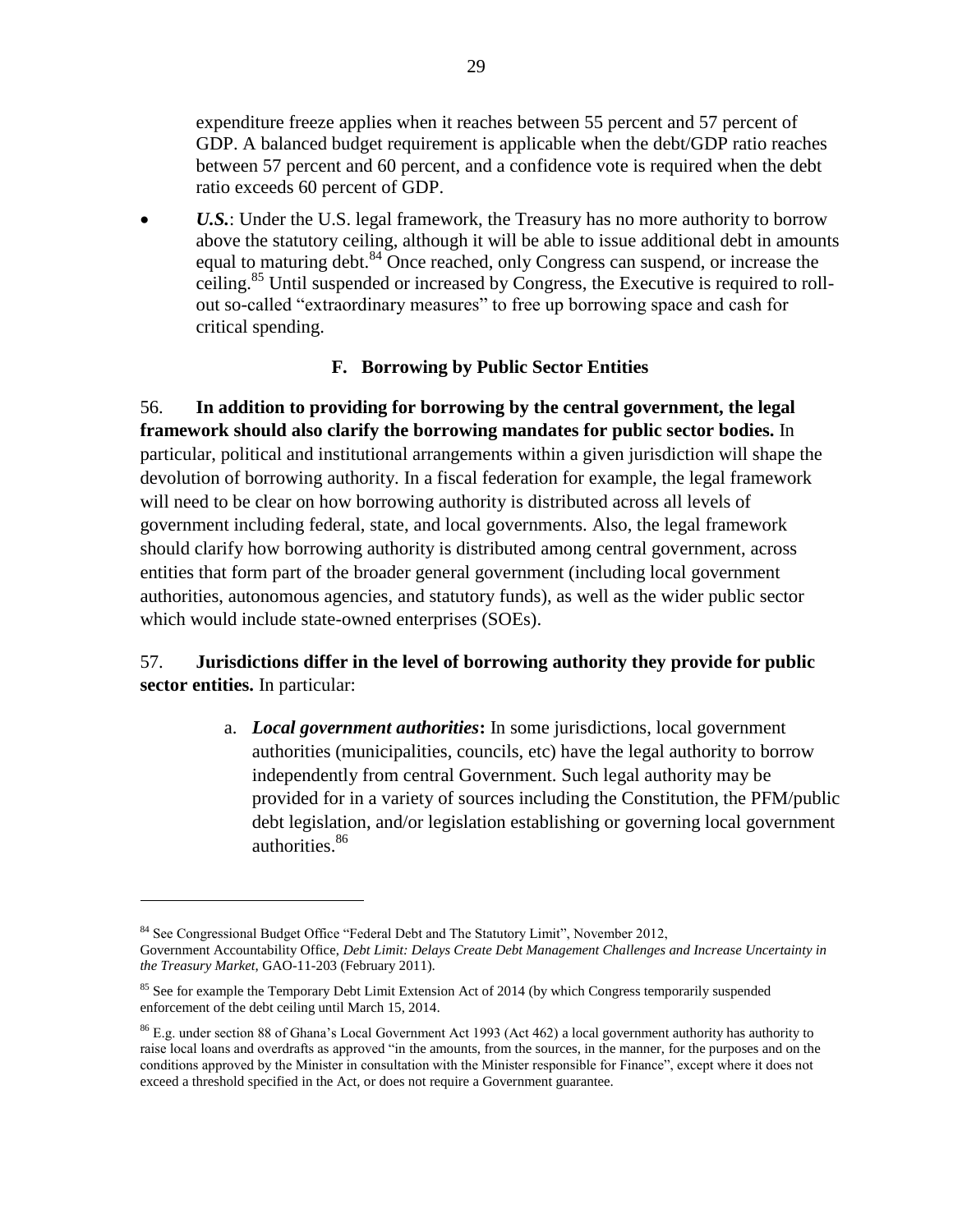- b. *Parastatals/statutory bodies:* Most jurisdictions have autonomous public sector bodies established by special statute to provide specific governmental services. These include independent regulatory agencies, statutory funds (social security, deposit insurance, infrastructure finds, among others). Being part of the broader public service, the legal framework for public debt should clarify the extent to which they may have borrowing authority, and any controls that may relate to such authority. In Lesotho, such entities have independent borrowing authority subject to the prior written approval of the Minister of Finance.<sup>87</sup> Also, Jamaica's Public Bodies Management and Accountability Act 2010 as amended, <sup>88</sup> prohibits public bodies from taking steps to enter into negotiations to borrow money, by way of an issue of bonds, without prior approval of the Minister.
- c. *State-owned enterprises (SOEs):* As a general matter, SOEs—entities created either by special statute or under ordinary company law, with commercial objectives, and in which governments own shares either wholly or partly, tend to have borrowing authority. By virtue of their legal existence as corporate bodies, they typically have authority under their establishing or constituent legislation, to borrow in addition to all other powers of legal persons.<sup>89</sup> In some jurisdictions, broad borrowing authority is conferred on such entities in a consolidated piece of legislation. An example is New Zealand's State-owned Enterprises (SOE) Act of 1986. Also, Tanzania's Public Corporations Act (Cap 257) confers borrowing authority on every public corporation in which the Government is the sole shareholder. Whether such consolidated legislation exists or not, it is desirable for the overall PDM legal framework to clarify the borrowing authority of SOEs. In Lesotho, SOEs may borrow domestically or externally subject to prior written approval of such borrowing by the MoF.<sup>90</sup>

58. **Where public sector entities have borrowing authority, the legal framework should clarify liability for their borrowing**. From a general legal standpoint, public sector entities should be primarily liable to their creditors for their debt obligations. This is in keeping with their separate legal persona which makes them legally distinct from Government. As a general legal matter, the central government should not be liable for the debt of a public sector entity. Conversely, the debt of the central government should not be held against other State agencies with separate legal personality.<sup>91</sup>. Governments may

 $87$  In respect of loans or bank overdraft of more than Rands 10,000. See Loans (Statutory Bodies) Act 1975 (Act No. 22) Section 3.

<sup>88</sup> As amended in 2014.

 $89$  Legal persons typically have powers to acquire and hold property, to sue and be sued, and to borrow, among other things.

<sup>90</sup> Public Financial Management and Accountability Act 2011, s. 41, section 32.

 $91$  For example, interesting case law recognizing this principle can be found in the ruling of the Brussels Tribunal of First Instance (Banque de la Republique du Burundi vs. Goetz et al 19 July 2001). The Tribunal ruled that by virtue of the Central (continued…)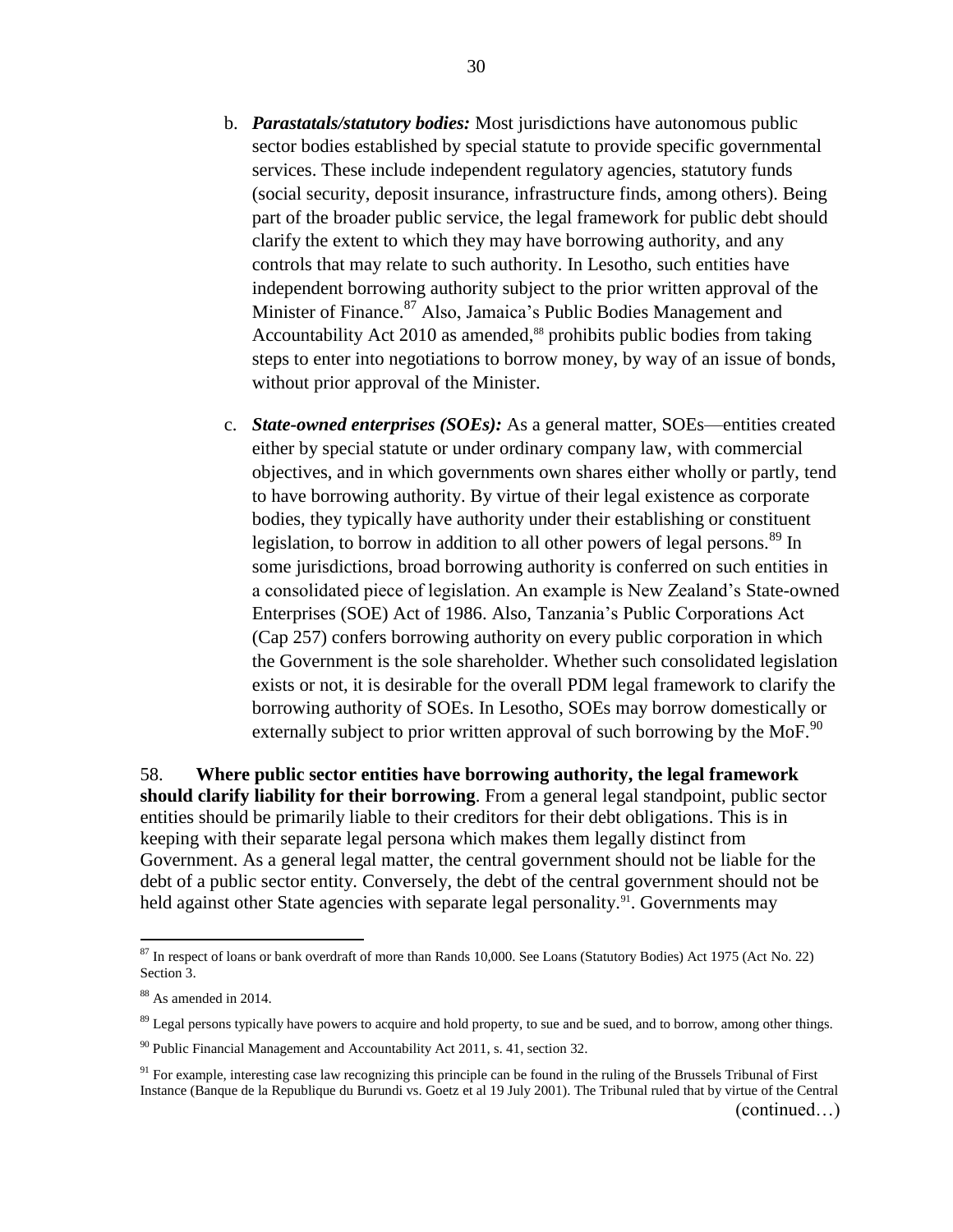however consciously assume such liabilities under explicit guarantees or indemnities for economic, political or social reasons. This is done sometimes through transfers from the central government budget to such entities, $92$  or through direct assumption of debt obligations.<sup>93</sup>

59. **Also in the case of SOEs, EU Statistical Office (Eurostat)<sup>94</sup> has ruled that EU member states may be liable for the debt of SOEs under certain circumstances**. 95 Eurostat's decisions have implications for determining compliance of an EU member state under the Stability and Growth Pact among others, and may have treaty-based implications.<sup>96</sup>

60. **In any event, consistency may be required in the legal framework for debt management by the central government on the one hand, and the entire public sector on the other.** Macroeconomic stability for a country depends on the overall aggregate exposure to risk including the level of overall public sector debt, and requires effective controls over borrowing of public sector entities particularly those of local government.<sup>97</sup> For this reason, the legal framework should subject borrowing by public sector entities to a framework that is broadly consistent with that applicable to the central government,<sup>98</sup> subject to relevant to fiscal powers enshrined in the constitution. For example:

 $\overline{a}$ 

 $93$ There is currently some speculation whether the Austrian government will assume guarantees issued by the financiallydistressed southern Austrian province of Carinthia, in respect of bonds issued by Heta Asset Resolution AG (set up in 2014 by the Austrian authorities to take over assets of the failed Austrian bank Hypo-Alpe-Adria). The Austrian government has meanwhile made public statements to the effect that it will not assume liability for Carinthia's guarantees. http://www.bloomberg.com/news/articles/2015-03-10/carinthia-prepares-for-insolvency-seeks-credit-through-treasury.

<sup>94</sup> Its mandate is to provide the European Union with statistics at the European level that enable comparisons between countries and regions and help assess compliance by EU member states with their treaty obligations.

<sup>95</sup> See Eurostat's letter of February 2011 on the subject "Methodological treatment of the debt of the Austrian Railway Company ÖBB), which also referred to similar decisions in earlier cases in France, Italy, Romania, and Slovakia, in relation to railway corporation debts. In respect of Austria's OBB, Eurostat held the view that the Austrian Government was liable for debt contracted by the Austrian railway corporation – ÖBB, subsidiary of the Government-owned ÖBB Holding AG. In reaching its opinion, Eurostat considered a number of key factors including the fact that the Federal Government was responsible for providing regular subsidies to ÖBB to cover debt service payments for 70 percent of its debt, as a result of which the former could be deemed to be indirectly responsible for the debts of the latter

http://ec.europa.eu/eurostat/web/government-finance-statistics/methodology/advice-to-member-states.

<sup>96</sup> For an expose on the legal status of Eurostat's decisions, see Alberto Vega, "Eurostat, Soft Law and the Measurement of Public Debt: The Case of Public-Private Partnerships" "European Journal of Legal Studies", Volume 6, Issue 2 (Autumn/Winter 2013/14), p 96–118.

<sup>97</sup> See Ahmad, Albino-War, and Raju Singh "Sub-national Public Financial Management: Institutions and Macroeconomic Considerations" IMF Working Paper 2005 WP/05/108.

<sup>98</sup> Some modifications may be required as far as certain public sector bodies are concerned. For example, particular care needs to be taken where Central Banks are concerned, to ensure that their ability to borrow for monetary policy purposes is not unduly constrained by any controls on public sector entities.

Bank of Burundi's separate legal personality, it could not be held liable for the outstanding debt of the Government of Burundi. Consequently, its assets held with the Belgian Central Bank could not be attached to defray the Burundi Government's debt obligations to its creditors.

 $92$ For example, in the 2013 "Chapter 9" bankruptcy filing of Detroit resulting largely from difficulties in meeting unfunded pension liabilities and health insurance benefits, the U.S. federal government offered U.S. \$300 million in combined federal and private aid to help recovery of Detroit's economy.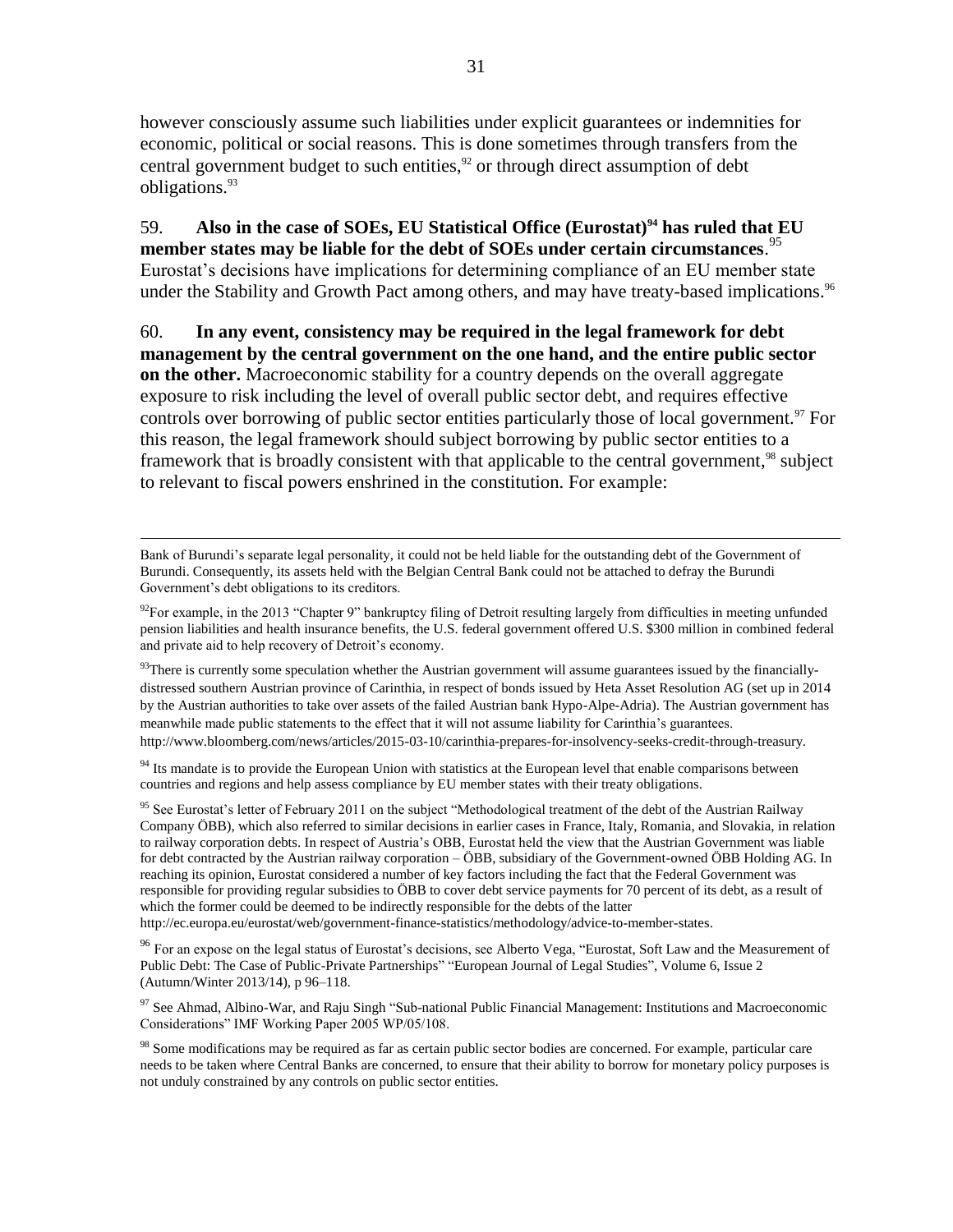- a. *Public Debt Management Objectives:* The legal framework could require borrowing by public sector entities to be guided, to the extent possible, by the debt management objectives enshrined in the PDM law.
- b. *Reporting requirements:* Reporting on debt obligations of all public sector entities is sometimes required by law. While such requirements may be motivated primarily by the desire to promote fiscal oversight, there may be other objectives. For example in the case of Belgium, all foreign currency denominated borrowing by the federal and state governments are to be reported to the Central Bank (the National Bank of Belgium), which may request a discussion of any negative implications on exchange rate policy, with the Minister of Finance.<sup>99</sup>
- c. *Constraints on Borrowing:* A number of jurisdictions impose constraints on borrowing by public sector entities. For example South Africa prohibits provincial governments or provincial public entities from borrowing or binding themselves to any future financial commitment denominated in a foreign currency or concluded on a foreign financial market.<sup>100</sup>The Minister of Finance is also authorized to approve annual borrowing plans of such entities, and impose conditions on borrowing by authorized public entities, including limits on borrowing.<sup>101</sup> In some jurisdictions, constrains such as debt limits are imposed on sub-national debt through negotiations between the federal and sub-national level so government.  $102$  Where such arrangements exist, legal underpinnings in the legal framework may usefully clarify the broad parameters for determination of controls on such entities.

61. **In the absence of clarity as to which PDM requirements under the legal framework apply to the entire public sector, legal complexities could arise.** In some cases, there may be ambiguity as to whether certain requirements that apply to the government are automatically applicable to SOEs and other public sector bodies. For example, Ghana's Supreme Court has unanimously held that the constitutional requirement for parliamentary approval of all international economic (including debt-related) agreements entered into by the "Government" did not extend to agreements of Ghanaian statutory corporations given that the latter had separate legal personalities distinct from central government. <sup>103</sup> The court however held that:

<sup>&</sup>lt;sup>99</sup> See Article 11 of Belgium's organic law of the National Bank of Belgium.

<sup>&</sup>lt;sup>100</sup> Public Finance Management Act 1999 as amended, Section 67.

<sup>&</sup>lt;sup>101</sup> Public Finance Management Act 1999 as amended, Section 66.

<sup>&</sup>lt;sup>102</sup> Examples include Austria, Belgium, and Denmark. For a full discussion, see Ahmad, Albino-War, and Singh "Subnational Public Financial Management: Institutions and Macroeconomic Considerations" IMF Working Paper 2005 WP/05/108.

<sup>&</sup>lt;sup>103</sup> See Klomega v. Attorney General and others (Supreme Court of Ghana, 2013) where the court held that a concession agreement entered into between the Ghana Ports and Highways Authority and a foreign counterparty did not require parliamentary approval under article 181 (5) of the 1992 Constitution which required parliamentary approval of all international economic agreements entered into by "Government." In interpreting that provision, the Supreme Court reasoned that subjecting statutory corporations with commercial functions to the parliamentary approval process would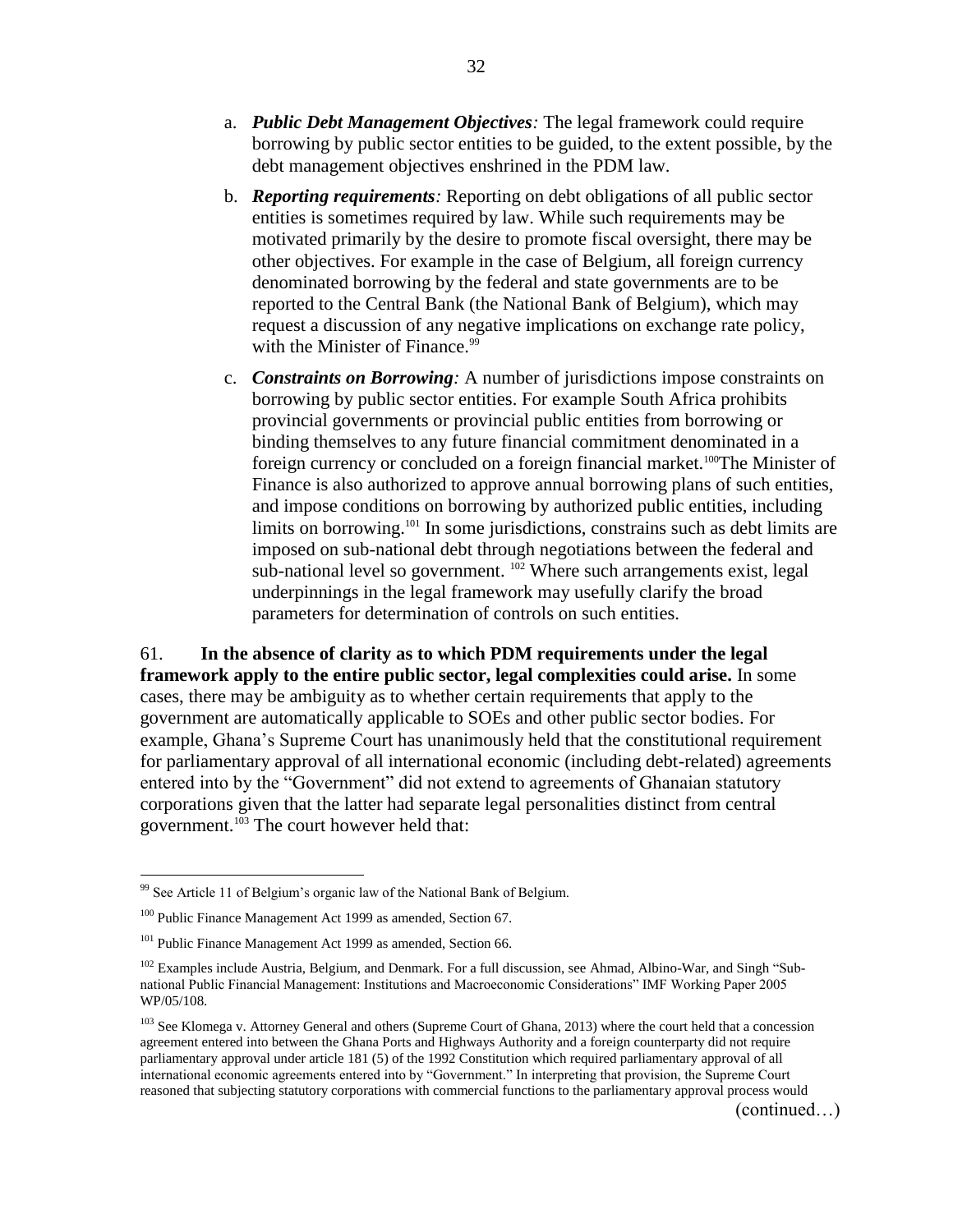*"The court should, however, not lay down an absolute rule. If, on the facts of a particular case, central government were found to have made a particular statutory corporation its alter ego under the circumstances of that particular case, the possibility of holding that statutory corporation comes within article 181 (5) should not be ruled out (…). Whist we do not consider that the facts of the case before us can reasonably be interpreted as falling within the notion of an agency of government constituting an alter ego for the Government, we nevertheless consider that the idea that a statutory corporation, though legally distinct from the Government, can in appropriate circumstances be held to be an alter ego of the Government is one that should serve the useful purpose of an exception to the general rule on the basis of which this case has been determined. (….) the mischief that the doctrine would be helpful in suppressing is the possibility of the central government seeking to evade parliamentary scrutiny and approval of its qualifying agreements by getting a statutory corporation to enter into international business or economic transactions that would otherwise fall within the ambit of article 181 (5)…(..)." <sup>104</sup>*

#### **G. Contingent Liabilities**

62. **Contingent liabilities of the public sector are an integral part of public debt.**  Contingent liabilities, broadly-speaking, include guarantees, indemnities, and other potential liabilities that may be incurred depending on the outcome of a future event. They may be explicit or implicit<sup>105</sup> with the former referring to contingent liabilities that arise out of contractual or statutory sources<sup>106</sup> or *ex ante* policy commitments that give rise to conditional payment obligations. Implicit contingent liabilities on the other hand, are recognized after a condition or event is realized, and often arise out of political or moral obligations on public policy grounds. $107$ 

63. **The PDM legal framework typically provides for Government's authority to create contingent liabilities.** In some jurisdictions, PFM type laws, fiscal responsibility laws, and public investment management legislation may also contain provisions on contingent liabilities (including from public private partnerships). Examples include Australia's 2003 Guidelines for Issuing and Managing Indemnities, Guarantees, Warranties

increase the weight of Parliament's responsibilities to an unsustainable level in a way that could not have been intended by the drafters of the Constitution.

<sup>104</sup> *Ibid*, page 17.

<sup>&</sup>lt;sup>105</sup> For more on contingent liabilities, see Aliona Cebotari, "Contingent Liabilities: Issues and Practice" IMF Working Paper 2008 WP/08/245.

<sup>&</sup>lt;sup>106</sup> In some jurisdictions, contingent liabilities are created by statute. These may include provisions in legislation establishing deposit insurance schemes, pension and social security schemes, that require Government to make certain payments in the event of deficiency of such schemes.

<sup>&</sup>lt;sup>107</sup> For more on contingent liabilities, see Aliona Cebotari, "Contingent Liabilities: Issues and Practice" IMF Working Paper 2008 WP/08/245.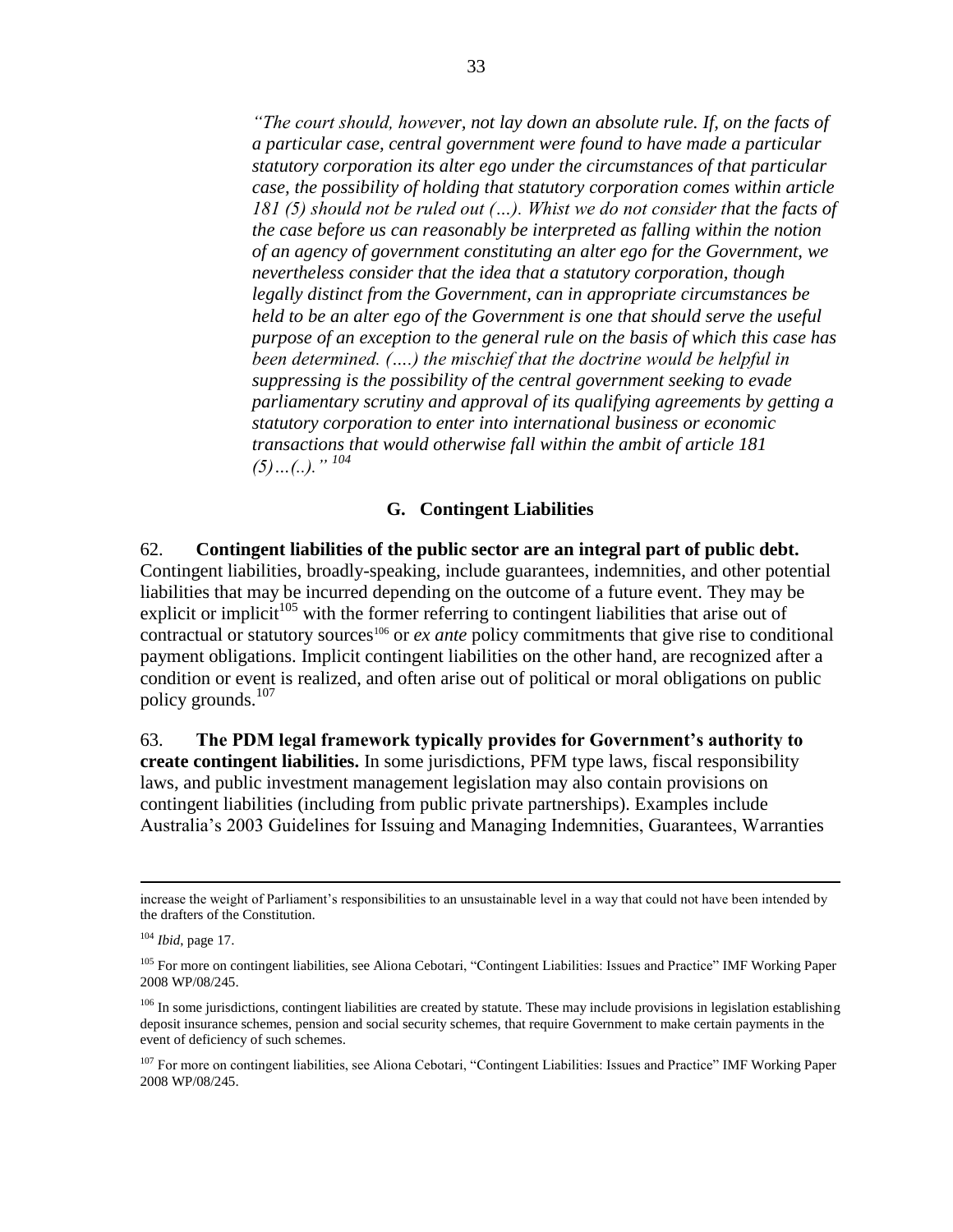and Letters of Comfort<sup>108</sup> and South Africa's Treasury Regulation 16 which elaborates guidelines, approvals, and responsibilities for public-private partnerships (PPPs), pursuant to the Public Finance Management Act.

## 64. **A sound legal framework is required to help mitigate fiscal risks from contingent liabilities.** Among other things:

- a. *Scope*: The legal framework should clarify the types of instruments/claims that may be recognized as Government's contingent liabilities. In many jurisdictions, the public debt legal framework covers only explicit (contractual) contingent liabilities and not implicit ones. Even in the case of explicit contingent liabilities, it is quite common to see that the legal framework covers only guarantees and to a lesser extent indemnities, with no mention of how other possible contingent liabilities are to be treated. In the case of indemnities, it is important for the legal framework to specify which losses Government may indemnify, in order not to leave this wide open.<sup>109</sup> Also, it is useful for the legal framework to provide explicitly that instruments such as letters of comfort and "no objection" letters issued by Government are not binding and do not create contingent liabilities for Government.<sup>110</sup>
- b. *Implicit contingent liabilities*: The legal framework should specify the circumstances under which implicit contingent liabilities may become actual liabilities of Government although care must be taken in order not to create moral hazard by encouraging excessive risk taking. It should provide clearly for how such potential liabilities will be created or assumed by Government, and clearly reported to Parliament.
- c. *Reporting*: Reporting is critical to mitigating potential fiscal risks from contingent liabilities. From an accounting standpoint, contingent liabilities tend to be treated as off-balance sheet items, as a result of which information on the size of the portfolio and monitoring of its performance may be lacking. Explicit reporting requirements under the legal framework helps to promote transparency in the total quantum of contingent liabilities and the fiscal risks that emerge from them.

<sup>&</sup>lt;sup>108</sup> See Australia's Financial Management Guidance No. 6, "Guidelines for Issuing and Managing Indemnities, Guarantees, Warranties and Letters of Comfort," September 2003 that provides for edibility for these instruments, reporting and disclosure, and risk management.

<sup>&</sup>lt;sup>109</sup> Indemnities are guarantees to compensate a party for losses incurred.

<sup>&</sup>lt;sup>110</sup> Comfort letters and "no objections" from Government may express government's support of an activity or transaction, short of explicitly guaranteeing a third party's obligation or other undertaking. Depending on its framing, however their legal status and effect may be unclear, and it is important for the legal framework to clarify this.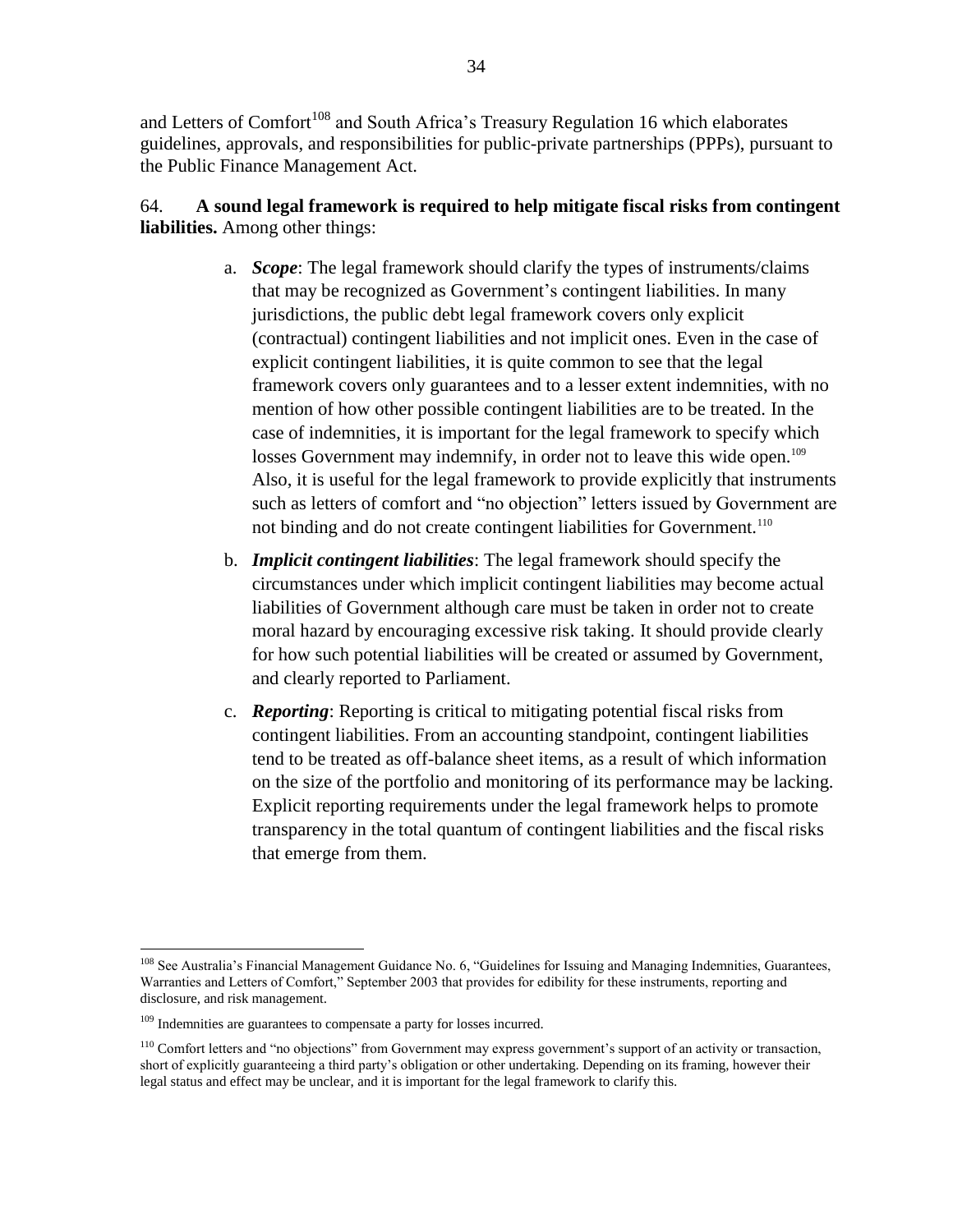## *Eligibility*

65. **The question of eligibility for Government guarantees and indemnities is a key one which should be addressed explicitly in the legal framework**. Jurisdictions differ in how they approach this. For example:

- a. *Public sector entities*: A number of jurisdictions restrict eligibility for Government guarantees exclusively to public sector bodies (local authorities, statutory bodies and state-owned enterprises including public private partnerships. An example is Mauritius where eligibility for Government guarantees is limited to regional or local governments, and public enterprises.<sup>111</sup>
- b. *Open-ended beneficiaries*: Other jurisdictions do not limit eligibility and provide for the possibility of guarantees to just about anyone. Examples include Lesotho where under the Loans and Guarantees Act, the government may guarantee local or foreign loans contracted by a local authority, a body corporate or individual.<sup>112</sup> Also in Kenya, Government may guarantee a loan of a county government or any other borrower.<sup>113</sup>

66. **Eligibility for Government guarantees may be justified on public policy grounds, but tradeoffs are required**. Where the scope of potential beneficiaries is widely crafted, it is imperative that a clear policy framework for determining the circumstances under which public funds would be used to guarantee liabilities is adopted, to reduce fiscal risks. On the other hand, where the scope is narrowly defined such as in jurisdictions that allow guarantees of only public sector debt, a policy decision is required as to how unforeseen occurrences which may require Government guarantees would be handled. For example, in the context of financial crisis management or in the unlikely event of severe economic contraction, Government may as a policy matter find it expedient to guarantee deposit liabilities of banks, and or to guarantee trade finance obligations of industry. In such cases, appropriate safeguards should be provided by the legal framework to ensure that such measures are well thought through and are prudently taken. It is also important that such policy measures do not become indirect government grants to private enterprises, benefiting shareholders and creditors of such institutions at the expense of tax payers.

## *Purposes*

 $\overline{a}$ 

## 67. **The legal framework should provide for the purposes for which contingent liabilities could be assumed by Government**. For example:

 $111$  Section 8 (1) of the 2008 PDM Act.

<sup>&</sup>lt;sup>112</sup> Loans and Guarantees Act 1976 as amended, section 6.

<sup>&</sup>lt;sup>113</sup> Section 58 (1). Under 58 (2), in the case of a private borrower, sufficient security for the loan is required.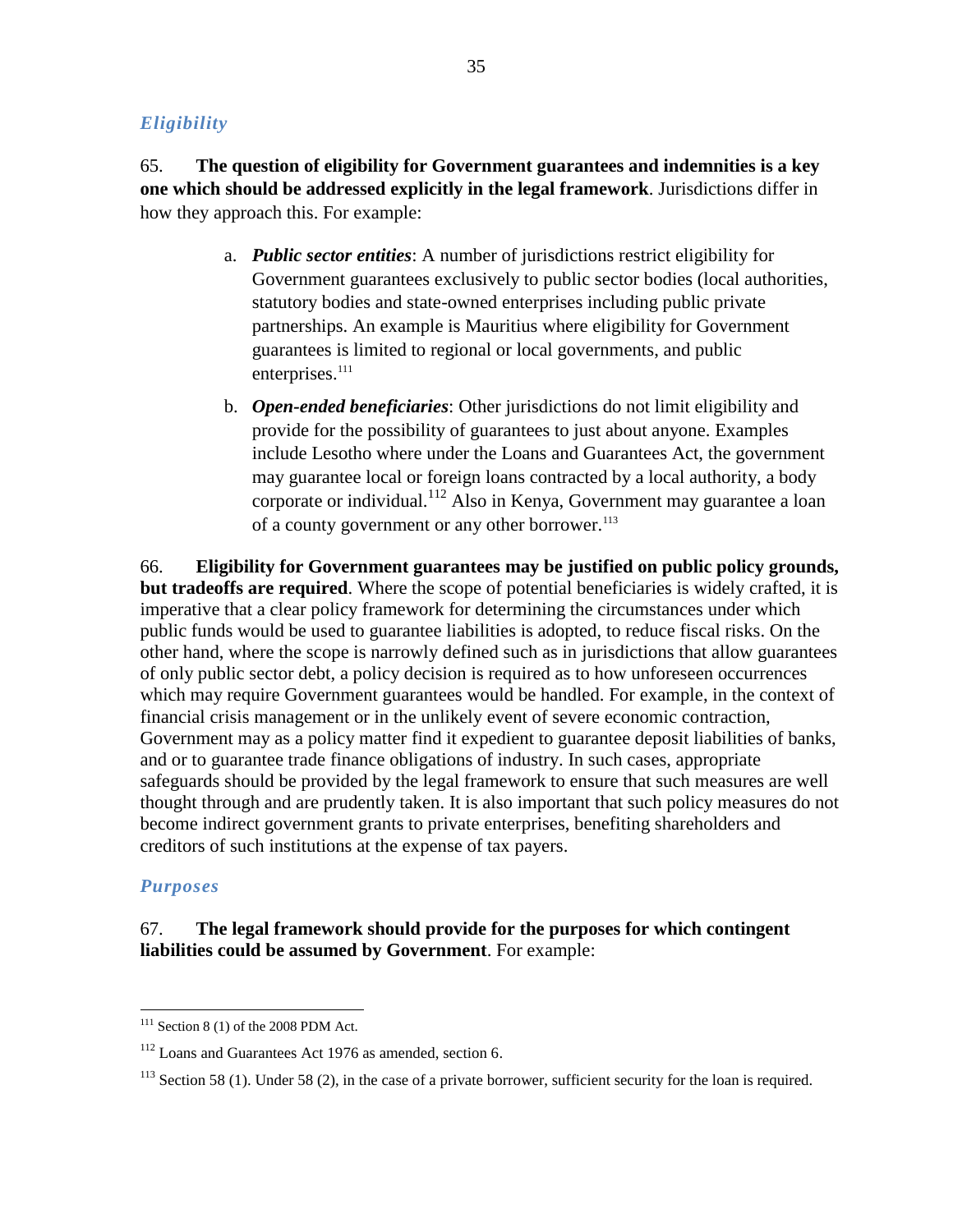- a. Moldova's legal framework provides that government guarantees may be issued only in "exceptional cases" to guarantee loans for financing investment projects that are of major importance for the national economy, among  $\overline{\text{others}}$ .  $^{114}$
- b. Kenya's 2012 Public Finance Management Act, requires that guarantees be issued only in respect of loans for capital projects (section 58 (2) (a));
- c. Mauritius allows guarantees to be issued for any purpose except for loans to finance current expenditure; and
- d. In Tanzania, the Government may guarantee loans the proceeds of which are to be utilized in furtherance of priority areas set out in regulations made by the Minister of Finance. $115$

## *Who may issue guarantees?*

68. **Legal authority to create contingent liabilities for the government should be clarified in law.** Generally, the Minister of Finance should be the sole authority to enter into all transactions and execute documentation on behalf of Government. The law may however provide for delegation of this authority to another person, such as a specialist government agency that issues export credit guarantees to fulfill legitimate policy objectives. For example, Austria's Export Credit Agency (OeKB)<sup>116</sup> acts on behalf the Austrian government (Federal Ministry of Finance) to examine applications and issues guarantees on behalf of the Government.

## 69. **Also, in some countries, the Central Bank plays a role in creating contingent liabilities by issuing guarantees on its own behalf, or on behalf of Government**. For example:

- *Ghana:* In Ghana, the Loans Act (section 13) empowers the Government to request the Bank of Ghana to issue loan guarantees on its behalf.
- *Malawi*: Under Malawi's Reserve Bank of Malawi Act, the Reserve Bank may upon the request of Government, guarantee repayments of principle, interest, and charges under external borrowing of a statutory body.<sup>117</sup>

70. **This is however not typical of the modern role played by Central Banks, and where such provisions exist, the legal framework should provide for safeguards to help mitigate risks to the Central Bank's balance sheet as well as fiscal risks**. Increasingly, Central Banks have moved away from being instruments of development policy—as part of

 $\overline{a}$ <sup>114</sup> Organic Law No. 419, on Public Debt, State Guarantees and State On-lending, Article 27.

<sup>&</sup>lt;sup>115</sup> Tanzania's Government Loans, Guarantees, and Grants Act section 13A (1) (a).

<sup>116</sup> Oesterreichische Kontrollbank AG.

 $117$  Section 41 (3).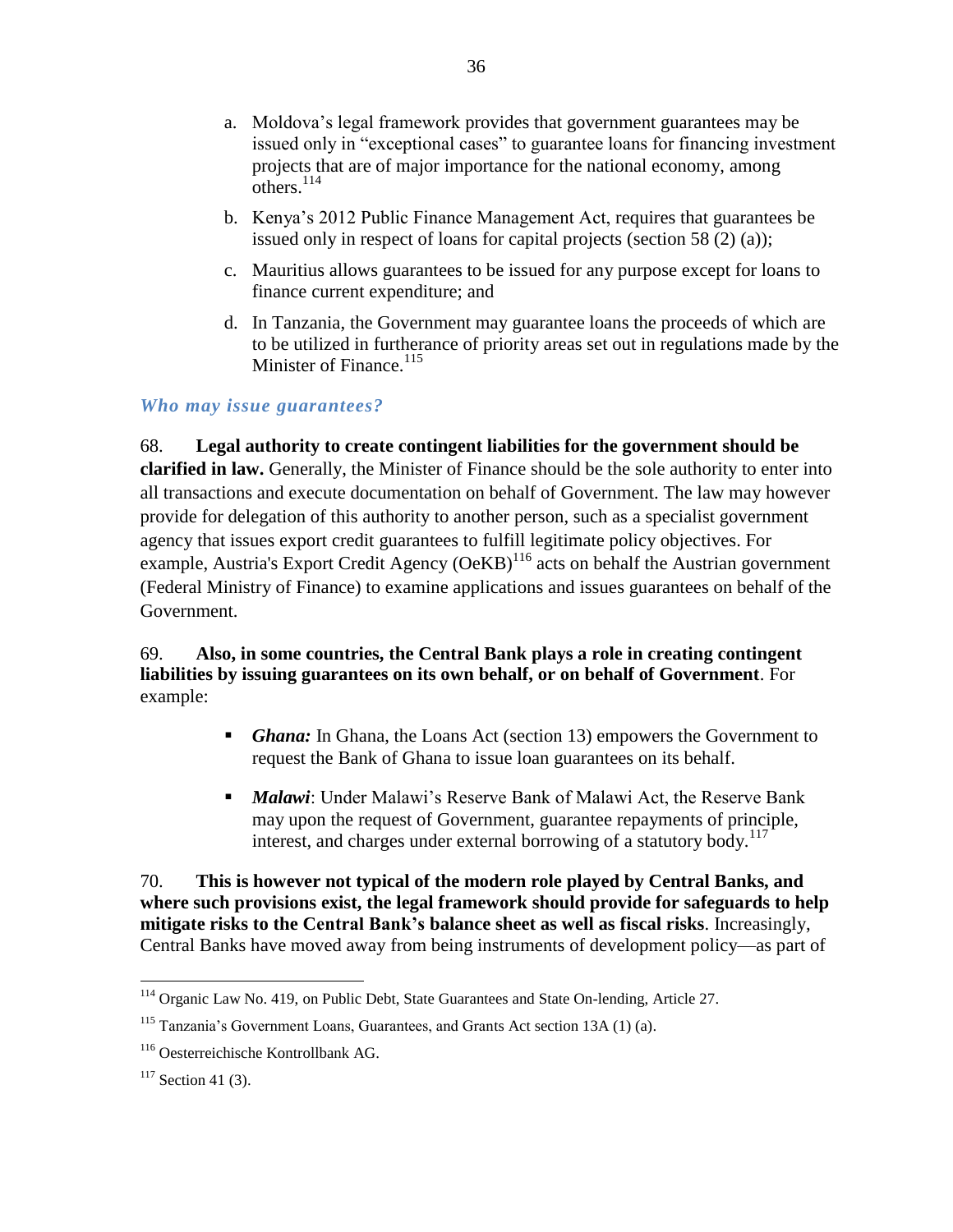which they provided guarantees to the private sector. They now tend to be operationally autonomous from Government, and focused on their core objective of maintaining price stability and in some cases, financial stability. Where such a role for the Central Bank still exists, however, there is the need to should ensure that such guarantees are not issued outside the general governance framework applicable to Government or the wider public sector. It is important for the debt legislation to clarify whether such guarantees/contingent liabilities will be subject to the same governance framework including approvals that are required for contingent liabilities directly created by Government, in order to avoid legal/regulatory arbitrage. It should also clarify who is liable for guarantees created by the Central Bank on behalf of Government. The legal framework should help to mitigate risks to the central bank's balance sheet from any credit-related losses. Specific safeguards in this regard may include a clear requirement under the legal framework for Government indemnities for such guarantees. An example of this can be found in the Reserve Bank of Malawi Act where the Reserve Bank is entitled to demand a "counter guarantee" from Government for any guarantee it issues for statutory bodies on the request of Government.<sup>118</sup>

71. **As in the case of direct debt obligations, it is important that the Minister exercises comprehensive oversight over fiscal risks from public sector contingent liabilities.** In this regard, the legal framework should clarify whether public sector entities such as local government authorities, statutory bodies, or SOEs may themselves issue guarantees or other contingent liabilities. This is particularly relevant in the case of publicprivate partnerships where such guarantees tend to be used. In some countries such as Serbia, the public debt law prohibits local governments from issuing guarantees.

## 72. **The legal framework should also clarify whether approvals from Cabinet and/or Parliament are required for specific transactions creating contingent liabilities.**

Parliamentary approval of contingent debts is required in many countries in OECD and non-OECD countries under budget laws, debt management laws, or constitutions (Finland and Germany).<sup>119</sup> Also in Moldova, Parliamentary approval is required for government guarantees.<sup>120</sup>

## *Risk Management*

73. **Risk management in relation to Government's contingent liabilities and the debt portfolio in general is becoming increasingly important,<sup>121</sup> for which reason, clear legal underpinnings are essential.** In particular, an operational framework is required to enable

 $118$  Section 41 (3).

<sup>119</sup> See Cebotari 2008; Lienert, Ian and Moo-Kyung Jung (2004); and OECD, 2007 which assert that about half of the OECD countries require parliamentary approval of loan guarantees (including Belgium, Canada, Denmark, Finland, France, Germany, Greece, Iceland, Italy, Poland, Spain, Sweden, U.K., U.S.).

 $120$  Article 31 of Law 419.

<sup>&</sup>lt;sup>121</sup> Generally, the main risks faced by public debt portfolios relate to market risk, which includes interest rate risk and exchange rate risk, refinancing risk, liquidity risk, credit risk, and operational risk. See IMF/World Bank Revised Guidelines for Public Debt Management 2014 (Paragraph 5 "Risk Management Framework."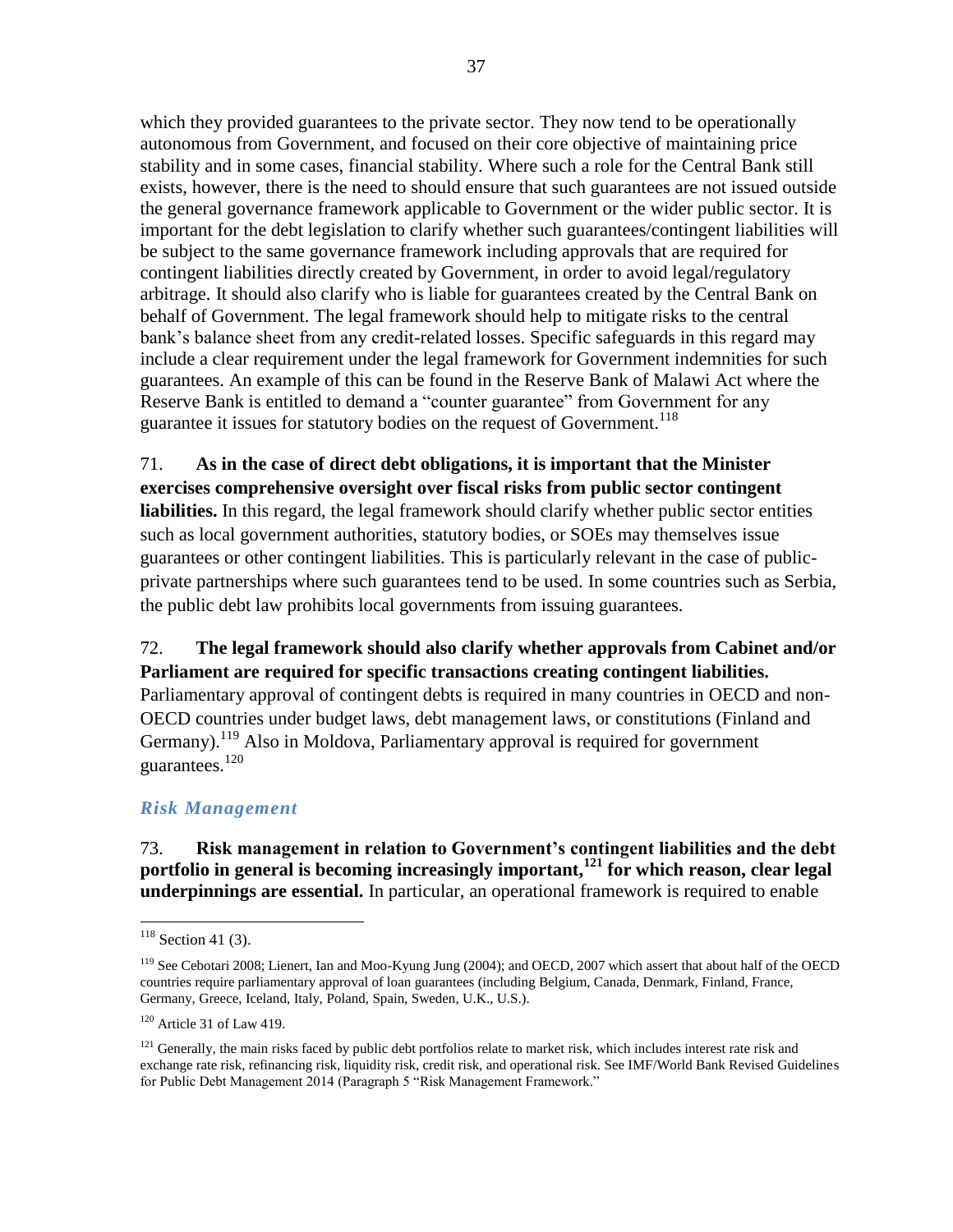debt managers to identify and mitigate risks associated with contingent liabilities (including PPPs). <sup>122</sup> A clear legal framework is required for Government commitments that create explicit contingent liabilities.<sup>123</sup> The legal framework should also clarify the Minister's responsibility to ensure that the appropriate skills, processes, and systems (including internal and external controls) are in place to manage risks related to contingent liabilities.

74. **A number of jurisdictions explicitly require risk assessments to be undertaken by the Executive before guarantees or other contingent liabilities are provided**. The objective is to assess risks to Government from such contingent liabilities including where appropriate, market and credit risks. The legal framework should provide for initial risk assessments as well as ongoing assessments to ensure that these risks are constantly monitored and managed. While the primary legislation could provide for the broad requirements for risk assessments and management, secondary legislation should and provide for a detailed methodology for such assessments including triggers for reporting to the Minister, Cabinet and Parliament, where appropriate. An example of comprehensive provisions on guarantee risk assessments and reporting can be found in sections 58 and 59 of Kenya's Public Finance Management Act, 2012.

75. **The legal framework should require the payment of guarantee fees or at least authorize the Minister to charge such fees.** These could include an initial fee to reflect the credit risk undertaken by Government (i.e. the likelihood of the guarantee being called) plus administrative costs, and additional fees which could be charged over the life of the guarantee, to reflect changes in the credit risk profile. Fees could be based on a methodology to be specified by the Minister in Regulations, to provide for some flexibility in how such fees are determined. It may also be useful for the legal framework to clarify how such fees are handled by the Treasury, for example whether they should be held in a reserve fund (nominal or actual) for the purpose of paying off Government's liability under the guarantee, if called. Such provisions should however be consistent with budget execution and cash management provisions under the PFM legal framework.

## **H. Government Lending and On-Lending**

76. **Governments sometimes lend money to advance policy objectives, and to that extent, require explicit legal authority to do so.** Such lending could be financed by a loan obtained by Government, which is then on-lent to another entity. The framework that governs Government lending may be spelt out in legislation (such as debt or public finance/budget laws). $^{124}$ 

77. **The legal framework should help mitigate Government's credit risks from its lending operations**. Similar to provisions requiring risks assessments and risk management

 $\overline{a}$ <sup>122</sup> *Ibid.*

<sup>123</sup> *Ibid.*

 $124$  E.g. provisions on advances by Government.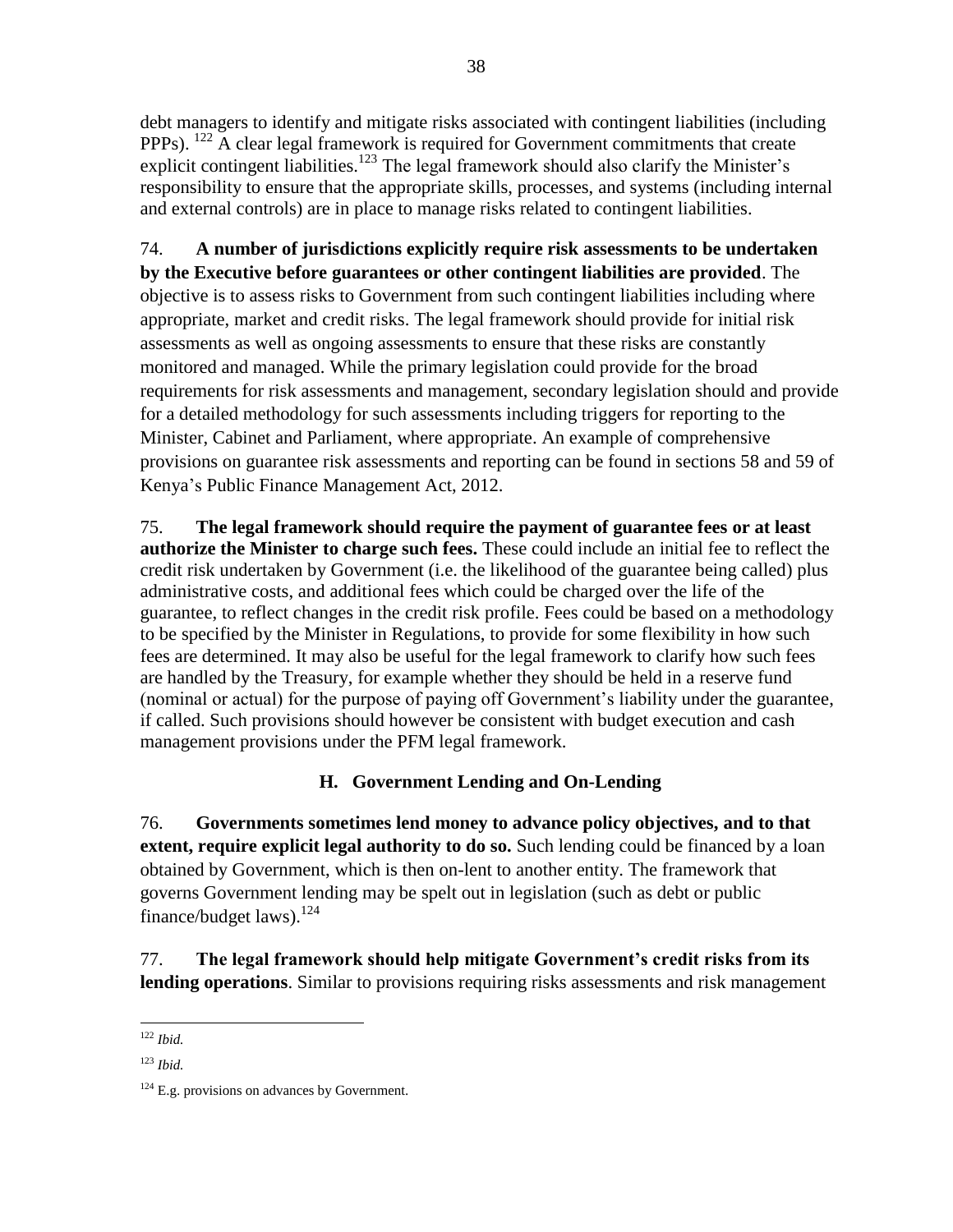for contingent liabilities, the legal framework should require due diligence and prudence in Government lending, through safeguards such as detailed credit risk analysis, market-based interest charges reflecting such risks, on-going monitoring and collections, and if deemed necessary, strong oversight by Cabinet and Parliament. Box 4 depicts common provisions in this regard.

78. **Additional safeguards may be required for on-lending to help ensure that Government's own debt obligations to creditors are fulfilled.** Given that on-lending transactions entail particular fiscal risks for Government in relation to the moneys borrowed (primary loan) for on-lending, it may be helpful for the legal framework to require the terms and conditions of on-lending transactions to be structured in a manner that enable Government to meet its debt service obligations under the primary loan. In particular, the quantum and timing of debt service obligations under the on-lending transaction should enable Government to meet its own obligations under the primary loan, on a timely basis, without recourse to further borrowing.

## **Box 4: Selected Statutory Provisions on Government Lending**

## **Purpose of Government lending**

 A requirement for the Minister of Finance to explain the public policy objective of intended Government lending.

## **Risk Assessment**

- A requirement for risk assessment of any proposed lending by Government including the borrower's ability to repay the loan, based on a methodology to be specified by the Minister in Regulations; and
- The terms and conditions of the loan are to include market-based interest rates that reflect the borrower's risk profile as well as Government's funding costs.

## **Transactional Approval**

 Cabinet approval is required by the Minister before a loan or advances over a threshold amount (to be specified by Regulations), and in some cases, approval from Parliament.

## **Record of Transactions**

 A requirement for the Minister to record details of Government loans and advances, with reporting to Parliament as part of documents presented with the budget.

\**Redacted from a sample of jurisdictions' legislation.*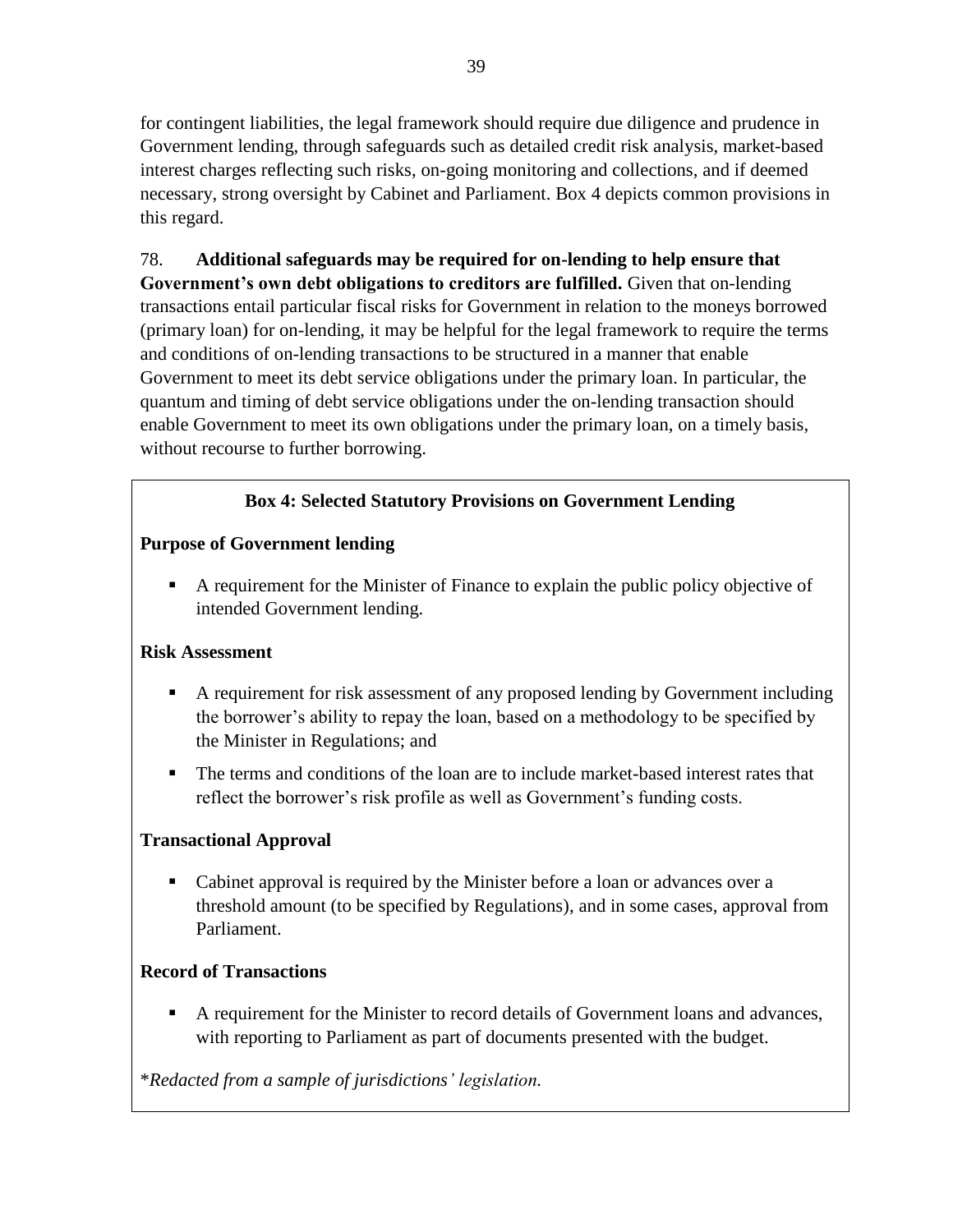79. **Institutional arrangements for PDM are an important component of the legal framework**. In particular, the institutional framework should be clear, and promote effective oversight over Executive actions while allowing enough flexibility for debt managers to undertake their functions.

## **A. The Role of the Legislature**

## *Approval of Broad framework and Oversight*

 $\overline{a}$ 

80. **As noted earlier in this paper, the role of the legislature is ideally confined to establishing the broad framework for PDM and should generally not involve transactional approval**. The framework established by the legislature, should include a clear articulation of the objectives of public debt, purposes, and other appropriate safeguards, to help promote debt sustainability. The legislature should also play an oversight role to ensure that debt management is conducted in accordance with the established framework. It can do this through reporting and accountability requirements provided in the legal framework.

81. **Delegation of borrowing authority to the Executive in some cases may not strip the legislature of its ultimate borrowing authority.** In many jurisdictions, Parliament retains a very important role in PDM and performs a number of functions in this regard. Among other things, a key role that Parliament plays in many jurisdictions is to approve borrowing transactions and their terms and conditions. In particular:

> a. *Approvals for every transaction***:** In a number of jurisdictions including Austria,<sup>125</sup> Czech Republic,<sup>126</sup> Ghana,<sup>127</sup> and Moldova,<sup>128</sup> the legal framework requires the legislature to specifically approve all borrowing transactions. Strictly construing such requirements would imply that no borrowing transaction could be entered into by the Minister without prior approval from Parliament. This could prove cumbersome and costly for the Executive especially in the case of advances, overdrafts, Government securities, and others.

<sup>125</sup> Austria's Federal Financing Act (*Bundesfinanzierungsgesetz) requires* the authorization of the federal legislator.

 $126$  In addition to Act No. 190/2004 which regulated Government bonds, each specific issue of government bonds is further regulated in detail either by a specific act on a State bond program or by a specific act which empowers the Ministry of Finance to issue government bonds. See Theis Rechtsanwälte GmbH & Co KG "The Wolf Theiss Guide to: Public Debt Management in Central, Eastern & Southeastern Europe" 2012.

 $127$  Ghana's Constitution (Article 181 (4)) requires that "the terms and conditions of a loan shall be laid before Parliament and shall not come into operation unless they have been approved by a resolution of Parliament."

<sup>&</sup>lt;sup>128</sup> Moldova's Organic Law No. 419 of 2006 on Public Debt, State Guarantees and State On-lending, Article 7.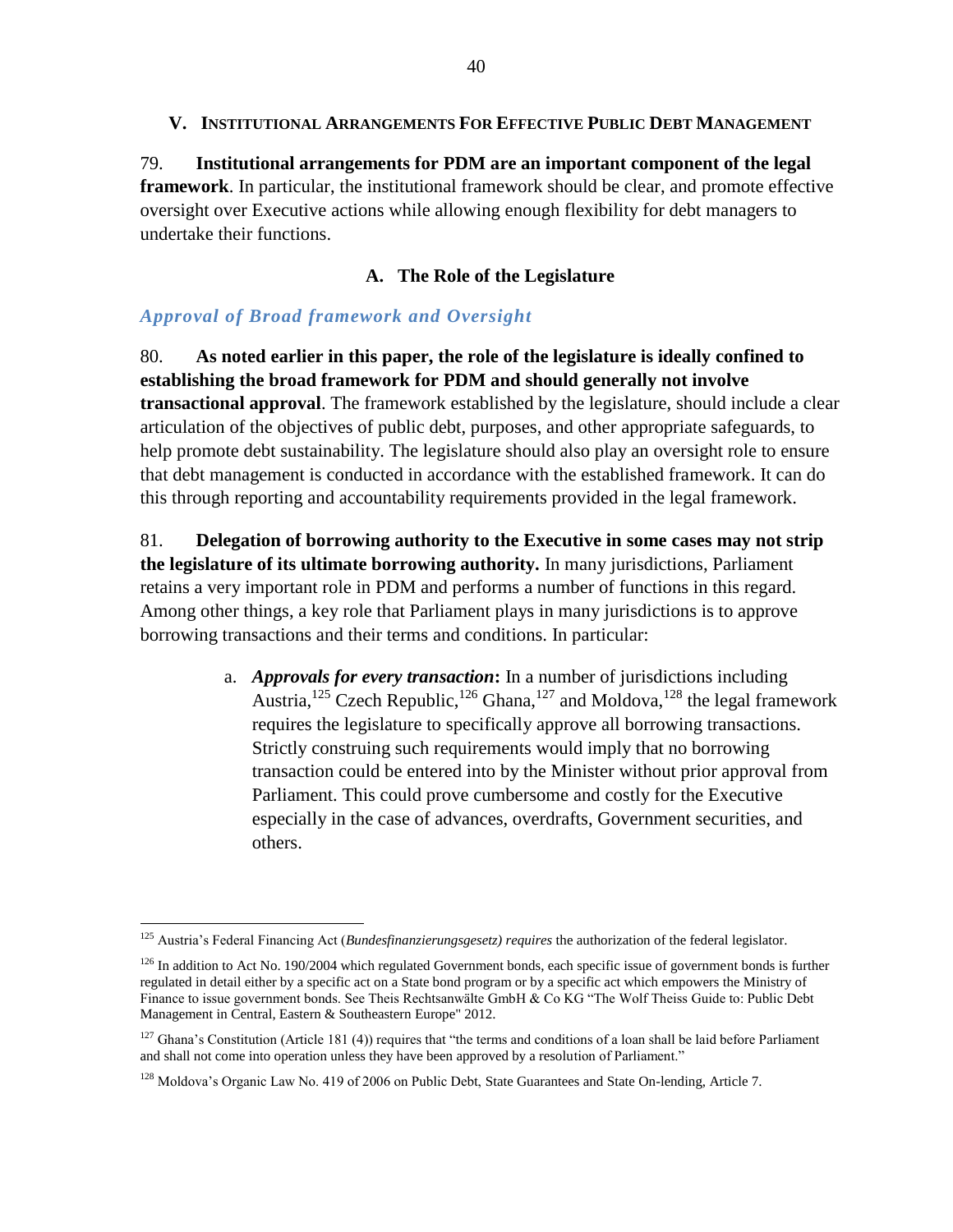- b. *Specific approvals for certain transactions only:* In other jurisdictions, legislative approval may be required for specified transactions only. For example in Belize, only Government borrowing above a specified threshold (currently the equivalent of BZD 10 million) during the fiscal year is required to be approved by the legislature. Similarly, some jurisdictions require legislative approval for external borrowing only.<sup>129</sup>
- c. *Approval of standard terms and conditions/Annual Approvals:* In yet another category of jurisdictions, the legislature provides blanket approval for borrowing under certain standard terms and conditions, instead of transaction by transaction approvals. For example in Ghana, section 11 of the Loans Act allows the legislature to approve standard terms and conditions of Government loans, except that even in that event, the Minister of Finance is still required to seek *ex post* legislative approval of specific borrowing agreements after their execution.<sup>130</sup> The practical implementation of the  $ex$ *ante* legislative approval may however be challenging in some cases. Where such provisions exist, it is important to clarify explicitly whether such transactions have no legal validity on execution, until they receive *ex post* legislative approval. In other jurisdictions, legislative approval of Government borrowing is granted on an annual basis. For example, Grenada's Parliament passed the 2012 and 2013 Budget Loan Authorization Acts as part of the annual budget approval process, authorizing borrowing under standard terms and conditions, up to certain limits for each fiscal year. In Japan, Article IV of the Public Finance Law (Law No. 34 of 1947) requires the Diet to approve on an annual basis, the scope of public works to be financed by Government debt.<sup>131</sup>

82. **Best practice however suggests that Parliament's role in approving debt transactions should be kept at a minimum**. Parliamentary approval for transactions could be cumbersome, and could increase transaction costs. Parliament's role is ideally focused on delegating borrowing authority to the Executive and establishing through primary legislation, the broad framework within which such authority is to be exercised. Furthermore, through the budget process, Parliament is able to provide additional oversight over debt management. For example, Parliament may in some jurisdictions, set annual borrowing ceilings or targets which will have the effect of constraining Executive borrowing authority.

<sup>&</sup>lt;sup>129</sup> For example Bosnia, where all loans obtained from foreign lenders and denominated in foreign currency require prior parliamentary approval. See Bosnia Law on Debt, Debt Issuance and Guarantees of the Federation, 2005, Official Gazette of BiH No. 52/05. Also Ghana, where Article 181 (5) requires all international business or economic transactions involving the Government to be approved by Parliament.

<sup>&</sup>lt;sup>130</sup> Article 181 (3).

<sup>&</sup>lt;sup>131</sup> Redemption of Government bonds/borrowing is also required to be approved by the Diet.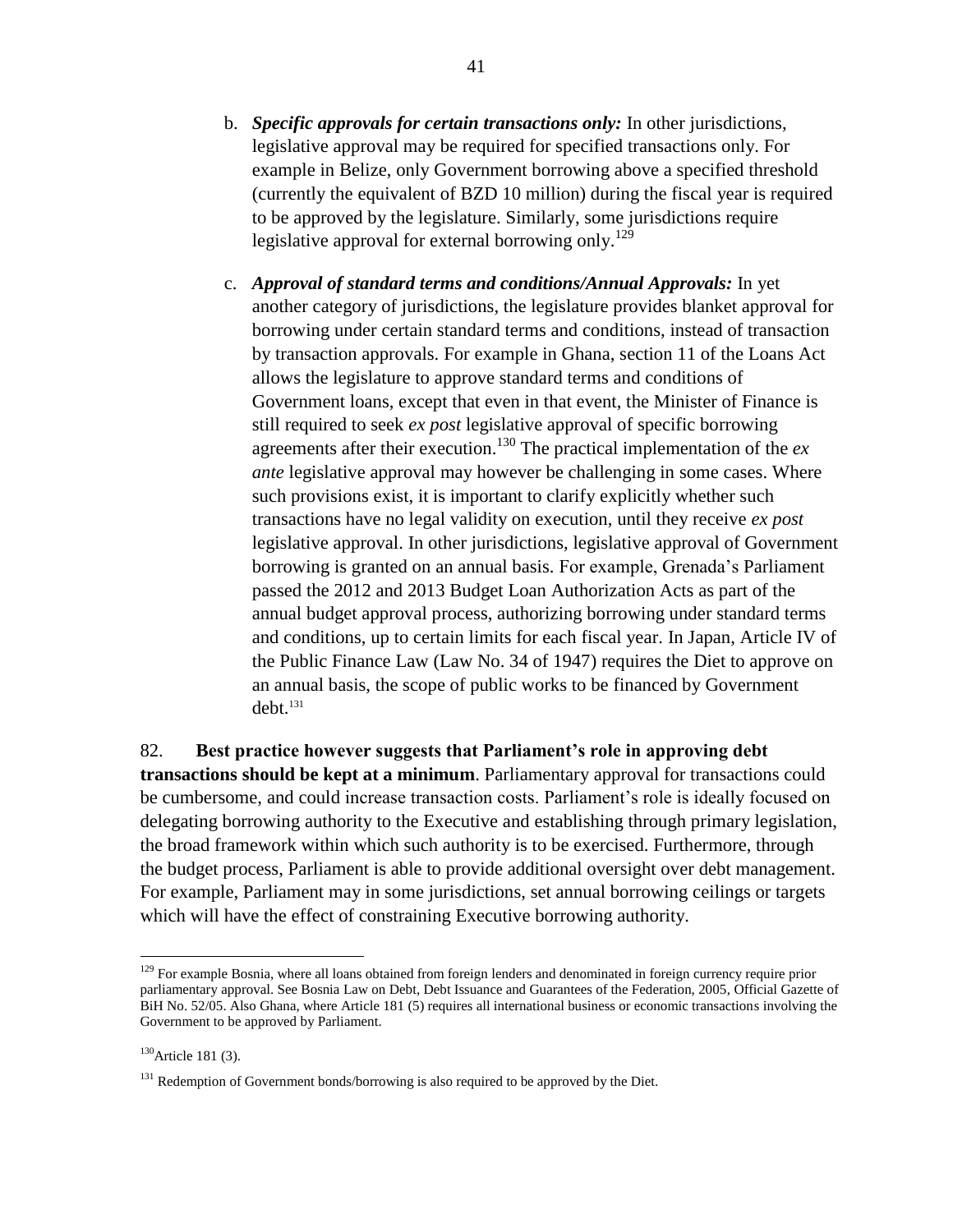83. **Yet for some jurisdictions, transactional approval by Parliament may continue to be regarded as a necessary component of the governance and accountability regime**. Ultimately, tradeoffs are required to balance accountability and good governance against flexibility and autonomy for debt managers. Important considerations could include the level of institutional development in the jurisdiction, and the extent to which the Executive could be relied on to police itself without transactional approvals by the legislature.

## **B. The Role of the Executive**

84. **At the level of the executive arm of Government, institutional arrangements for debt management are also key.** As noted earlier, **t**he legal framework should provide explicitly for debt management powers to be exercised solely by the Minister of Finance on behalf of Government and subject to the established framework. In some jurisdictions, other Ministers may play a role in debt management, but mostly in support of the Minister of Finance. For example, in Albania, the Minister of Foreign Affairs is required to counter-sign borrowing under international agreement.<sup>132</sup> In other jurisdictions, there may exist legal requirements for the Minister of Finance to consult with other Ministers with relevant responsibilities including for Economic Development or Planning, local government, or SOEs.

85. **The oversight role of Cabinet in debt management should be provided for in the legal framework**. Good practices in debt management suggest that Cabinet should exercise some oversight over the public debt management function, including by approving the MTDS and reviewing debt-related reports before their submission to Parliament. Cabinet may also approve annual debt and guarantee ceilings, and in some cases, borrowing and guarantee transactions. Jurisdictions that require transitional approval for Government borrowing include Bosnia<sup>133</sup> and Ghana.<sup>134</sup>

86. **Institutional arrangements to support the Minister of Finance in debt management are critical, given the enormity of the Minister's responsibilities**. Typical arrangements include the establishment of debt management departments or offices, and inter-departmental/agency committees, with the Minister delegating authority to officials or entities to borrow and/or manage the debt on his behalf. It may include delegated authority to approve and manage individual transactions within the limits of a defined borrowing program such as the annual program of issuance of government securities in the domestic market, or

 $\overline{a}$ <sup>132</sup> See Theis Rechtsanwälte GmbH & Co KG "The Wolf Theiss Guide to: Public Debt Management in Central, Eastern & Southeastern Europe" 2013, who also explain that although, the term "international agreement" has not been expressly defined in Albanian law, in practice this term is invoked in relation to all agreements between Albania and foreign entities.

<sup>&</sup>lt;sup>133</sup> In Bosnia, each individual transaction negotiated by the State Ministry of Finance and Treasury has to be approved by the Council of Ministers of the federation, on the basis of a proposal submitted by the Ministry. Bosnia's BiH Debt Law.

<sup>&</sup>lt;sup>134</sup> Under Ghana's Loans Act (sections 1 and 3), Cabinet is required to approve any agreement for domestic and external loans.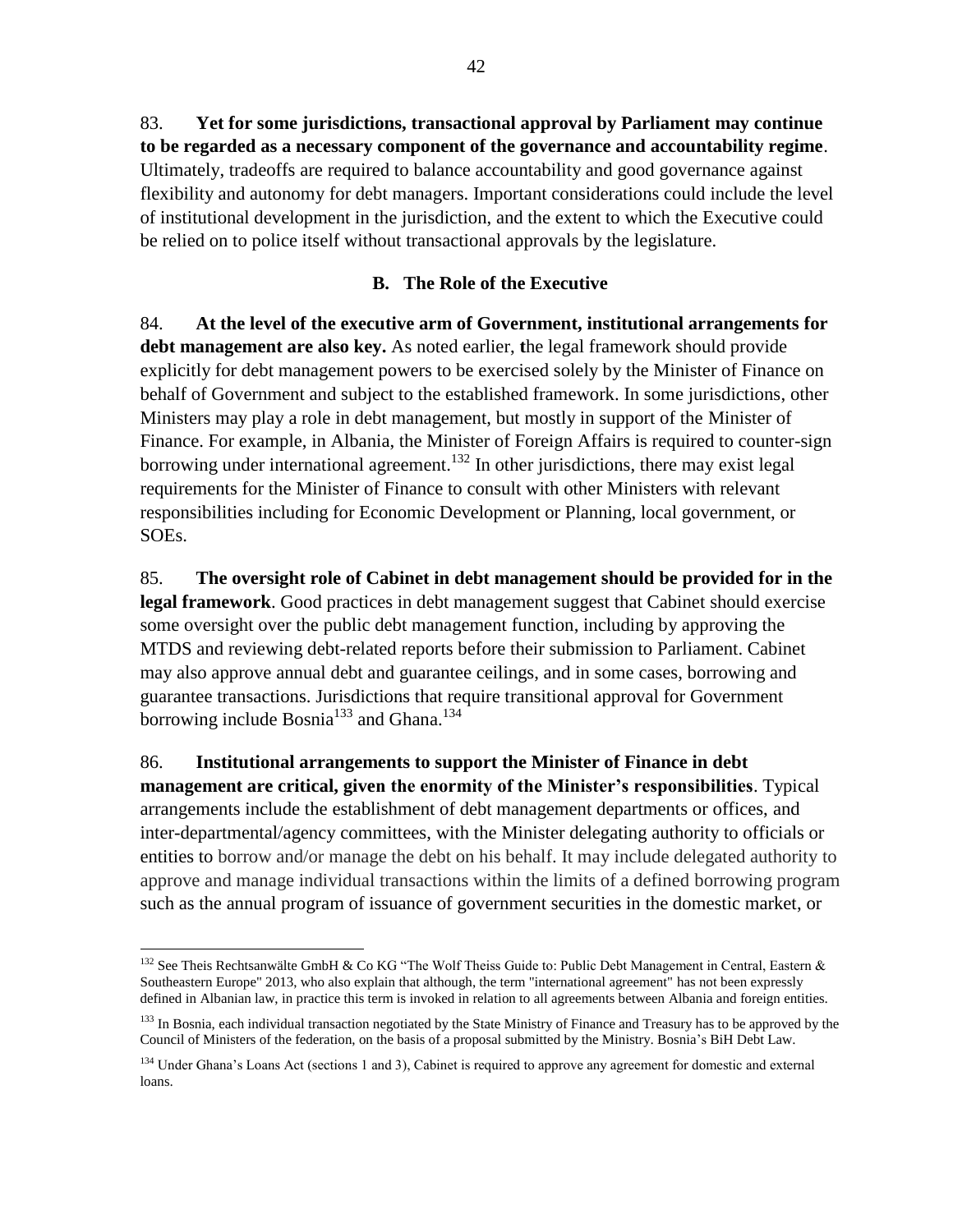the issuance of debt under mechanisms such as a medium-term note program or selfregistration in foreign markets. Beyond the pragmatic benefit of enabling transactions to be undertaken in a timely manner, this provides the benefit of distancing the Minister from involvement in individual transactions and the consequent risk of undue political interference. The legal framework should provide clear statutory backing for such delegation as well as provide broad powers for the Minister to appoint agents and advisors to support him in performing his functions under the legal framework.

## *Debt Management Department/Office (DMO)*

87. **Centralization of all debt functions in one single unit or agency reduces fragmentation and enhances coordination in debt management.<sup>135</sup>** In some jurisdictions, the day to day debt management functions are fragmented across more than one department or office, but increasingly jurisdictions are moving towards consolidation under a single office/department/agency. Preferably, this should be handled by a single office typically called the Debt Management Office (DMO), whether an autonomous agency or otherwise, a department or unit of the Finance Ministry. Consolidating debt management functions helps Government to maintain a holistic view on all of its debt obligations thereby promoting effective risk management of the overall debt portfolio, debt servicing, audit, evaluation, and reporting.

88. **Primary legislation in a number of jurisdictions<sup>136</sup> provide explicitly for the establishment of the DMO, and clarify its legal status and functions** Ideally, the legal framework should also require the involvement of the DMO in all technical analyses leading to borrowing and lending decisions, as well as those related to the creation of contingent liabilities. It should also mandate the DMO to prepare the MTDS and annual borrowing plans, as well as maintain records of all debt liabilities and exposures under contingent liabilities to facilitate reporting by the Minister. In other jurisdictions, some of these functions (particularly as they relate to Government securities) have been outsourced to the Central Bank.

## 89. **The legal framework should support operational autonomy of the DMO.**

Operational autonomy in debt management operations from political interference is generally considered to be important for sound debt management. The legal framework should therefore support this by among other things, providing explicitly for the responsibilities of the DMO including technical analysis and decision making within boundaries established in

 $\overline{a}$ <sup>135</sup> Olden Brian and John Gardner "Cash Management and Debt Management: Two Sides of the Same Coin?" in Public Financial Management and its Emerging Architecture, Eds Marco Cangiano, Teresa Curristine, and Michel Lazare, IMF 2013.

<sup>&</sup>lt;sup>136</sup> See examples in Austria, Belgium, Cyprus, Finland, Germany, Hungary, Ireland, Kenya, New Zealand, Portugal, Sierra Leone, Sweden, and the United Kingdom. For an expose on the legal framework for an autonomous debt management office, see Magnusson, Tomas (1999) "Legal Arrangements for a Debt Office. *Swedish National Debt Office*" available at: http://treasury.worldbank.org/bdm/pdf/Legal\_Arrangements\_for\_Debt\_Office\_TM\_1999.pdf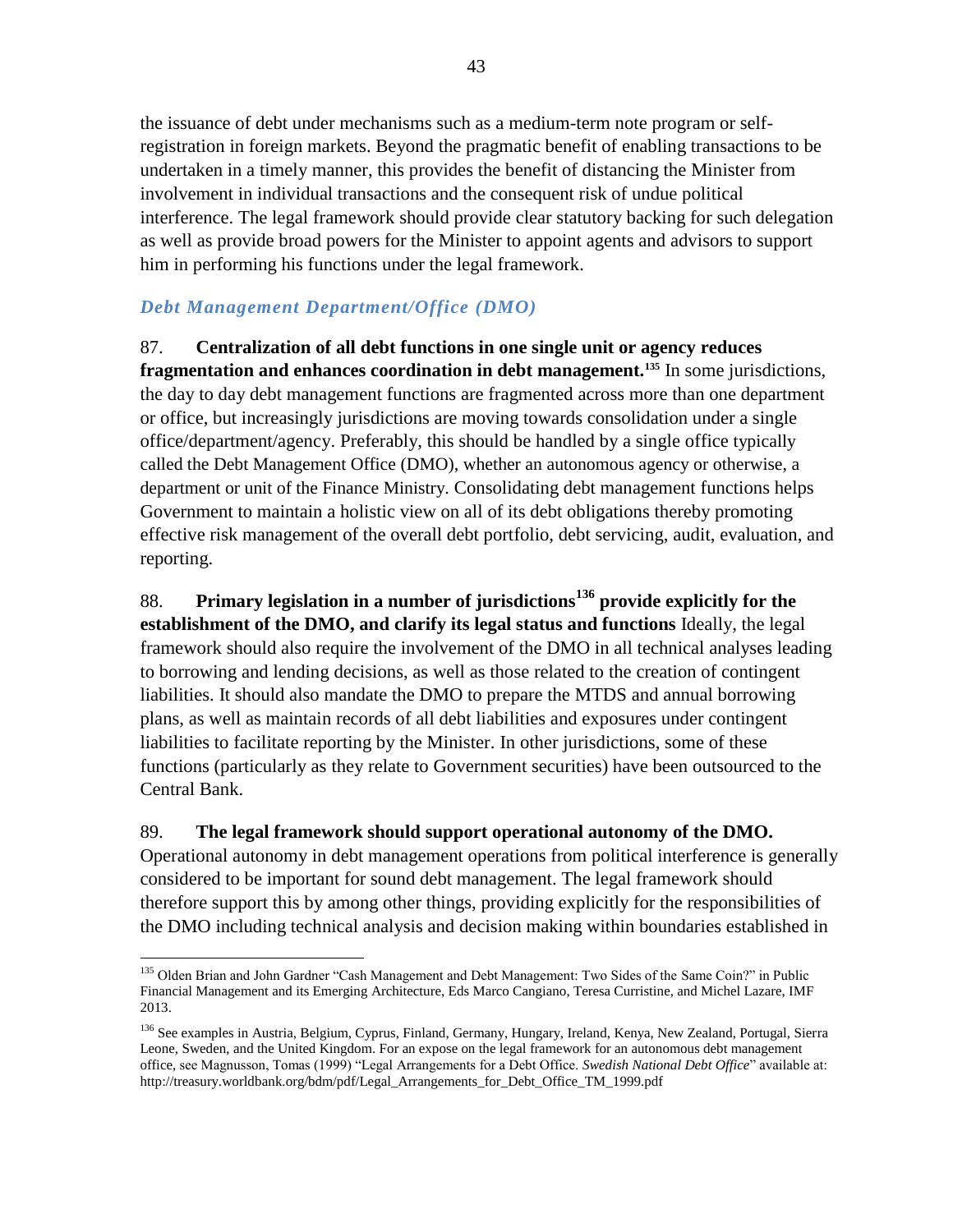the MTDS and annual borrowing plans. Alternatively, the legal framework could empower the DMO to make technical recommendations to the Minister which the Minister would be required to consider before making a decision.

90. **Legal underpinnings are also required for effective coordination in overall debt management and fiscal policy.** Where, for any reason, consolidation of debt management functions is not feasible, the legal framework should help to promote coordination among the various departments or entities with day to day responsibly for debt management operations. Even in jurisdictions with consolidated debt management functions, the legal framework should mandate coordination of debt management with broader fiscal policy management, and consequently coordination between the DMO and other units of the Ministry of Finance and other relevant Agencies.

## *Committees*

91. **A number of jurisdictions establish committees for public debt management operations**. The composition of such committees differs but they mostly comprise relevant officials of the MoF, and where applicable Planning Ministries and central banks. Their functions often include coordinating, advising on, or monitoring debt. To promote effectiveness of such committees and clarity in terms of their composition, roles, and responsibilities, statutory backing may be useful in some jurisdictions. In some countries however (see Iceland), such committees are set up pursuant to agreement between the Ministry of Finance and Central Bank. Box 5 shows examples of legal provisions for debt management committees in a number of jurisdictions.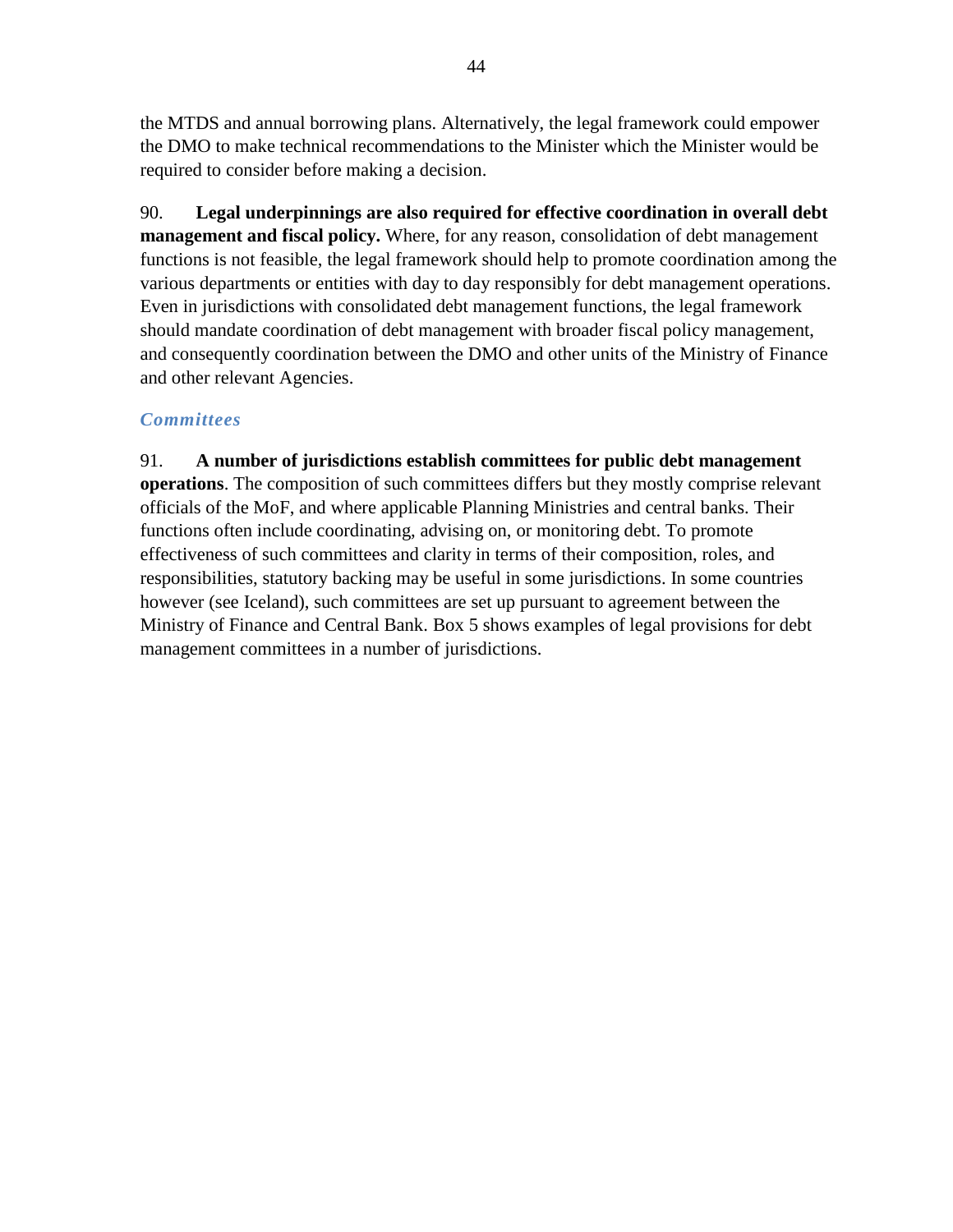## **Box 5: Selected Examples of Legal Backing for Public Debt Committees**

#### **A***ustria*

Under the Export Guarantee Act,<sup>1</sup> an Advisory Council is established at the Federal Ministry of Finance to examine applications for Government guarantees exceeding a certain monetary threshold. Members are drawn from the Federal Ministry of Finance, the Federal Chancellor's Office, the Federal Ministry for Economy, the Federal Ministry of Agriculture and Forestry, Environment and Water Management, the Federal Ministry of European and International Affairs, the Austrian Federal Economic Chamber, the Federal Chamber of Labour, the Conference of the Presidents of the Austrian Chamber of Agriculture, and of the Federation of Austrian Trade Unions, and the Oesterreichische Nationalbank, among others.

#### *Iceland*

Iceland's Consultative committee on Treasury Debt Management is established pursuant to an agreement between the Ministry of Finance and Central Bank of Iceland on treasury debt management. Members are appointed by the Minister from the Ministry of Finance and others are nominated by the Central Bank of Iceland. The committee presents proposals to the Ministry on the issuing calendar for the year for Government securities, the format and arrangements for individual bond issues and their maturity and volume, market making arrangements and auction arrangements, and proposes benchmark issuances for risk management of the Treasury's domestic and foreign debt portfolio.<sup>2</sup>

#### *Jamaica*

Jamaica's 2012 Public Debt Management Act provides for the establishment of a **Public Debt** *Management* **Committee (PDMC)** and a **Public Debt** *Financing* **Committee (PDFC)**. The PDMC monitors implementation of the MTDS, and compliance with debt operations with the legal framework. The PDFC on the other hand, advises the Financial Secretary on debt transactions and applications for lending by Government, and provides periodic reports to facilitate the work of the PDMC.

#### *Tanzania*

Tanzania's Government Loans, Guarantees, and Grants Act provides for the establishment of a **National Debt Management Committee (NDMC)**<sup>3</sup> and a **Technical Debt Management Committee (TDMC).**<sup>4</sup> The NDMC (i) advises the Minister on public debt matters (including formulation of the MTDS); (ii) coordinates and directs activities of all government departments and institutions involved in management of debt, grants and guarantees; (iii) advises on measures to be taken against a person for non-compliance with the Act.<sup>5</sup> The TDMC's key responsibility is to provide technical advice to the NDMC.<sup>6</sup>

\_\_\_\_\_\_\_\_\_\_\_\_\_\_\_\_\_\_

http://eng.fjarmalaraduneyti.is/media/finances/Agreement\_between\_MoF\_and\_CBoI.pdf

 $1$  Section 5 (2)

<sup>&</sup>lt;sup>2</sup> See paragraph 6 of the Agreement between the Ministry of Finance and Central Bank of Iceland on Treasury debt management" dated September 207, available at

<sup>&</sup>lt;sup>3</sup> This committee is chaired by the PS Treasury and comprising Permanent Secretaries for Finance, Ministry of Finance Zanzibar, President's Office Planning and Privatization, Prime Minister's Office, Ministry of Foreign Affairs and International Cooperation, Attorney General, Governor of the Central Bank, Accountant Generals of the Ministry of Finance, and of the Ministry of Finance – Zanzibar.

<sup>&</sup>lt;sup>4</sup> This committee is chaired by the Commissioner for Policy Analysis in the Ministry of Finance with members being technical heads of units involved in debt management making up the NC.

<sup>&</sup>lt;sup>5</sup> Sections 16, 17 and 18 Government Loans, Guarantees, and Grants Act 1974 as amended (Cap 134).

<sup>&</sup>lt;sup>6</sup> Section 19 Government Loans, Guarantees, and Grants Act (Cap 134).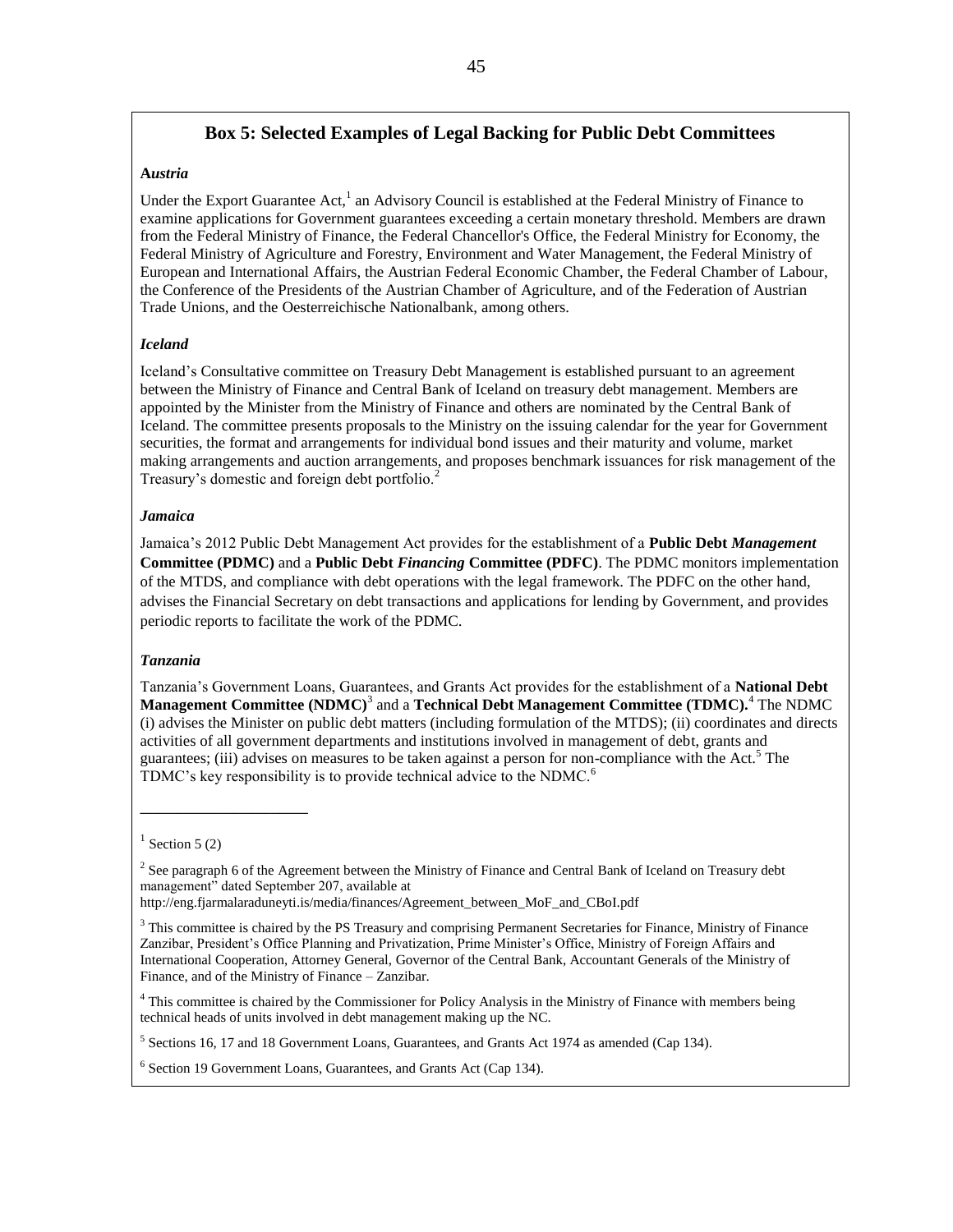#### **C. Agents, Advisors, and Dealers**

92. **In many jurisdictions, debt managers outsource certain debt management services to agents and advisors**. Agents could provide services to support the issuance, registration, clearing and settlement of Government securities trades. Often the Central Bank plays the role of fiscal agent which may involve acting as issuing and registration agent. In other countries, registration and clearing of Government securities transactions are handled by a central securities depository (CSD). In some jurisdictions, the CSD is owned and operated by the Central Bank and as such, the latter's appointment as fiscal agent may cover clearing and settlement through the CSD. Where the CSD is a separate legal entity from the Central Bank, formal legal arrangements are required among the MoF, the Central Bank, and the CSD, to clarify their respective roles and responsibilities as well as rights and liabilities. In the case of Government securities issued in the international debt markets, issuing agents could include foreign investment banks.

93. **The legal framework should also clarify whether there is legal authority to appoint primary dealers and other Government securities dealers**. Depending on the structure of the Government securities market, there may be the need to provide for the appointment of dealers in government securities. In some jurisdictions, this is handled by the Central Bank as fiscal agent on behalf of the MoF under terms and conditions approved by the Minister.

## *Central Bank as fiscal agent*

94. **Where the Central Bank is authorized under its enabling law to act as fiscal agent to Government, the PDM law and the Central Bank law should reflect this mandate.** The legal framework should clarify the scope of this agency relationship, which may include managing auctions, registry services, and cash management transactions for Government debt. In some jurisdictions, the Central Bank's fiscal agency mandate may cover borrowing by public sector entities. For example in Lesotho, the Central Bank's fiscal agency role may be in respect of loans publicly issued by the government or by public bodies.<sup>137</sup> In the case of Botswana, the Government, as well as statutory bodies, SOEs, and local government authorities are required to seek advice from the Central Bank concerning the timing, terms and conditions of their borrowing. $138$ 

## 95. **The scope of the Central Bank's fiscal agency role should be consistent with its core central banking mandate**. While the legal framework (including the relevant central

 $137$  Central Bank of Lesotho Act of 2000, (section 7 (1) (m)).

<sup>&</sup>lt;sup>138</sup> Section 59 of Bank of Botswana Act 1996 "Prior to any borrowing from a source other than the Bank, Government and every statutory or wholly-owned Government corporation, Government controlled corporation or local authority shall seek the advice of the Bank concerning the timing, terms and conditions of such borrowing and shall promptly notify the Bank of the terms and conditions of any such borrowing subsequently entered into: Provided that the Minister may prescribe minimum amounts below which such borrowers shall not be required to seek the advice of the Bank to proposed borrowings in Pula."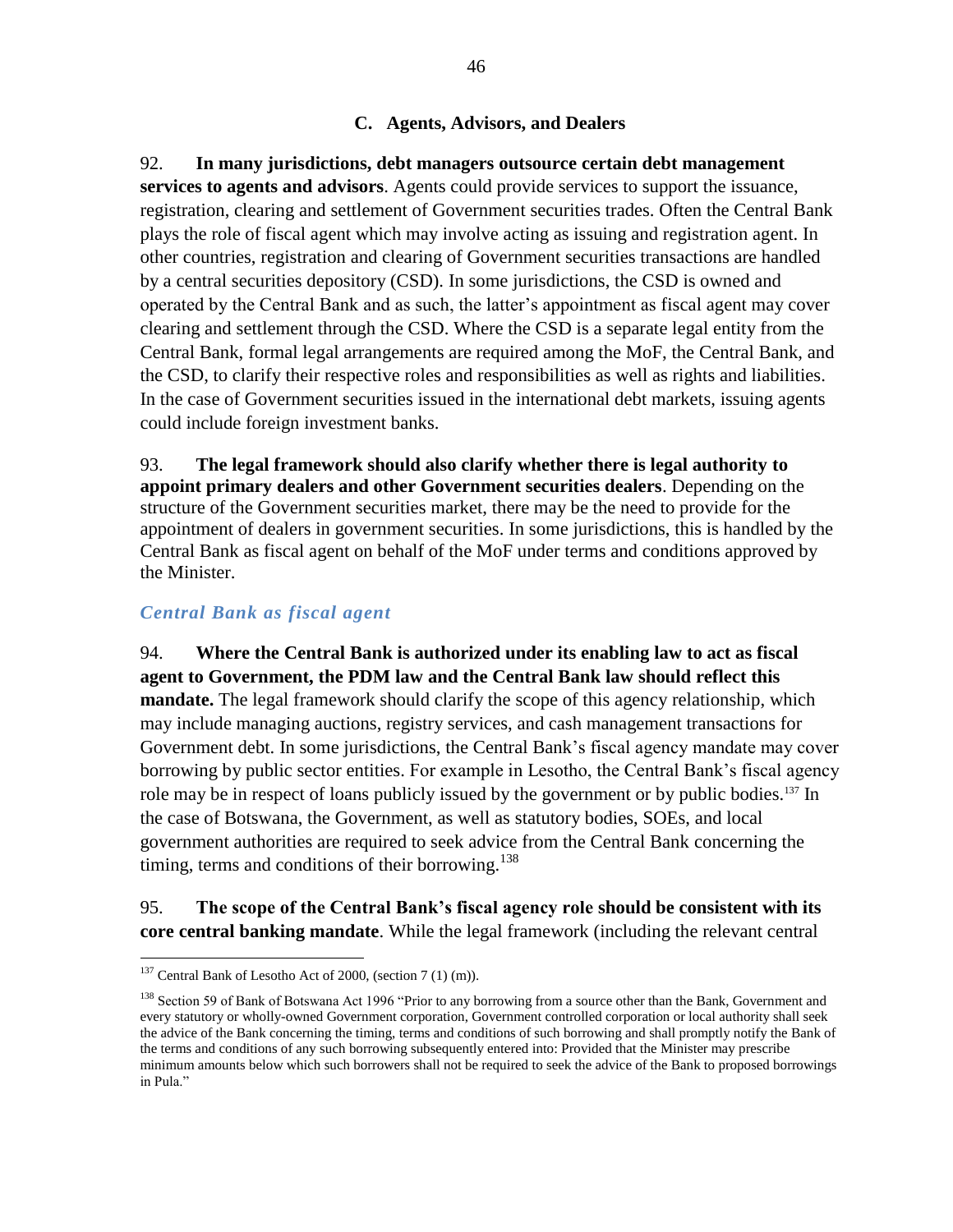bank legal framework and/or the PDM law) should specify the scope of the central bank's fiscal agency role as discussed above, this should be carefully crafted such as not to be inconsistent with this core mandate—typically, that of price stability. In some jurisdictions, this is provided for explicitly in the legal framework. For example, the Central Bank of Lesotho Act of 2000 provides that the role of the Central Bank as fiscal agent should be consistent with its duties and functions as a central bank.<sup>139</sup>

96. **Operational details of the fiscal agency relationship are often spelt out under a fiscal agency agreement or memorandum of understanding between the Ministry of Finance and the Central Bank.** <sup>140</sup> Box 6 reflects useful provisions of fiscal agency agreements for public debt management purposes. Typically, a fiscal agency agreement or MOU sets out the respective roles and responsibilities of the Central Bank and the Finance Ministry in public debt management and related matters,<sup>141</sup> and arrangements for coordination between the two institutions. In some jurisdictions, this agreement is also used to provide more broadly for the terms and conditions under which the Central Bank will act as banker and lender to Government. It is also important to provide explicitly for the terms and conditions under which the Central Bank plays the fiscal agency role, including remuneration and reimbursement for expenses related to the carrying out of its duties as fiscal agent.

97. **The legal framework should clarify the Government's role as issuer of Government securities, and provide adequate legal protection for the Central Bank as agent**. Where the Central Bank acts as issuing agent for the State, it is important that its role as agent is clearly distinguished from the State's role as principal. Legally speaking, issuance of government debt securities constitutes a contractual obligation for the Government as issuer (borrower) and a right in favor of the registered owner/holder (or bearer in the case of bearer securities) as creditor. While the Central Bank may facilitate this process, it is typically not liable for the obligations under Government debt, and consequently it is not the legal issuer of such debt.

98. **The Central Bank's fiscal agency role should not put its assets in jeopardy.** It may be useful to include in legislation, legal protection for the Central Bank from attachment of its assets by creditors of the State. For example in the famous case of Banque de la Republique du Burundi vs. Goetz et al (*supra*), creditors of the Burundi State sought an order to garnish assets of the Central Bank of Burundi held with the Belgian Central Bank, on the argument that the Burundi Central Bank was the fiscal agent of the State and held those

 $\overline{a}$ 

http://eng.fjarmalaraduneyti.is/media/finances/Agreement\_between\_MoF\_and\_CBoI.pdf.

 $139$  Section 43.

<sup>&</sup>lt;sup>140</sup> A good example of this is the "Agreement between the Ministry of Finance and Central Bank of Iceland on Treasury debt management" dated September 207, available at

<sup>&</sup>lt;sup>141</sup> In some jurisdictions, this agreement is also used to provide more broadly for the terms and conditions under which the Central Bank will act as banker and lender to Government.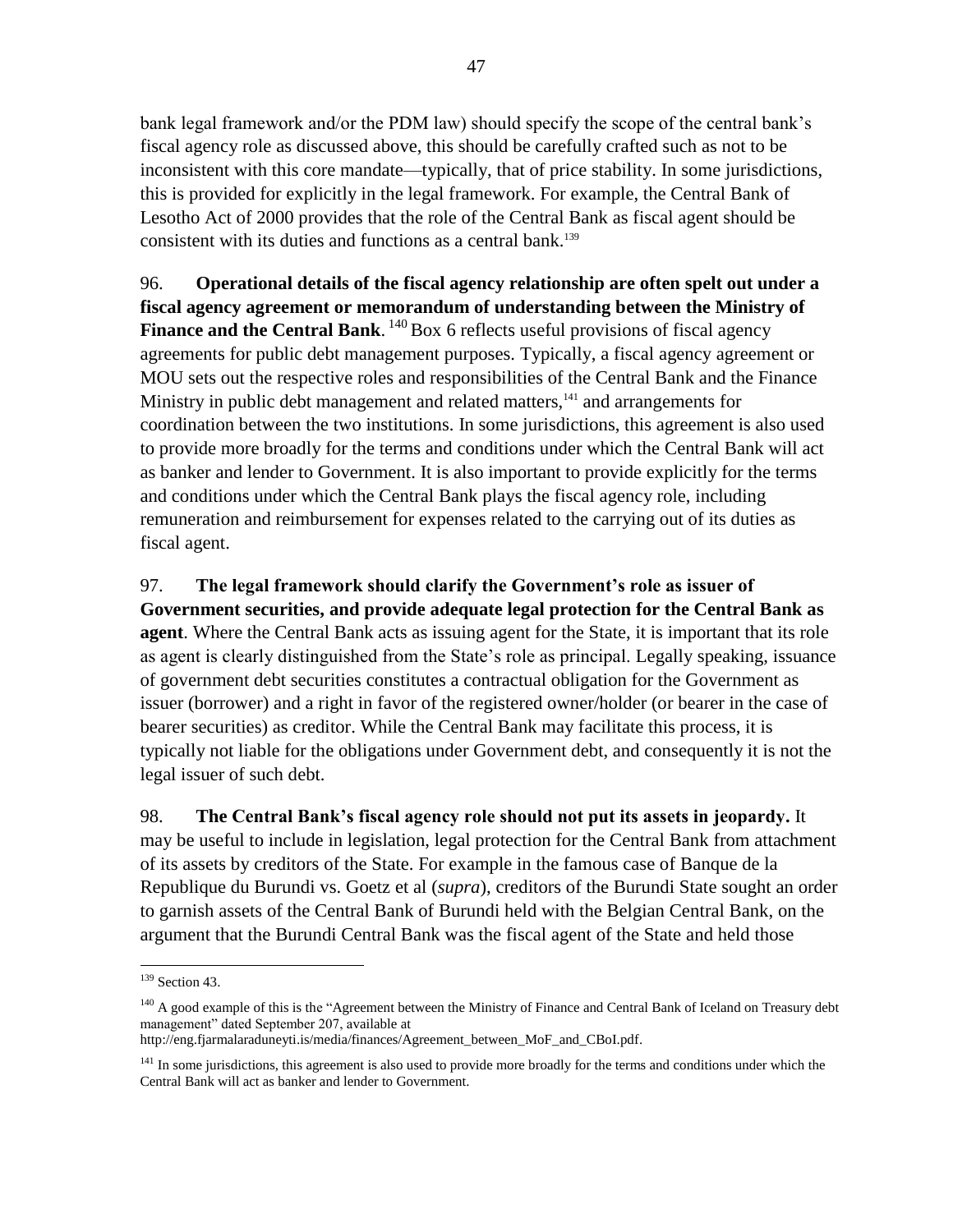assets on behalf of the State. The Tribunal however rejected this argument on the basis that the Central bank was a separate legal entity from the State.<sup>142</sup> In addition to any legal protection afforded the Central Bank under its enabling legislation, the fiscal agency agreement/MoU could also provide an indemnity by Government to the Central Bank for losses arising out of good faith performance of its duties as fiscal agent.

#### **Box 6: Key Features of a Fiscal Agency Agreement for Public Debt Management**

A fiscal agency agreement for public debt management should at a minimum provide for the following:

- *The scope of the Central Bank's role.* In particular, it is important to clarify whether the fiscal agent role applies only to central government or also to all public entities.<sup>1</sup>
- *Clear definition of responsibilities of the Minister and Debt Management Office.* In its capacity as representative of the principal (Government), the Minister should retain responsibility for the overall PDM and in that regard oversee key activities. These include determination of the issuing calendar for the year, volumes and maturities of securities to be offered at auctions, yields and other terms and conditions. The Minister should also ensure that functions carried out by the agent conform to the overall debt management objectives, strategy and borrowing plan for the year.
- *Clear definition of the Central Bank's responsibilities.* It its capacity as agent, the Central Bank exercises delegated authority from the Minister and should act within the scope of that authority. It should seek the prior approval of the Minister before accepting bids at auctions, exceeding securities offering amounts, and making payments on behalf of Government, among others.
- *Reporting***.** The fiscal agency agreement should also clearly provide for timely and comprehensive reporting by the Central Bank to the Ministry in relation to action results, future debt service requirements, and other relevant information.
- **Remuneration and expenses.** The agreement should provide for remuneration for the Central Bank's services as fiscal agent. This should be market-based to ensure that the true costs of the Central Bank's services in this regard are well compensated for. Also, the Central Bank should be reimbursed for direct expenses relating to the provision of its services, including costs of publication of the issuing calendar, auction announcements, and others.
- *Cooperation and coordination.* Arrangements could be included for cooperation and coordination between the MoF and CB including the establishment of working committees such as auction committees to facilitate cooperation, transparency, and accountability.
- **•** Legal protection and Indemnity. The MoF should indemnify the Central Bank for any third-party claims made against it for matters within the scope of its agency authority, in the absence of negligence or bad faith.

 $<sup>1</sup>$  See examples in Lesotho, and Botswana, mentioned in paragraph 96 above.</sup>

\_\_\_\_\_\_\_\_\_\_\_\_\_\_

<sup>142</sup> See ruling of the Brussels Tribunal of First Example (Banque de la Republique du Burundi vs. Goetz et al (*supra*).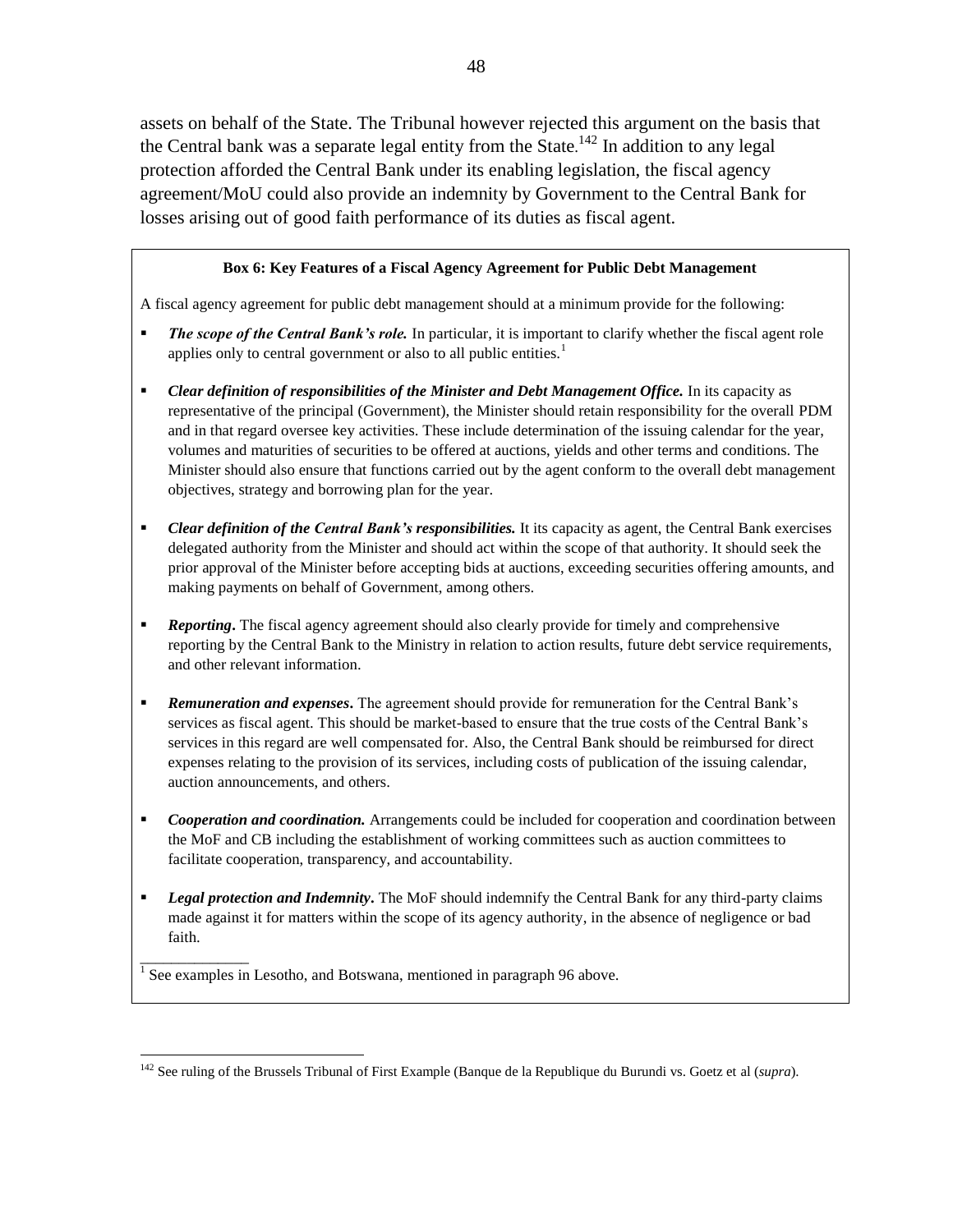#### **VI. TRANSPARENCY, ACCOUNTABILITY AND REPORTING**

#### **A. Transparency**

99. **Transparency in public debt operations is a key tool for promoting fiscal accountability and responsibility**. A well-designed system of reporting and public disclosure should be underpinned by the legal framework. The key objective here should be to help ensure that the quantum of public debt and contingent liabilities is clearly reported on and performance under the medium-term debt strategy is monitored and evaluated.

#### 100. **Key requirements of the transparency framework should include**:

- a. publication of the MTDS on the Government or Ministry of Finance's website, and local newspapers of wide coverage, among others;<sup>143</sup>
- b. publication of the annual borrowing plan together with the budget;
- c. periodic public disclosure of the stock and composition of public debt (including loans guaranteed by government) disclosing details such as their currency, maturity profiles and interest rate structure financial, as well as financial assets of the state in the form of loans made by government; $144$
- d. maintenance of public debt records including details of all government securities and a schedule of repayment obligations;
- e. periodic publication of records and accounts of borrowing by other public sector entities (including local government authorities); and
- f. annual report to Parliament evaluating whether public debt management operations conformed to the MTDS, and the reasons for any variance.<sup>145</sup>

## **B. Enforcement and Sanctions**

101. **Strong enforcement mechanisms are necessary to instill discipline in public debt management.** Violations may take various forms. For example, an official other than the

<sup>&</sup>lt;sup>143</sup> For example, Mauritius' PDM Act of 2008 section 9 (3) and (5) requires the MOF to make the MTDS public no later than a month after the end of every quarter.

 $144$  E.g. Mauritius PDM Act of 2008 (s. 9 (4)) requires the MOF to prepare (no later than one month after the end of every quarter) a report on details of the outstanding public debt stock, and make it public. Sierra Leone's PDM Act of 2011 (s. 21) requires submission to Parliament annually (no later than three months after the end of the financial year), a report on details of the outstanding public debt stock. Also Lesotho's Public Finance Management and Accountability Act (section 37) requires the Minister to report on public debt annually to Parliament along with the submission of the annual budget. Details to be reported include the stock of public sector debt (including statutory bodies and SOEs), and in particular, the size and currency composition, interest rate mix and the maturity profile, contingent liabilities, and lending by Government.

<sup>&</sup>lt;sup>145</sup> Examples include Brazil where the Federal Court of Audit is mandated by law to audit the management of federal public debt and to report to the National Congress, on the extent of compliance with requirements of the legal framework (See article 59 of Brazil's Fiscal Responsibility Law (paragraph 1, subsection III), and also article 71 (subsection IV) of the 1988 Federal Constitution).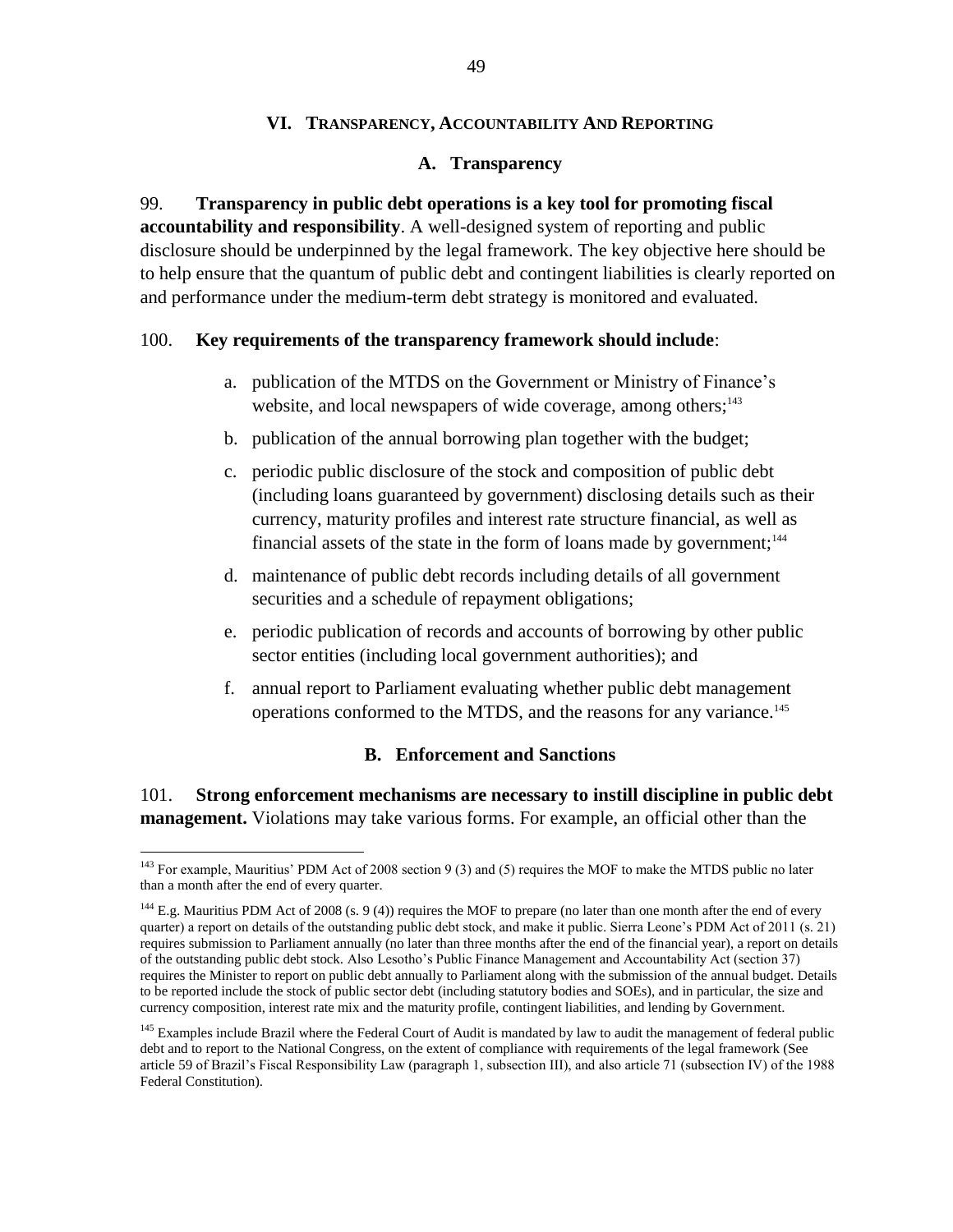Minister of Finance may have committed the Government to a debt transaction. The Minister may have entered into a debt transaction without the necessary approvals from Cabinet or Parliament where required, or in breach of the debt limit imposed under the law. Guarantees may have been issued in violation of the procedures set out under the law. Other examples include where public entities such as statutory bodies, SOEs, or local government authorities may have borrowed above ceilings (if any) set by the Minister of Finance.

102. **Enforcement mechanisms often include reporting and sanctions.** In the context of a monetary union, violations of a convergence criterion on debt may lead to mandatory corrective measures<sup>146</sup> or in extreme cases expulsion from the union.<sup>147</sup> In particular, the EU's two and six pack regulations provide for an automatic sanctioning mechanism to help promote compliance. Other currency unions such as the CFA zone in Africa and the ECCU however have no regional surveillance and enforcement mechanisms in place.<sup>148</sup>

103. **Sanctions for non-compliance could be personal or institutional, and civil or criminal.** In some jurisdictions, the administrative law regime, the PFM legal regime, or the general legal framework applicable to public servants may provide minimum sanctions for malfeasance by officials in public debt management. Where appropriate, more specific sanctions may be provided for violations of the PDM legal framework to promote discipline In Jamaica, the PDM Act (section 25) empowers the Minister to issue a code of conduct (including conflict of interest guidelines) for persons employed in the management of the public debt.

104. **Civil sanctions for violation of the legal framework could include court action to recover payments received under any non-compliant debt transaction**. For example, Suriname's legal framework specifically makes the Minister of Finance and any other responsible party, personally liable for debt obligations or guarantee commitments in violation of the debt ceiling during his term of office.<sup>149</sup>

105. **Criminal sanctions may involve fines and prison terms**. For example, Brazil's Fiscal Responsibility Law and Fiscal Crimes Law provide for criminal sanctions for officials involved in violations of the public debt legal framework. Among other things, the Law of

 $\overline{a}$  $146$  E.g. the so-called "corrective arm" of the EU's SGP.

 $147$  The ECCU has no enforcement mechanisms in place currently for non-compliance with its Debt/GDP ratio of 60 percent by 2020.

<sup>&</sup>lt;sup>148</sup> See UN Economic Commission for Africa, "Towards a common currency in the East African Community", 2012, page 24.

<sup>&</sup>lt;sup>149</sup> Article 5 (2) of the National Debt Act 2002 provides that "Without prejudice to the provisions Article 25(1) and (2), the Minister will directly liable for exceeding any Debt Ceiling contravention of this Act, even if his term office has ended." Also under Article 9 (3) "When the State initiates any legal proceedings as referred to in this Article, the State may claim that the party responsible for the creation of the debt obligations or guarantee commitments be held personally liable for the obligations created."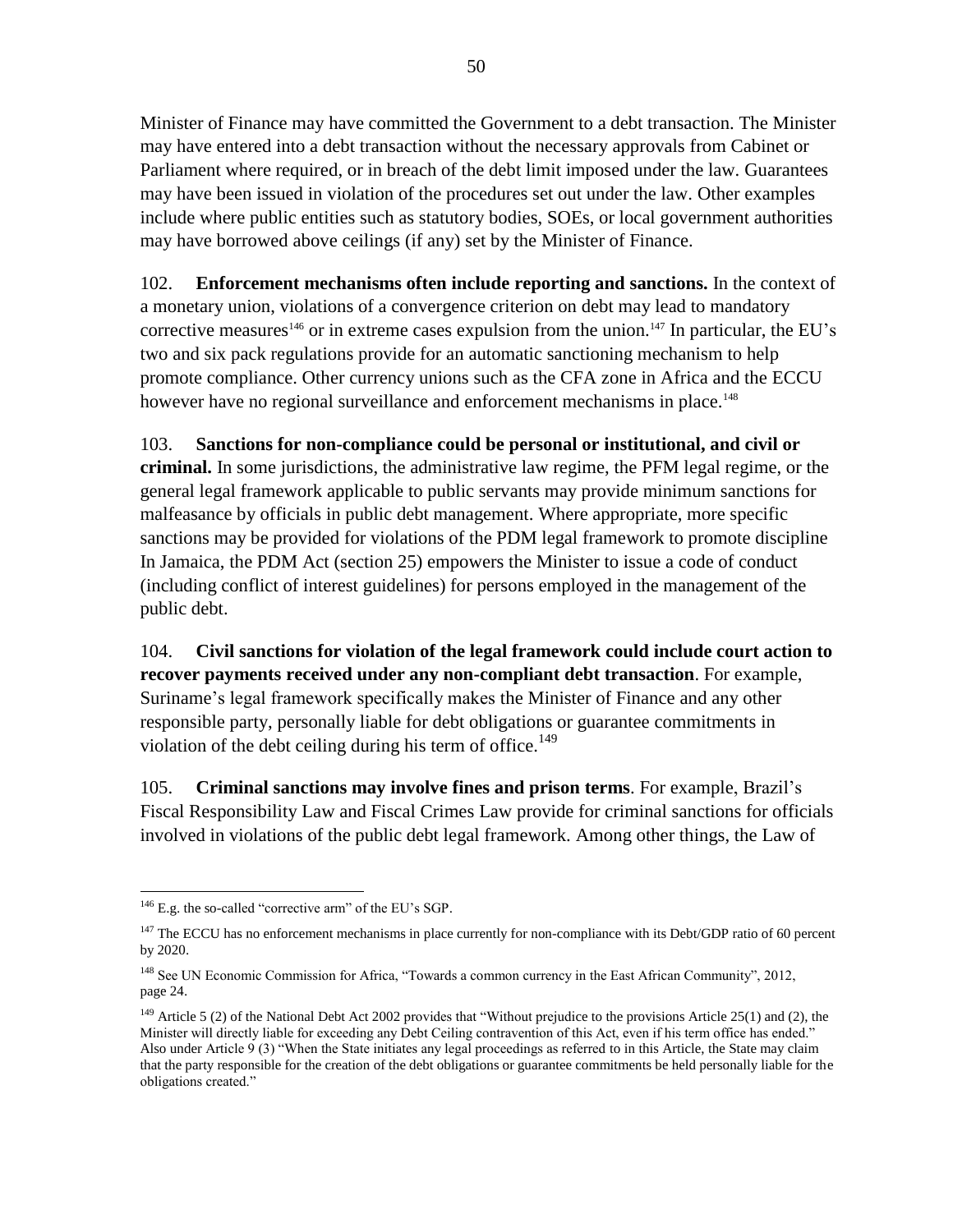Fiscal Crimes<sup>150</sup> provides penalties (including prison terms and political office banks for specified periods) for the President of Brazil, state governors and mayors of municipalities who authorize or conduct credit operations prohibited by the Fiscal Responsibility Law or Senate resolutions. Suriname's legal framework provides for a prison term of up to ten years and a fine for "intentional breach" of key provisions of the Act, while "accidental breach" results in a prison term of up to five years and a lower fine.<sup>151</sup> In Kenya, the PFM Act of 2012 imposes a maximum prison term of two years and a fine on a public officer who borrows money, issue a guarantee, indemnity or security or enters into any other transaction that binds or may bind the national government entity or a county government entity to any future financial obligation in violation of requirements of the law (including any limits imposed). $152$ 

106. **Personal sanctions should however be designed with caution.** Provisions of the law which punish officials for breach of the legal framework could inadvertently impose the burden of breach on persons who themselves may not be the real culprits. For example, debt managers may be involved in following instructions of the Minister to borrow in line with the Government's fiscal policy, as a result of which it may be difficult to blame debt managers for this violation. Consequently, personal sanctions may be challenging to design and implement.

107. **Reporting requirements following violation of the legal framework are common.**  Reporting may be required in the end of year debt management report, including an explanation if debt management activities deviated from the MTDS or annual borrowing plan. In addition, there may be a requirement for immediate reporting, with proposals for correction/adjustment in the course of the fiscal year.

108. **In addition to sanctions and reporting requirements, the legal framework should clarify the consequences of debt contracted in violation of the law**. Some jurisdictions explicitly provide that such transactions are void, voidable, or unlawful. For example in Brazil, non-compliant transactions are void and of no legal effect as though they were never contracted. <sup>153</sup> Others make non-compliant transactions voidable, which means that they are valid until nullified. Suriname's National Debt Act of 2002 empowers the State to declare "(….) any unauthorized debt obligations or guarantee commitments created at the State's expense  $(...)$ " and of any related actions, as voidable.<sup>154</sup> Under Nigeria's Fiscal

<sup>150</sup> Federal law no 10,028 of 2000.

<sup>151</sup> National Debt Act 2002 Article 25.

 $152$  Section 196 (4) and (6).

<sup>&</sup>lt;sup>153</sup> Article 33 S.1 of the Fiscal responsibility Law 2000.

<sup>&</sup>lt;sup>154</sup> Article 9 (11) on "Voidability of obligations" empowers the State to nullify any unauthorized monetary debt obligations or guarantee commitments created at the State's expense and of any juristic acts (performed in order to create those obligations."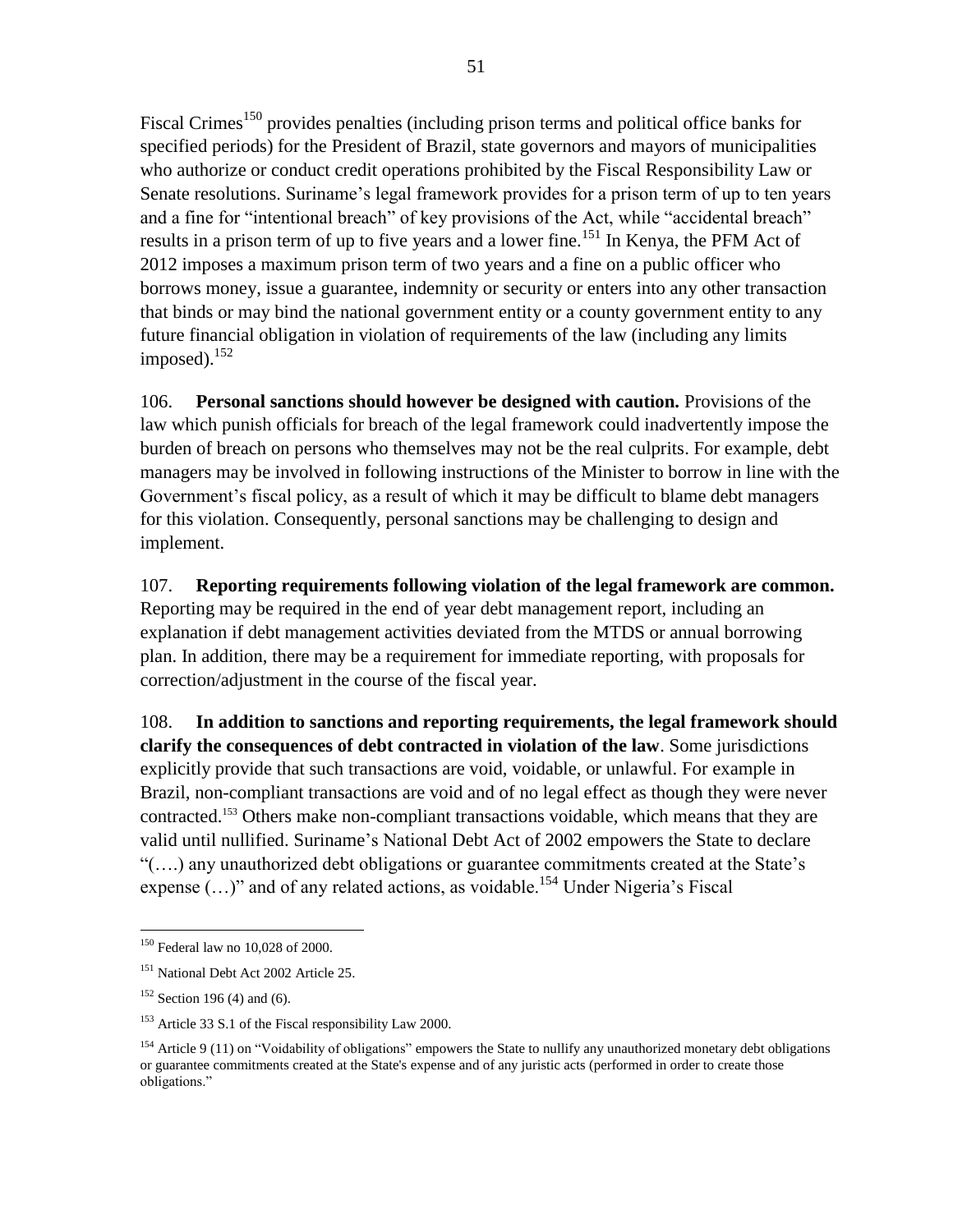Responsibility Act of 2007, loans by banks and financial institutions to Government in contravention of the provisions of the Act are unlawful.<sup>155</sup> Box 7 summarizes experiences from a few countries.

## 109. **In other jurisdictions however, the legal framework may guarantee**

**Government's liability under debt transactions in all cases.** For example in Sweden, section 4 of the Act on State Borrowing and Debt Management which provides that the State shall be liable for any and all loans entered into by the National Debt Office, is seen as guaranteeing the legal validity and enforceability of such loans by lenders, regardless of whether the Debt Office had received the necessary authorization to make a certain borrowing on behalf of the State or not, although internal sanctions may apply.<sup>156</sup> Also Moldova's Law No. 419 of 2006 on Public Debt, State Guarantees and State On-lending, provides that "The State Debt is a sovereign Debt and represents an absolute obligation of the Republic of Moldova to its commitments in accordance with signed agreements.<sup>157</sup>

 $\overline{a}$ <sup>155</sup> Section 45 (2) provides that "Lending by banks and financial institutions in contravention of this Part shall be unlawful."

<sup>156</sup> See Magnusson, Tomas (1999) Legal Arrangements for a Debt Office. "Swedish National Debt Office" Available at http://treasury.worldbank.org/bdm/pdf/Legal\_Arrangements\_for\_Debt\_Office\_TM\_1999.pdf

 $157$  Article 7 (1).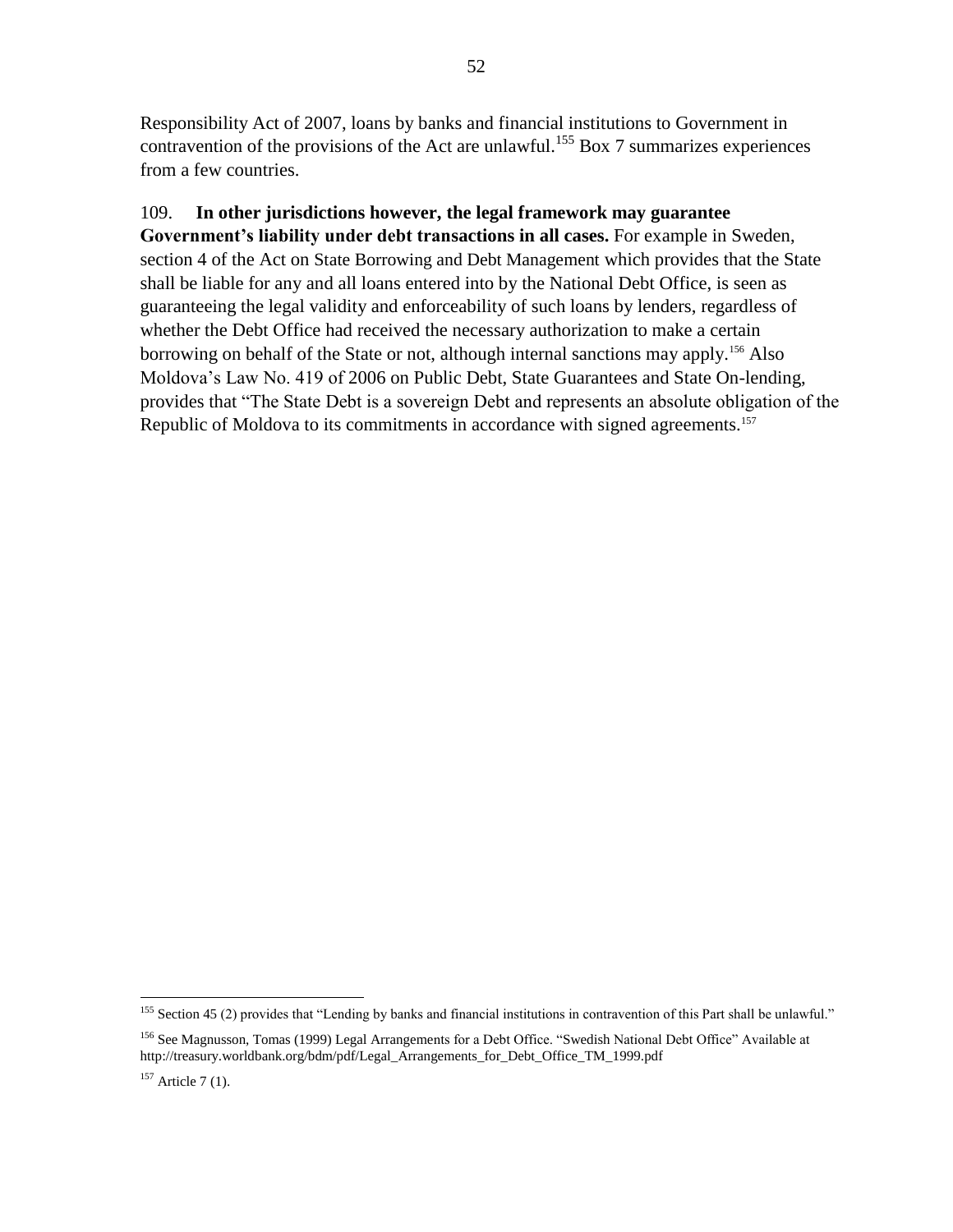#### **Box 7: Statutory Examples of Provisions Invalidating Public Debt**

## *Brazil*

Under the Fiscal Responsibility Law 9 (Article 33, section 1 and 2) , public debt contracted in violation of the provisions of that law are null and void, and must be cancelled through the refund of the principal without payment of interests and other financial charges. If the refund is not effected during the same fiscal year in which the inflow occurred, a specific reserve must be set aside in the Annual Budgetary Law for the subsequent year.

## *South Africa*

Under the Public Finance Management Act 1999 (section 68) amended as of 2009, any borrowing, guarantee, indemnity or security entered into by the Government or any public institution in breach of the provisions of the Act is null and void and of no effect.

## *Nigeria*

Under Nigeria's Fiscal Responsibility Act of 2007 (section 45 (2)), loans by banks and financial institutions to Government in contravention of the provisions of the Act are unlawful.

## *Suriname*

The National Debt Act of 2002 (Article 4 (11) provides that any agreement entered into in breach of the debt ceiling or applicable rules of law, in particular those with regard to financial reporting and accounting is null and void.

## *Sierra Leone*

The PDM Act of 2011 (section 27) provides that "The Government shall not be bound by the terms of any loan contracted or purported to be contracted for or on its behalf by any person other than the Minister or a public officer, authorized in writing in that behalf, by the Minister.

110. **The design of the sanctions regime should avoid unintended consequences.** For example, while a provision in the law invalidating non-compliant debt could deter unlawful behavior and promote discipline, it could also potentially create uncertainties for Government creditors who may have doubts as to whether their claims against Government will be honored. This could lead to higher borrowing costs for Government in view of increased risks perceived by investors.

## 111. **To reduce this risk, some jurisdictions provide comfort for potential lenders, but other jurisdictions impose the burden of due diligence on creditors.** For example :

*a. Tanzania*: The legal framework in Tanzania guarantees validity of Government debt even if it is contracted in contravention of relevant requirements under law. The law provides that:

"*No person lending any sum of money to the Government shall be bound to enquire whether all the conditions for raising a loan provided for in section 4 and section 7 have been complied with and for the avoidance of doubts it is hereby declared that where a loan whether a foreign loan, or local loan has*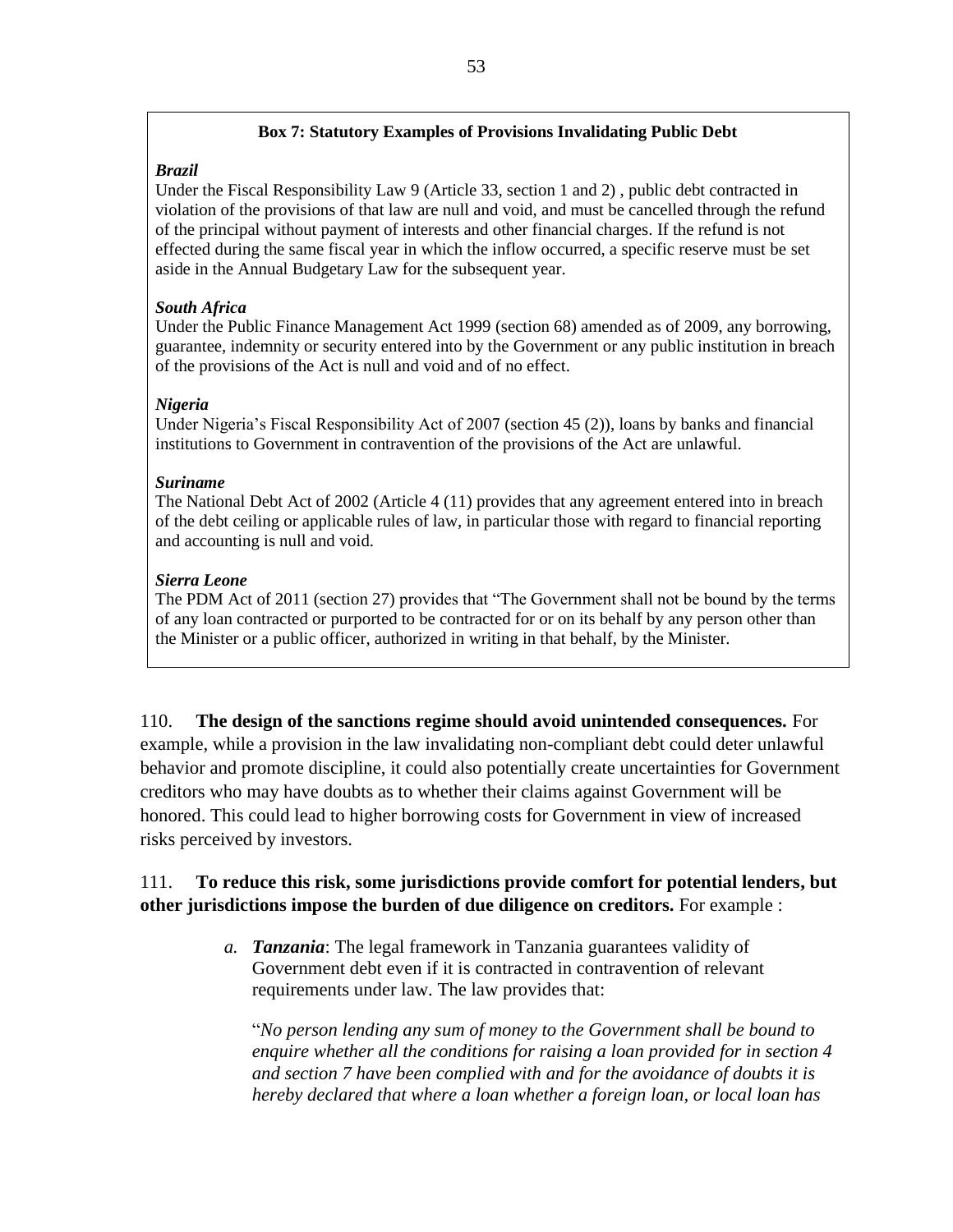*been raised by the Minister for and on behalf of the Government, the Government shall be bound by the transaction and section 16 shall apply in relation to the loan notwithstanding that any provision of the proviso to section 4 of the proviso to section 7 has been contravened."<sup>158</sup>*

 *Brazil, Nigeria:* The legal position in other jurisdictions like Brazil and Nigeria, differs from that in Tanzania. Brazil's Fiscal Responsibility Law requires financial institutions to request proof that their proposed lending (except for securities and external debt), to any member of the federation, complies with the established conditions and limits under the law.<sup>159</sup> In Nigeria, banks and financial institutions are required by law to request and obtain proof of compliance with the provisions of the law before lending to any Government in the Federation. It is noteworthy that these two jurisdictions impose due diligence duties only on sophisticated lenders like banks and other financial institutions, and not on others that may have no means of independently verifying compliance with the PDM legal framework.

112. **Overall, the need for provisions invalidating debt in one way or the other should be carefully examined, given possible legal and practical implications.** Alternative consequences of violations of the PDM legal framework such as requirements for reporting and for revisions to borrowing plans to conform to relevant requirements of the legal framework could be explored. For jurisdictions that find it necessary to invalidate debt for non-compliance, the design of such provisions should mitigate any unintended consequences by addressing the issues raised in the preceding paragraphs.

## **VII. CONCLUSION**

113. **Designing PDM legal frameworks involves several important considerations**. The approach for addressing weaknesses in the existing legal framework should be pragmatic and should be carefully calibrated to help meet reform objectives. The process should involve a thorough assessment of the existing legal framework in its entirety, by reviewing the sources of law discussed above if they exist against a set of good practices that are appropriate to the political, legal, institutional and economic arrangements of the relevant jurisdiction. A good PDM legal framework will reflect an optimal balance between flexibility on the one hand and appropriate constraints. Well designed, a PMD legal framework helps to promote clarity, transparency, and discipline, which ultimately support debt sustainability objectives.

<sup>&</sup>lt;sup>158</sup> See section 27 of Tanzania's Governments Loans, Guarantees and Grants Act, 1974 amended as of 2003. Emphasis added.

<sup>159</sup> Supplementary law 101, of May 4, 2000, Article 33.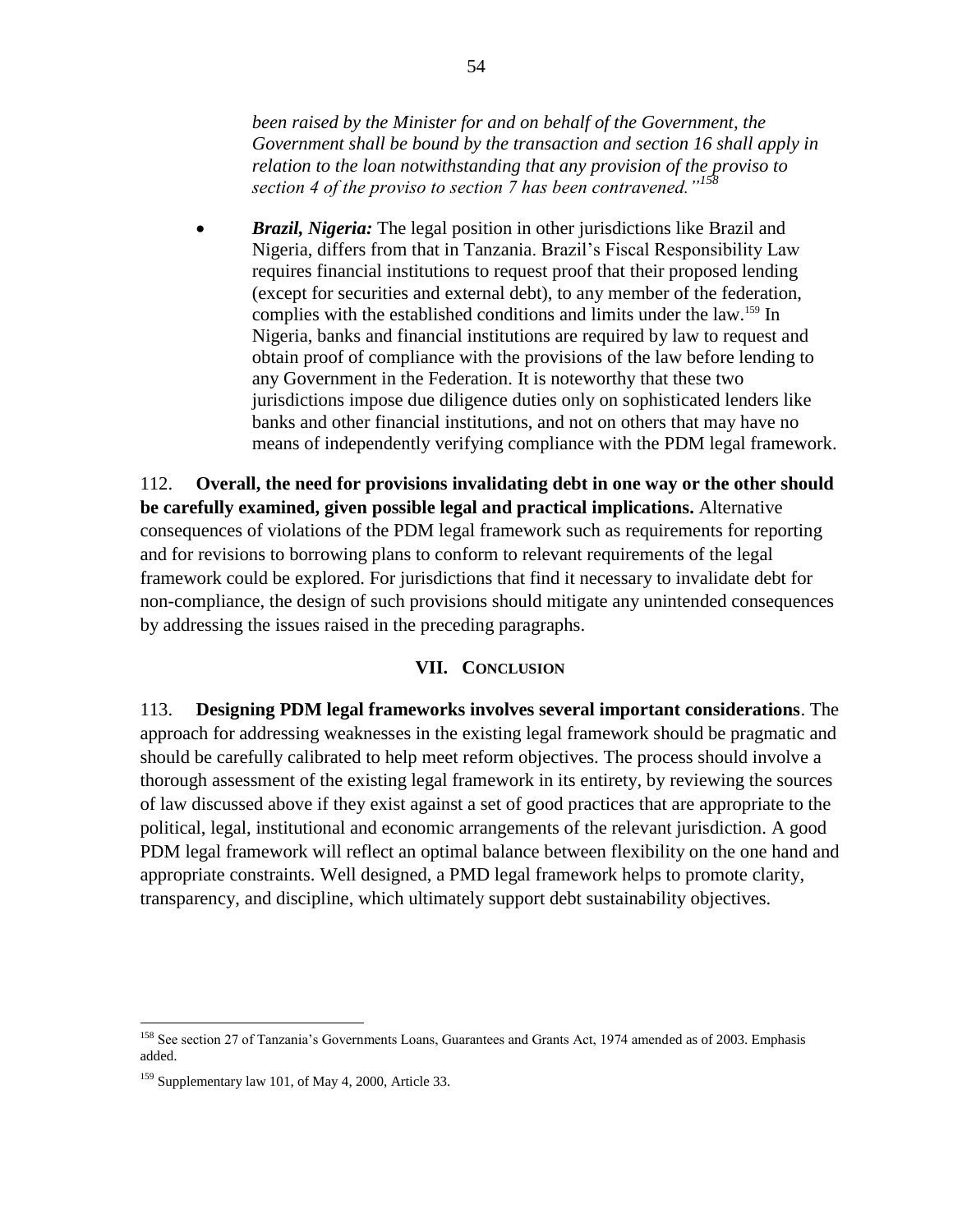#### **REFERENCES**

- Ehtisham, Ahmad, Maria Albino-War, and Raju Singh "Subnational Public Financial Management: Institutions and Macroeconomic Considerations" IMF Working Paper 2005 WP/05/108 (Washington: International Monetary Fund).
- Austin, Andrew D. "The Debt Limit: History and Recent Increases", Congressional Research Service, April 27 2015.
- Bossu, Wouter, and Addo Awadzi, Elsie, "Private Law Underpinnings of Public Debt Securities Markets", Uniform Law Review, 2013 Vol. 18, 2013, 564–88, Oxford Journals/Oxford University Press.
- Budina, Nina, Tidiane, Kinda, Schaechter, Andrea, and Weber, Anke, "Fiscal Rules at a Glance: Country Details from a New Dataset" IMF 2013 WP/12/273 (Washington: International Monetary Fund).
- Caruana, Jaime, Kenneth Lay, and Danny Leipziger, "Strengthening Debt Management Practices—Lessons from Country Experiences and Issues Going Forward: Background Paper" IMF/World Bank, March 27, 2007 (Washington: International Monetary Fund and World Bank).
- Cebotari, Aliona, "Contingent Liabilities: Issues and Practice" 2008 IMF Working Paper Working Paper /08/245 (Washington: International Monetary Fund).
- Dippelsman, Robert, Dziobek Claudia, and Gutiérrez Mangas Carlos A., "What Lies Beneath: The Statistical Definition of Public Sector Debt: An Overview of the Coverage of Public Sector Debt for 61 Countries" IMF Staff Discussion Note, 2012, (Washington: International Monetary Fund).
- The Eastern Caribbean Economic and Currency Union: Macroeconomics and Financial Systems" IMF 2013 (Washington: International Monetary Fund).
- Government Accountability Office, Debt Limit: Delays Create Debt Management Challenges and Increase Uncertainty in the Treasury Market, GAO-11-203 (February 2011).
- HM Treasury Sovereign *Sukuk* PLC See Offering Circular for, available at https://www.gov.uk/government/uploads/system/uploads/attachment data/file/343686/UK\_Sovereign\_Sukuk\_PLC\_Offering\_Circular.pdf.
- International Monetary Fund "The Eastern Caribbean Economic and Currency Union: Macroeconomics and Financial Systems" Eds Schipke Alfred, Aliona Cebotari, Nita Thacker, 2013, (Washington).
- International Monetary Fund "Islamic Finance: Opportunities, Challenges, and Policy Option" Staff Discussion Note, April 2015, (Washington)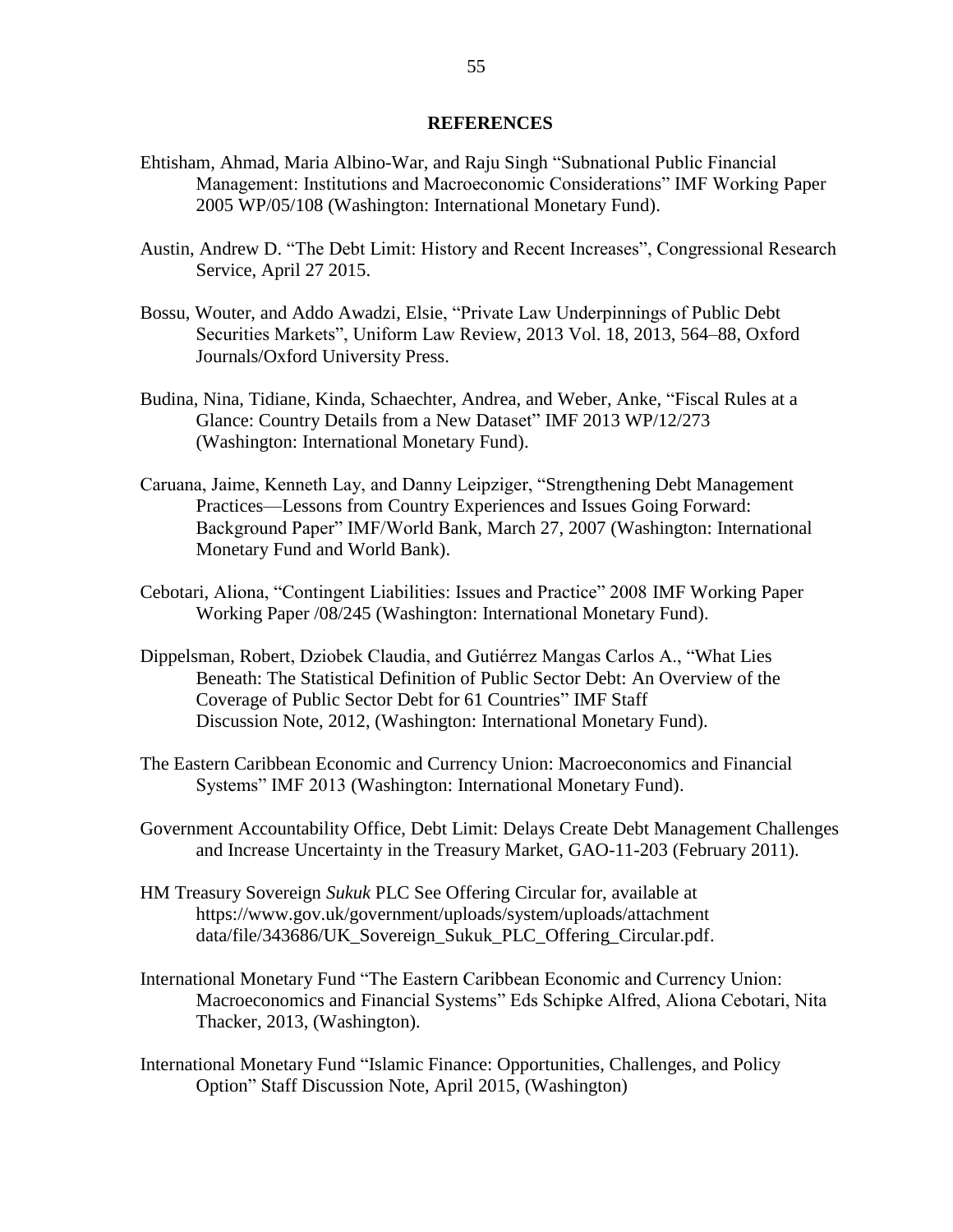- International Monetary Fund/World Bank "Revised Guidelines for Public Debt Management" April 2014, (Washington).
- Kirkegaard, Jacob F., ["Can a Debt Ceiling Be Sensible?—The Case of Denmark"](http://blogs.piie.com/realtime/?p=2280) Peterson Institute for International Economics, July 26th, 2011, available at http://blogs.piie.com/realtime/?p=2280.
- Lienert, Ian and Moo-Kyung Jung (2004), "The Legal Framework for Budget Systems: An International Comparison", OECD *Journal on Budgeting*, Special Issue, 4:3, OECD Publishing, Paris.
- Magnusson, Tomas "Legal Arrangements for a Debt Office" Swedish National Debt Office, 1999.http://treasury.worldbank.org/bdm/pdf/Legal\_Arrangements\_for\_Debt\_ Office\_TM\_ 1999.pdf.
- OECD (2013), "Fiscal rules", in *Government at a Glance 2013*, OECD Publishing, http://dx.doi.org/10.1787/gov\_glance-2013-26-en
- Oladunjoye, Majeed Oladele, "Sukuks as a Tool for Infrastructural Development in Nigeria" *Journal of Islamic Banking and Finance*, American Research Institute for Policy Development, March 2014, Vol. 2, No. 1 pp 335–44.
- Olden, Brian and John Gardner "Cash Management and Debt Management: Two Sides of the Same Coin?" in Public Financial Management and its Emerging Architecture, Eds Marco Cangiano, Teresa Curristine, and Michel Lazare, IMF 2013 (Washington: International Monetary Fund).
- Panizza, Ugo; UNCTAD "Domestic and External Public Debt in Developing Countries" Discussion Paper, No. 188, March 2008.
- Reinhart, Carmen M., and Rogoff, Kenneth S., "From Financial Crash to Debt Crisis" NBER Working Paper 15795, 2010 National Bureau Of Economic Research, http://www.nber.org/papers/w15795.
- Roy, Arindam, and Mike Williams, "Government Debt Management: A Guidance Note on the Legal Framework," Commonwealth Secretariat, October 2010.
- Schaechter, Andrea, Kinda, Tidiane, Budina, Nina, and Weber, Anke "Fiscal Rules in Response to the Crisis—Toward the "Next-Generation" Rules. A New Dataset" IMF 2012, WP/12/187 (Washington: International Monetary Fund).
- [Schipke](http://www.amazon.com/s/ref=ntt_athr_dp_sr_1/178-1992301-8340535?_encoding=UTF8&field-author=Alfred%20Schipke&search-alias=digital-text&sort=relevancerank), Alfred (Author, Editor), [Aliona Cebotari](http://www.amazon.com/s/ref=ntt_athr_dp_sr_2/178-1992301-8340535?_encoding=UTF8&field-author=Aliona%20Cebotari&search-alias=digital-text&sort=relevancerank) (Editor), [Nita Thacker](http://www.amazon.com/s/ref=ntt_athr_dp_sr_3/178-1992301-8340535?_encoding=UTF8&field-author=Nita%20Thacker&search-alias=digital-text&sort=relevancerank) (Editor), [Sebastian](http://www.amazon.com/s/ref=ntt_athr_dp_sr_5/178-1992301-8340535?_encoding=UTF8&field-author=Sebastian%20Acevedo&search-alias=digital-text&sort=relevancerank)  [Acevedo](http://www.amazon.com/s/ref=ntt_athr_dp_sr_5/178-1992301-8340535?_encoding=UTF8&field-author=Sebastian%20Acevedo&search-alias=digital-text&sort=relevancerank) (Contributor) "The Eastern Caribbean Economic and Currency Union: Macroeconomics and Financial Systems" International Monetary Fund 2013, (Washington).